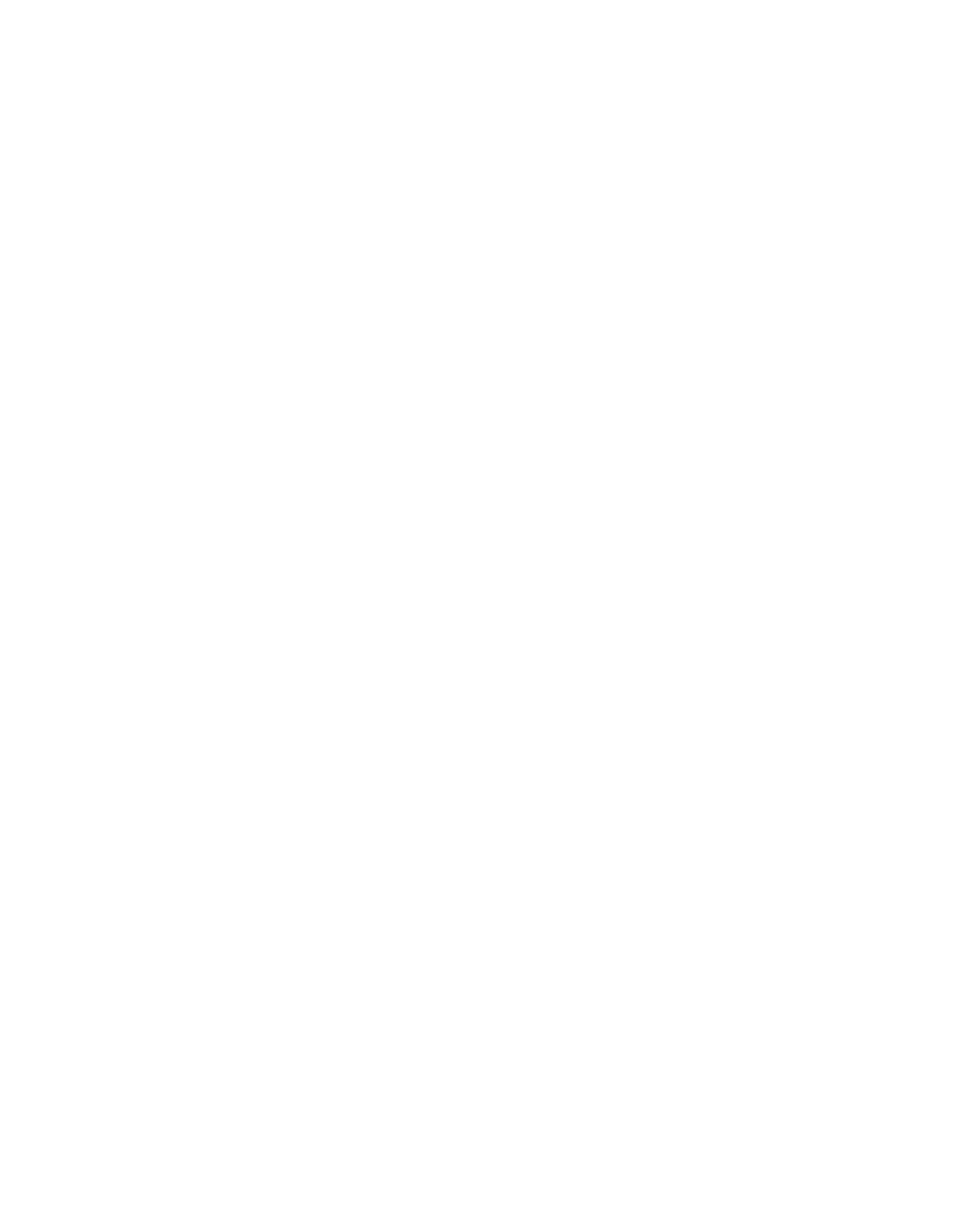# AT&T Services, Inc.

# And

# **Communications Workers of America**

# TABLE OF CONTENTS

# Agreement

# Page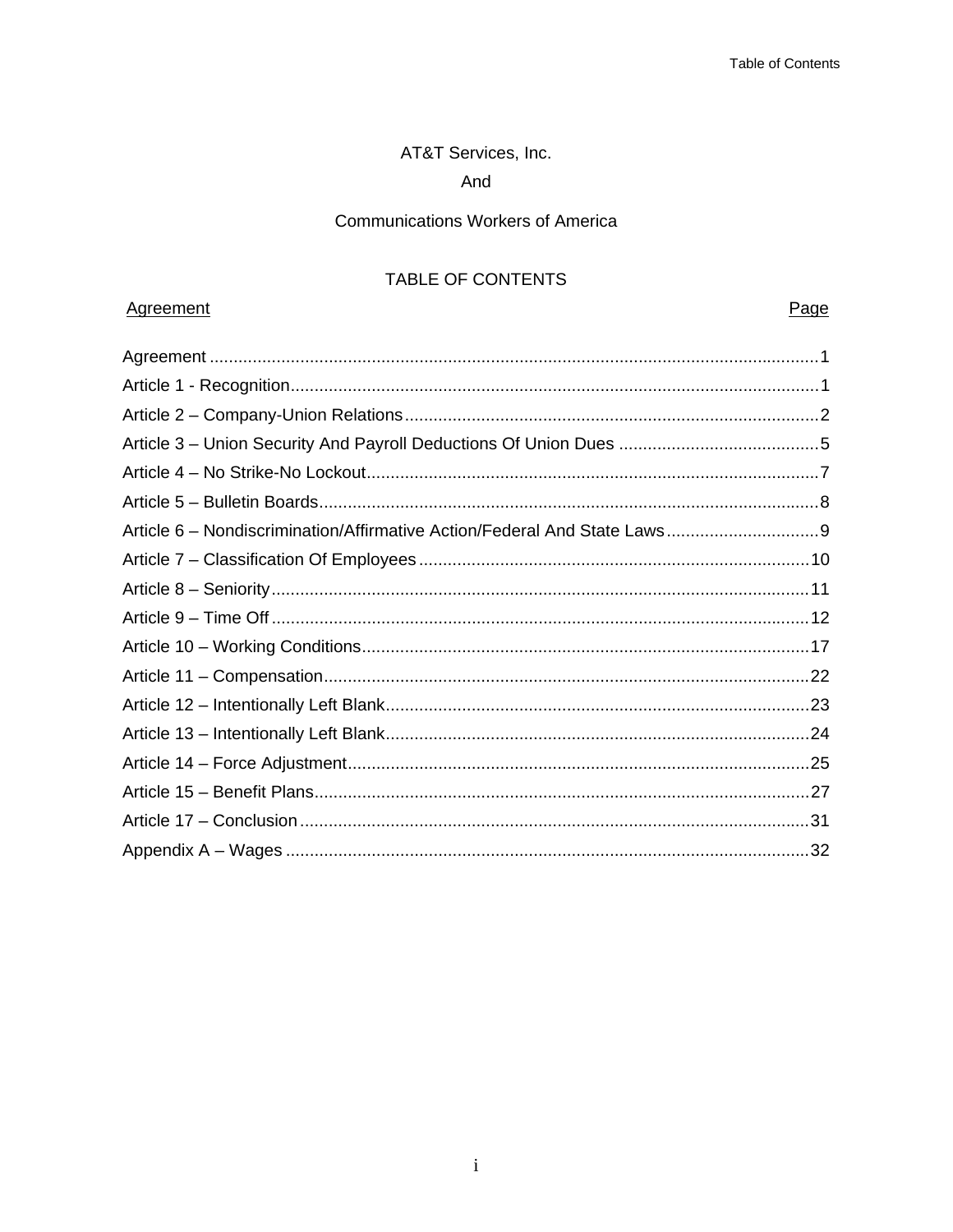# AT&T Services, Inc.

# And

# **Communications Workers of America**

# TABLE OF CONTENTS

# Agreement

Page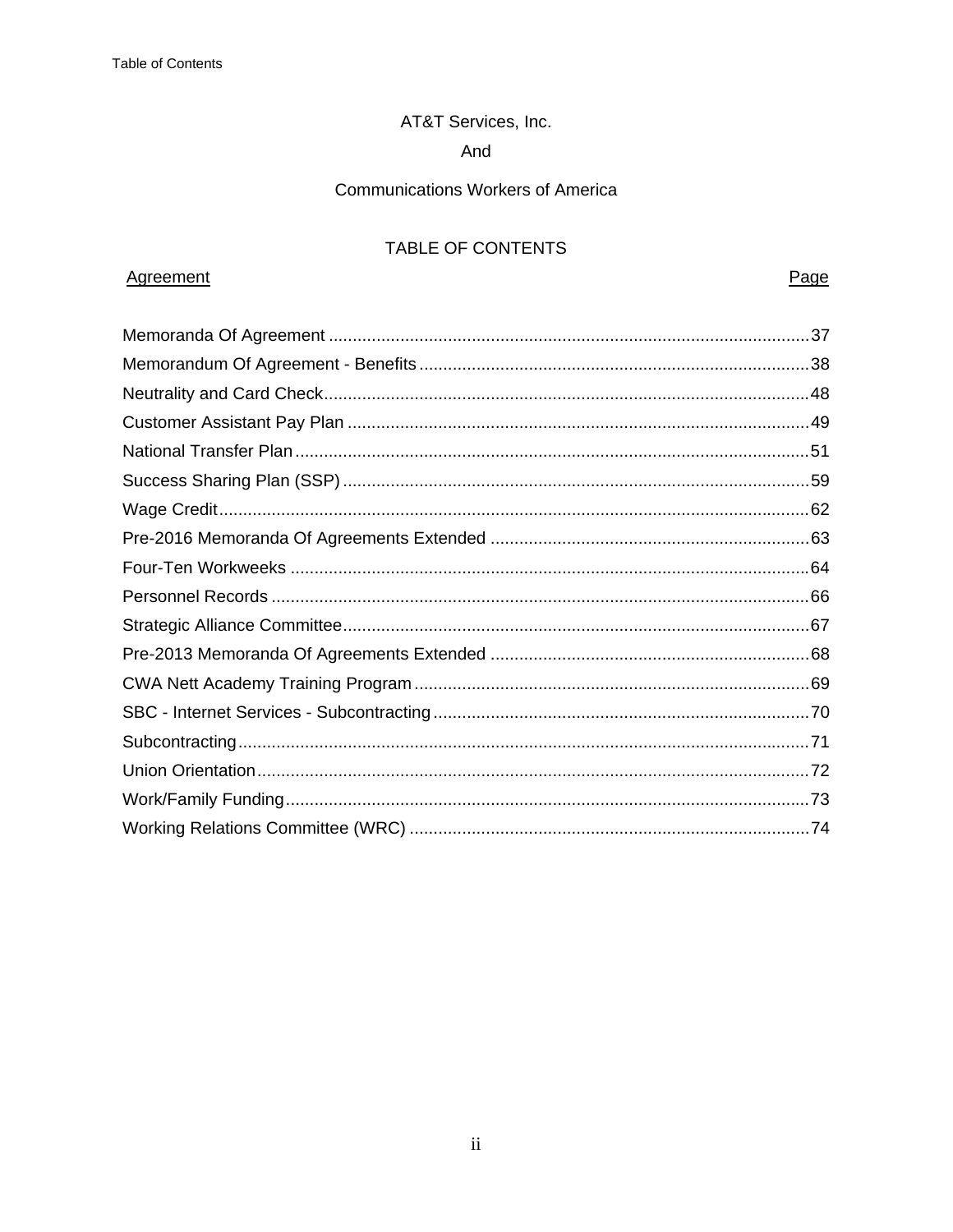#### **AGREEMENT**

This agreement is made and entered into as of July 24, 2016 by and between COMMUNICATIONS WORKERS OF AMERICA (hereinafter called the "Union") and AT&T Services, Inc. (hereinafter called the "Company"). This agreement, like its predecessors will generally be referred to as the "National Internet Contract" ("NIC"). The Company and the Union agree as follows:

# **ARTICLE 1**

#### **RECOGNITION**

**Section 1.01** The Company hereby recognizes the Union as the exclusive bargaining representative for the employees having the job titles listed in Section 1.02 below who are not represented by another union and are not in another CWA bargaining unit.

**Section 1.02** Applicable job titles:

Billing Coordinator Circuit Coordinator Connectivity Specialist I Connectivity Specialist II Customer Assistant Customer Billing Representative **Dispatcher** Internet Assistant NCG Representative Network Specialist Network Technician Provisioning Administrator I Provisioning Administrator II Provisioning Administrator III Support Administrator I Support Administrator II Surveillance Administrator Surveillance Technician Technical Support Representative I Technical Support Representative II Video Site Operations Technician

**Section 1.03** The Company recognizes the Union as having sole power to execute agreements with the Company in regard to wages, hours of employment and other conditions of employment affecting the represented employees described above.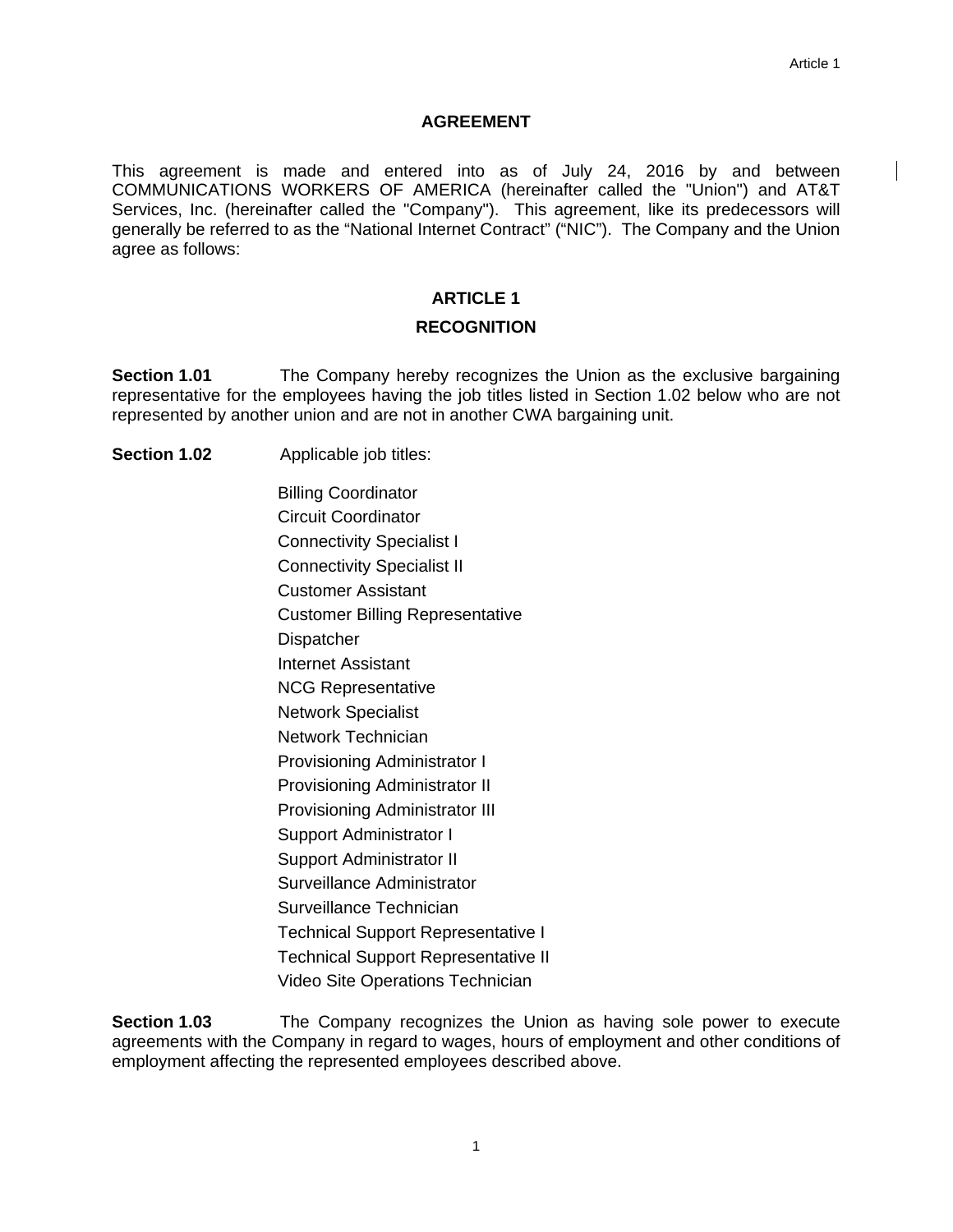#### **COMPANY-UNION RELATIONS**

**Section 2.01** The Company and the Union recognize that it is in the best interest of both parties, the employees, the customers of the Company and the public that all dealings between them continue to be characterized by mutual responsibility and respect. To ensure that this relationship continues and improves the Company and the Union and their respective representatives at all levels will apply the terms of this Contract fairly in accord with its intent and meaning and consistent with the Union's status as the exclusive bargaining representative of all employees covered by this Contract.

**Section 2.02** The Union agrees to furnish the Company with a list of the names of authorized Union representatives and their Union titles and provide updates to the list as changes are made.

# **Section 2.03 Unpaid Union Time**

Union representatives shall be excused from their work assignments without pay to perform Union activities subject to the following:

- The Union recognizes that service requirements, as determined by the Company*,* must be taken into consideration in excusing Union representatives from work to perform Union activities.
- Except for unusual circumstances, Union representatives shall give at least one (1) week notice, if possible, prior to the requested time off for Union activities.
- Time off for Union activities will be limited to three hundred (300) hours per calendar year, per Union representative, except that up to ten (10) Union representatives may have time off for Union activities limited to 600 hours per calendar year and up to five (5) representatives may have time for union activities limited to eight hundred (800) hours per calendar year. Time off to engage in formal negotiations for subsequent collective bargaining agreements shall not be included in determining the amount of time off for the purpose of this section. However, those identified by the Union may be granted additional time upon approval at the Company bargaining level.
- D. One (1) representative may request a leave of absence without pay while on business pertaining to the Union. This leave of absence will be granted once during the term of this Agreement. The leave shall be for an initial period of not less than thirty (30) calendar days and not to exceed one hundred and eighty (180) calendar days. A Union Representative who, at the time an unpaid leave of absence is granted under this paragraph (D), has accumulated more than three hundred (300) hours of time off for Union activities will be counted as one of the ten (10) representatives entitled to take up to six hundred (600) hours per calendar year or one of the five (5) representatives entitled to take up to eight hundred (800) hours per calendar year under paragraph C above dependent on the actual amount of time accumulated over three hundred (300) hours.
	- 1. For such leaves of absence, an employee shall:
		- a. receive full service credit for all purposes except wage progression;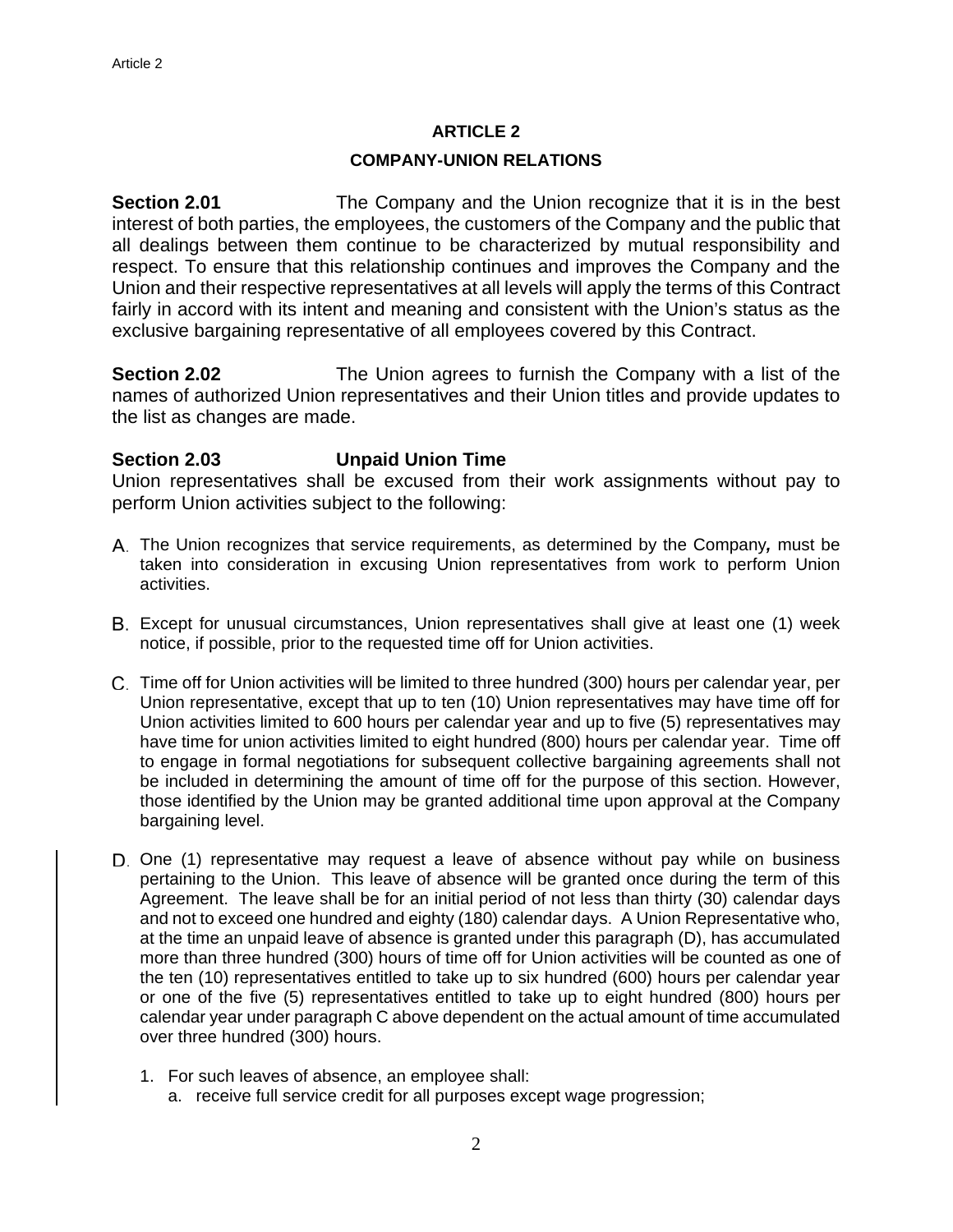- b. remain under their current level of benefits for medical, dental, vision and life insurance plans with applicable contributions paid by the employee.
- 2. Meetings with Management during a period of leave of absence shall not be considered as breaking a continuous period of leave of absence and shall be included in the period of such leave.
- 3. Upon application for reinstatement at or prior to expiration of leave of absence, employee(s) shall be returned to a job of like status and pay.
- E. Time off for Union activities shall not be deducted from the employee's seniority.

# **Section 2.04 Paid Union Time**

If attendance at any meeting or the performance of any Union activity is at the Company's request, the time involved shall be excused with pay at the straight time rate, subject to the following provisions:

- A. Pay shall be allowed only if the employee has been excused from duty in advance by the employee's supervisor to attend the meeting or perform the Union activity.
- B. The meeting pertains to matters relating to employees of the Company represented by the Communications Workers of America.
- C. Paid time is limited to the actual meeting time, and will be paid at the straight time, not to exceed eight (8) hours of pay.
- D. Under no circumstance, will an overtime rate be paid to employees as a result of attending a meeting with management or performing Union activities under this Section.
- E. The Company will compensate four (4) authorized representatives of the Union, who are active employees covered by this Contract, for attending meetings with Management for the purpose of negotiating a written Contract during triennial bargaining. This compensation will be at the employee's basic straight time wage rate for scheduled workdays only and will not include any differential payments. The total days paid by the Company for each employee will not exceed fifteen (15). The expenses of all Union representatives will be borne by the Union.

# **Section 2.05 Union Activities On The Company's Premises**

- A. Authorized representatives of the Union may be granted access to the Company's premises where employees covered by this contract are located upon application to the appropriate Company representative, subject to the Company's practices and the requirements of Government regulations.
- B. The Union, or employees acting as its officers or agents, may conduct Union activities and distribute Union literature, on Company premises with notification to the appropriate Company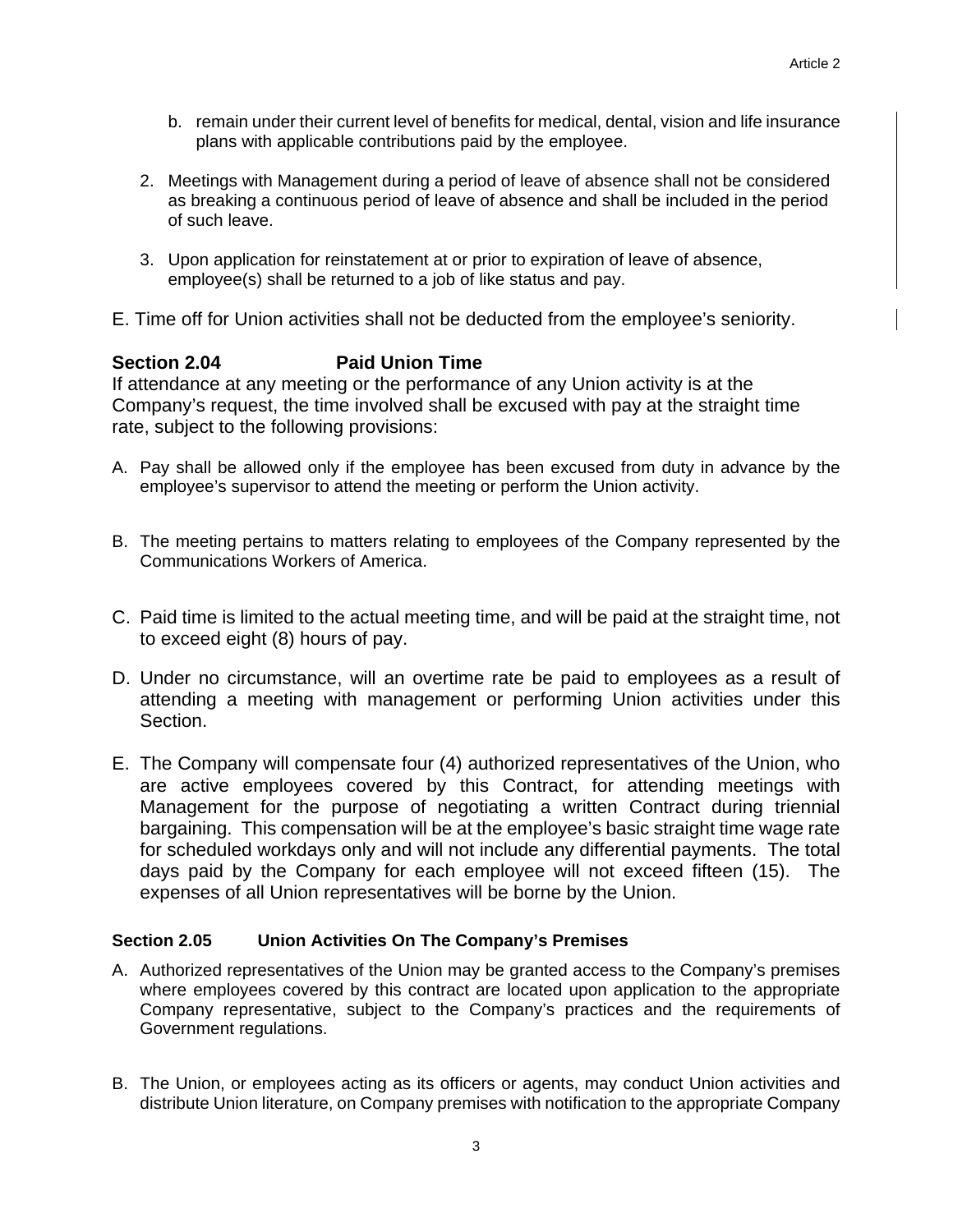Representative. Activities shall only be permitted on Company premises when both the employees performing the activity and the employees to whom the activity is directed are on non-work time (such as lunch periods, rest periods and before or after an employee's work time). Distribution of Union literature may take place only in areas where work is not performed and on the employee's non-work time. Union literature shall not contain anything controversial or anything derogatory to the Company or any of its employees. Should the Union distribute any Union literature that, in the judgment of the Company, is at variance with the spirit and intent of this Section, such literature shall be immediately collected by the Union upon notification by the Company.

- C. Union activities involving the solicitation of members on the Company's premises shall be carried on only in accordance with the following:
	- 1. Solicitation of employees shall only be made during periods when neither the Union representatives nor the employees being solicited are on Company time, excluding paid rest periods and lunch periods.
	- 2. Such solicitation shall not be carried on in space where the Company's operations or administrative work is being performed.
	- 3. Such solicitation shall be limited to small groups of employees (not to exceed four (4)), unless authorization for a larger group is obtained in advance from the appropriate Company representative.
	- 4. Such solicitation shall not interfere with the operations of the Company or the use of the space for the purposes for which the space was intended.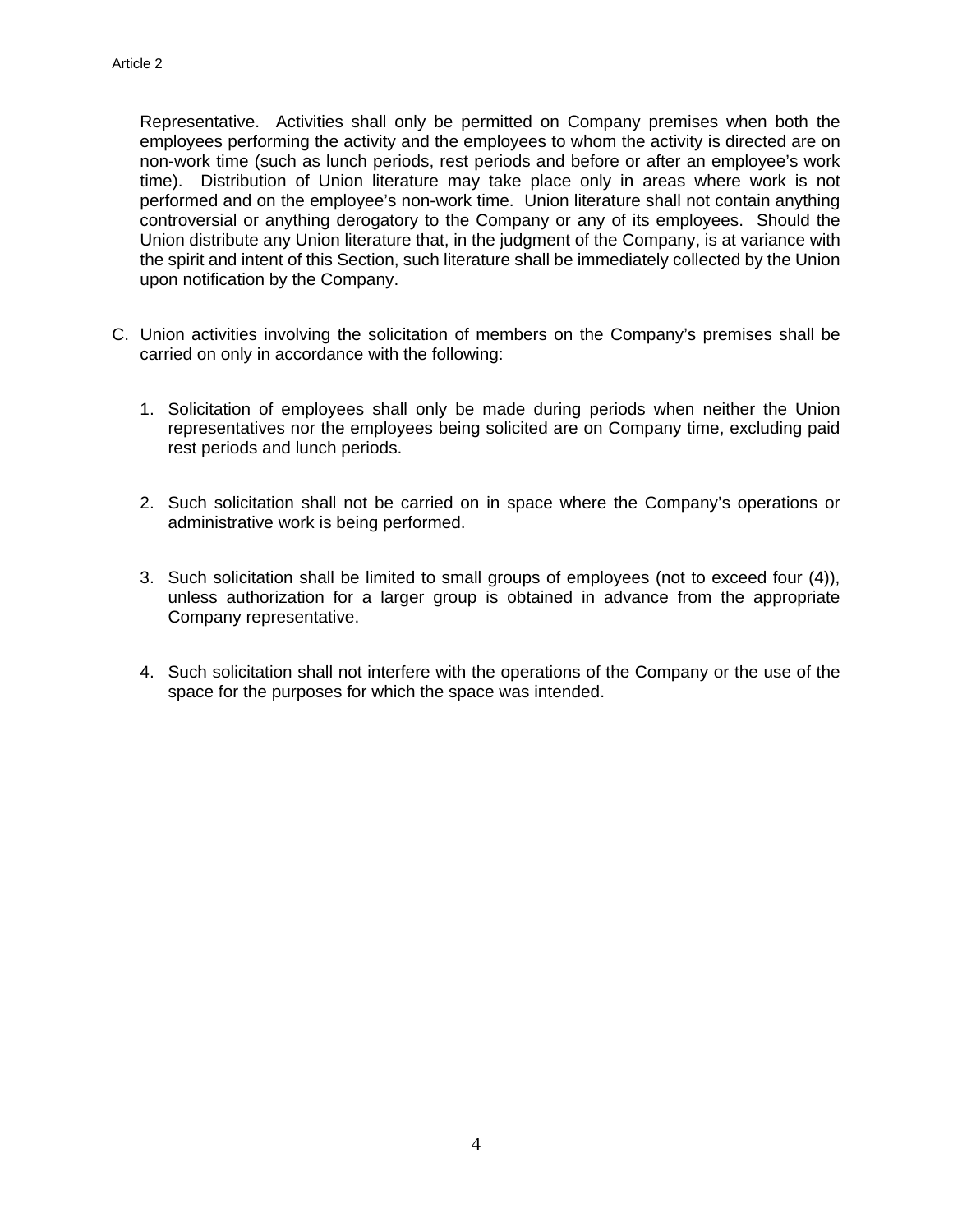# **UNION SECURITY AND PAYROLL DEDUCTIONS OF UNION DUES**

**Section 3.01** Employees shall, as a condition of employment, pay or tender to the Union amounts equal to the periodic dues applicable to members within thirty (30) calendar days after they enter the bargaining unit.

**Section 3.02** The condition of employment specified above shall not apply during periods of formal separation from the bargaining unit by any such employee but shall reapply to such employee on the thirtieth (30th) calendar day following the employee**'**s return to the bargaining unit. The term formal separation includes transfers and assignments out of the bargaining unit, removal from the payroll of the Company and leaves of absence of more than thirty (30) calendar days duration.

**Section 3.03** Section 3.01 and 3.02 above shall apply in all states allowed by law on the effective date of this contract. If during the term of this Contract the Union shall become duly authorized under the laws of another state to enter into this type of union security agreement, the effective date of this Section as to employees in that state shall be thirty (30) calendar days after the Company receives proper written evidence from the Union that it is fully qualified to enter into such an agreement in that state.

**Section 3.04** The Company agrees to collect Union dues monthly and on a designated pay period through payroll deduction from the employee's pay check, upon receipt of a written authorization form signed by the employee and delivered to the Company. This authorization shall continue in effect until cancelled, by written notice and sent by certified or registered mail, return receipt requested, to the Company and postmarked during the fourteen (14) day period prior to each contract anniversary date or during the fourteen (14) day period prior to the termination date of the current or any subsequent contract.

**Section 3.05 Dues or their equivalent deductions shall be in an amount, which is** provided to the Company in writing by the Union as being the regular monthly membership dues.

**Section 3.06** The Company agrees to remit the amount of Union dues deducted to the designated representative of the Union on a monthly basis, along with a list of the names of those employees represented by the Union and the amount of dues deducted. The content and form of other employee information to be furnished to the Union shall be as agreed upon by the parties from time to time.

**Section 3.07** The Company assumes no responsibility to the employee or the Union for any failure to make or any errors made in making such deductions, but will make efforts, as it considers appropriate, to correct any errors or omissions.

**Section 3.08** It is agreed that the payroll deduction of Union dues shall be in lieu of the Union's collection of dues, assessments and contributions on the Company's premises where work operations are being performed and while Union representatives and/or the employees involved are on Company time.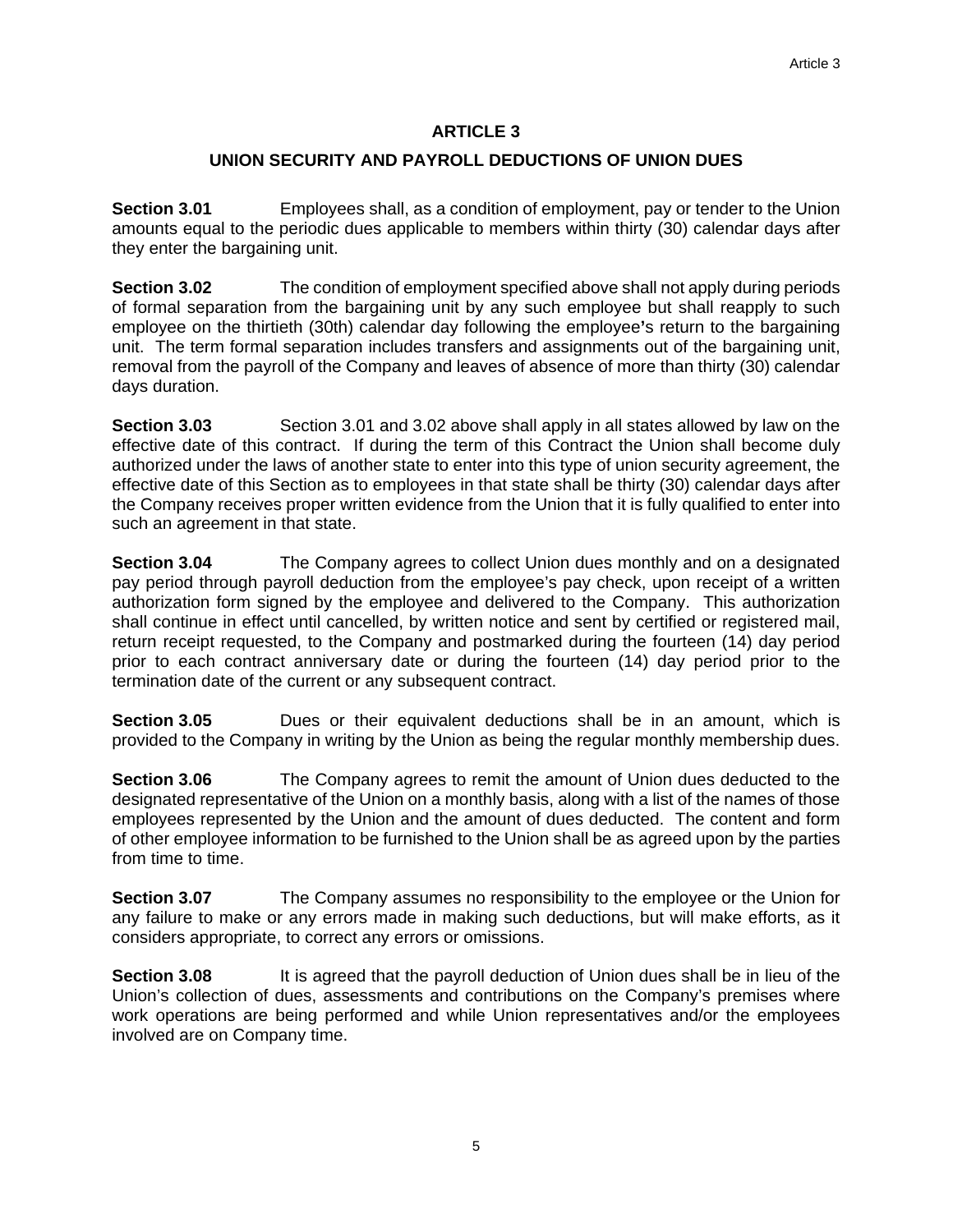**Section 3.09** The Union shall indemnify and hold the Company harmless against any and all claims, demands, suits, or other forms of liability that may arise out of or by reason of action taken or not taken by the Company for the purpose of complying with the provisions of this Article, or in reliance on any dues deduction card furnished under the provisions of this Article or on any certification by the Union.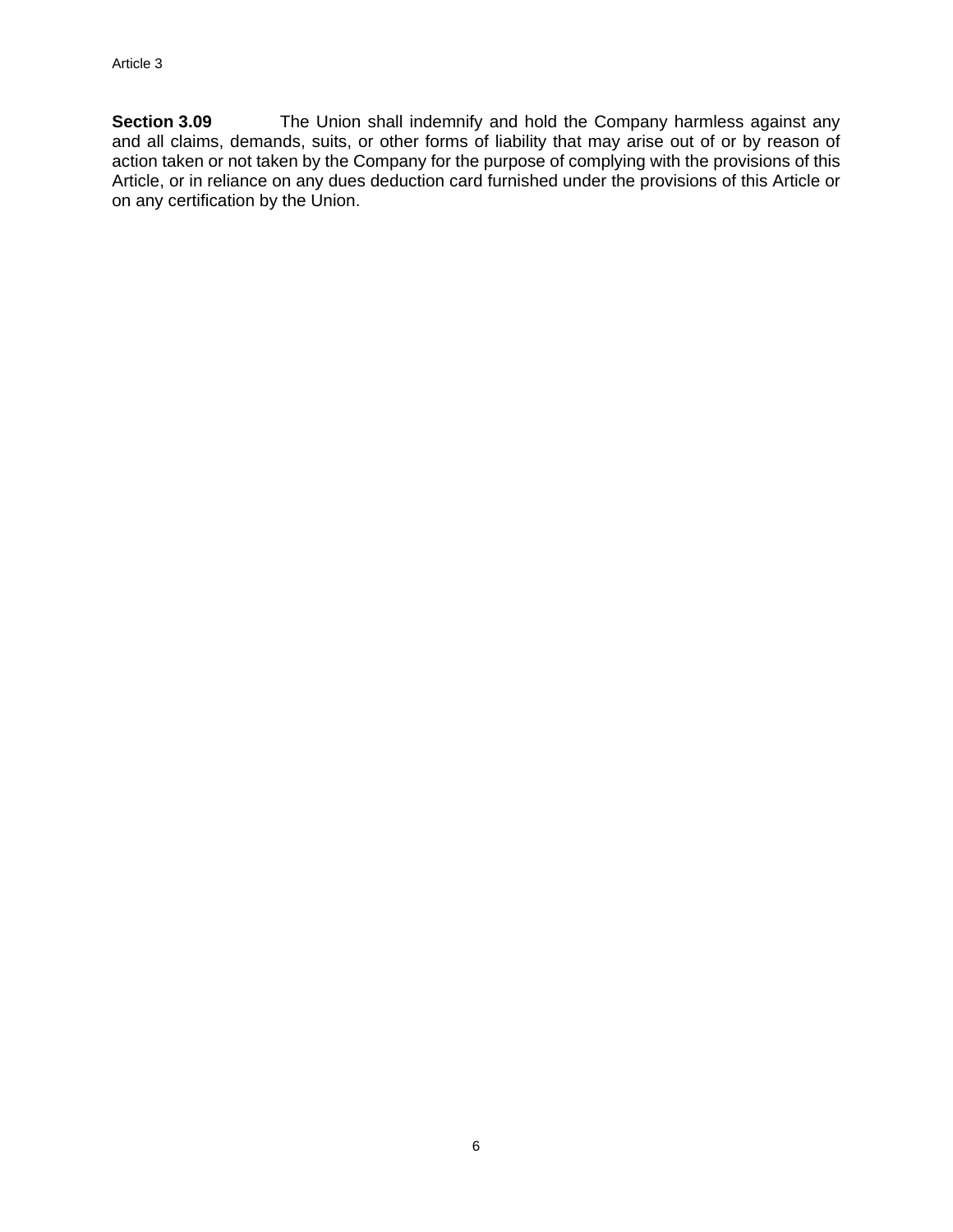# **NO STRIKE/NO LOCKOUT**

**Section 4.01 During the life of this agreement, the Union agrees that it will not call,** encourage or condone any strike, slow down or work stoppage against the Company.

**Section 4.02** The Company agrees that there will be no lockout of employees in this bargaining unit during the duration of this agreement.

**Section 4.03** The Company and the Union agree that any work stoppage or delay and/or failure to reach a new collective bargaining agreement in this bargaining unit will not result in a work stoppage in any other bargaining unit with employees of an AT&T company or in any way impact the other collective bargaining agreements and/or relationships between the Union and any other AT&T company.

The Company and the Union further agree that any work stoppage or delay and/or failure to reach a new collective bargaining agreement for any other AT&T bargaining unit will not result in a work stoppage between the Union and the Company for this unit or in any way impact the collective bargaining agreement and/or relationship between the Union and the Company.

**Section 4.04** In the event of a work stoppage in any other AT&T bargaining unit that is an occupant in the same building as this bargaining unit, the Company and the Union agree that a separate entrance will be established for the exclusive use of the employees in this bargaining unit.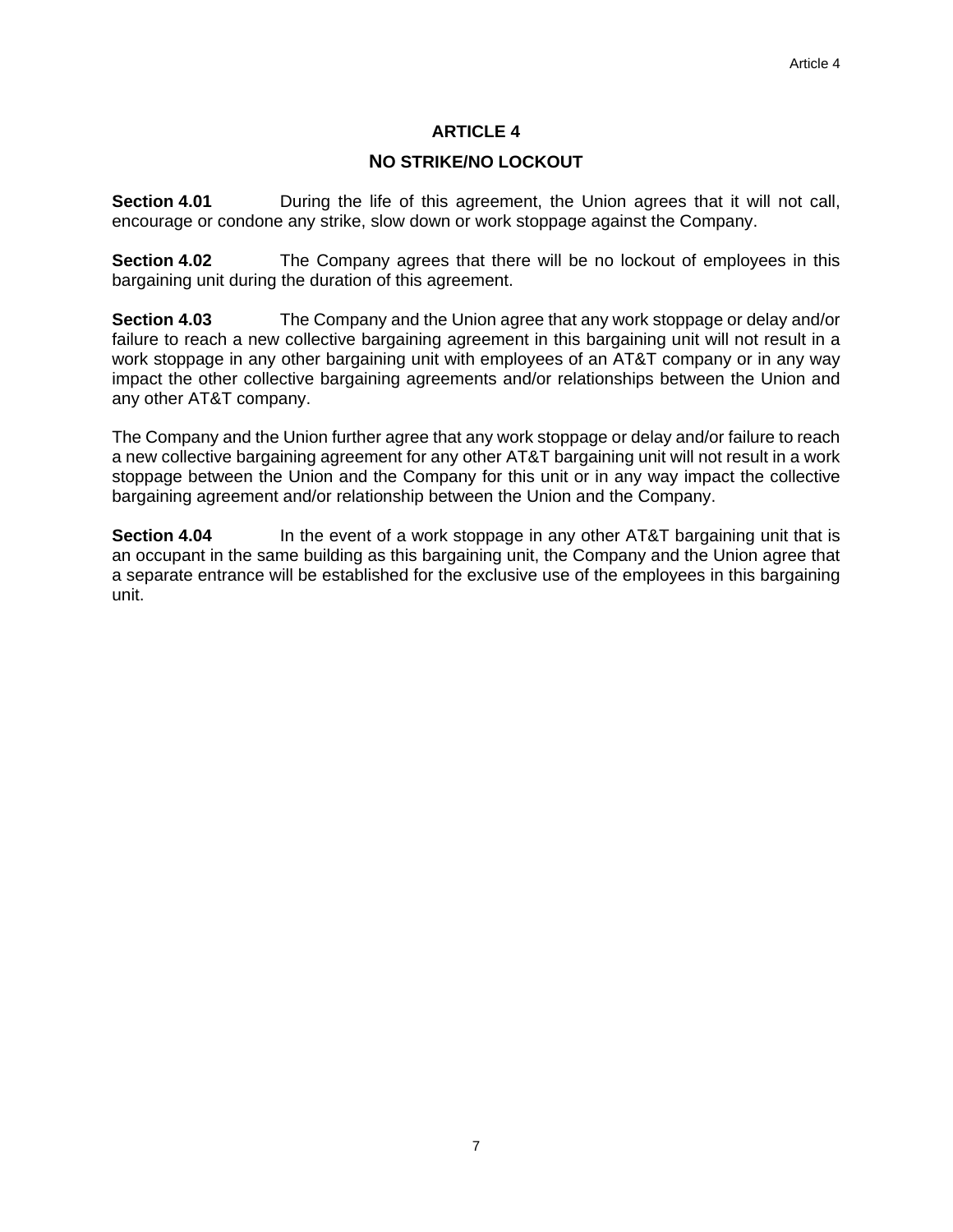# **ARTICLE 5 BULLETIN BOARDS**

**Section 5.01** Upon written request from the Union, the Company agrees to install or move bulletin boards for the exclusive use of the Union. The number and location of the bulletin boards shall be determined jointly by the Company and the Union, with due regard to visibility and accessibility to employees.

**Section 5.02** Unless agreed upon in advance by the Company, the Union agrees not to post Union material any place on the Company's premises other than on Union bulletin boards. Material posted on bulletin boards shall not contain anything controversial or anything derogatory to the Company or any of its employees. The Union assumes responsibility for compliance with the provisions contained herein. Should the Union post material that, in the judgment of the Company, is at variance with the spirit and intent of this section, such material shall be immediately removed by the Union upon notification by the Company.

**Section 5.03** If the Union violates any provision of this Article, the Company, after giving due notice of such violation, may deny the right of the Union to use any or all bulletin boards on the Company's premises and may remove any or all bulletin boards.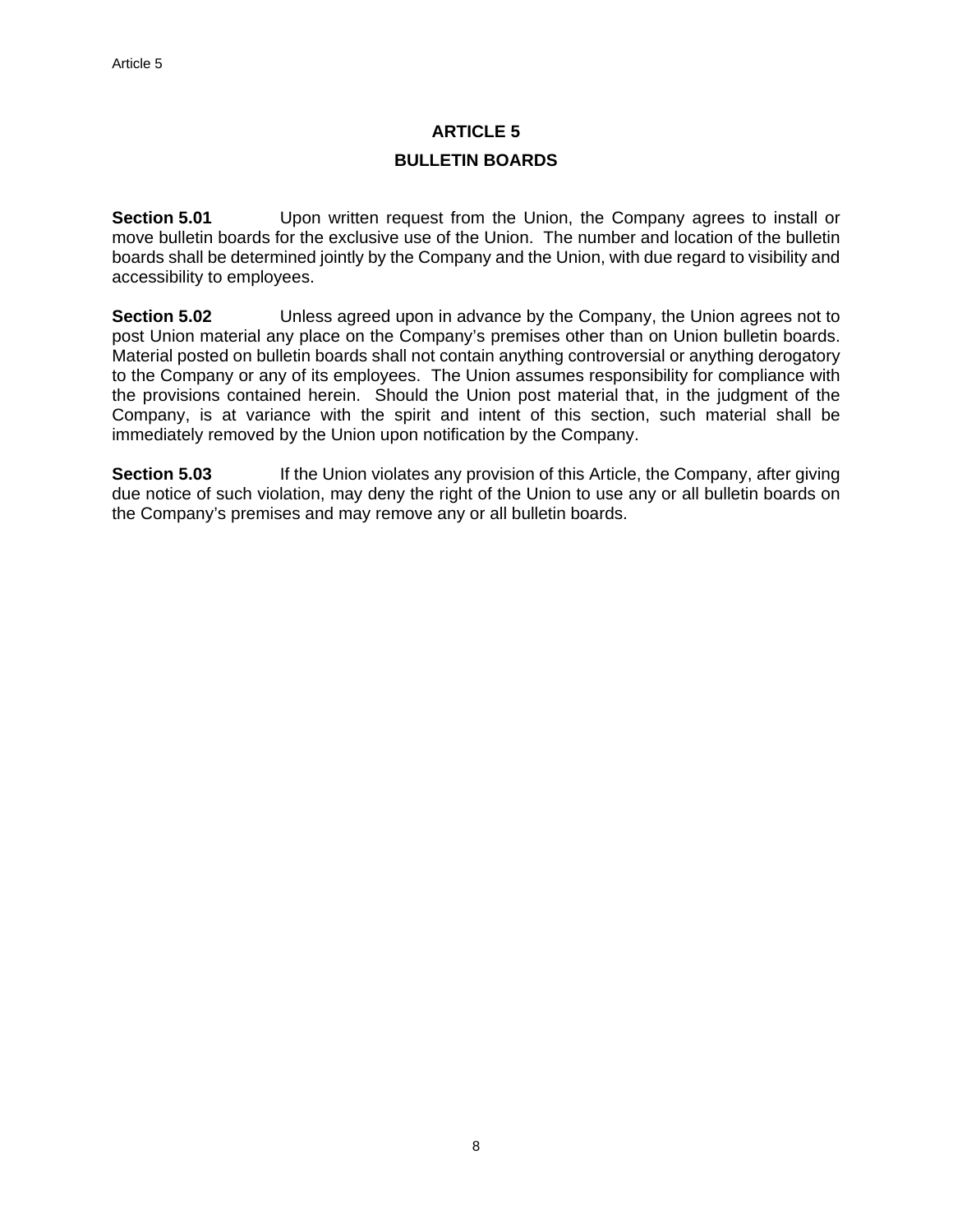# **ARTICLE 6 NONDISCRIMINATION AFFIRMATIVE ACTION FEDERAL AND STATE LAWS**

**Section 6.01 In a desire to restate their respective positions, neither the Company nor** the Union shall unlawfully discriminate against any employee on the basis of race, color, religion, sex, age, sexual orientation, gender identity, disability, genetic information, marital status, citizenship status, military status, veteran status, or any other status protected by applicable federal, state or local law.

**Section 6.02** In the event that any Federal or State law, regulation, governmental order, or the final decision of any court or board of competent jurisdiction affects any one or more provisions of this contract, the provision or provisions so affected shall be made to comply with the requirements of such law, regulation, governmental order, or decision for the localities within the jurisdiction, and otherwise the contract shall continue in full force and effect.

**Section 6.03** The Company and the Union recognize that potential conflicts may arise between obligations under the Americans With Disabilities Act (ADA) and the terms of the Contract. In order to minimize disputes due to any such potential conflicts and to ensure timely resolution, the parties agree that all issues regarding actions which the Company believes to be consistent with the ADA and the Union believes to be in conflict with the Contract, will be referred to and addressed by the Human Resources Director, Human Resources Manager and one (1) Union representative (the "ADA Committee").

- A. The ADA Committee is empowered to resolve any issues or problems regarding a potential conflict between obligations under the ADA and the terms of this Contract.
- B. Agreements made by the ADA Committee will not prejudice the position of either party and will not be cited in any other proceeding. Such agreements will not be subject to the grievance and arbitration process.
- C. Unresolved issues or problems regarding potential conflicts will not delay or defer the Company's actions. If the ADA Committee is unable to resolve a dispute, the issue(s) regarding appropriate actions under the ADA and the Contract may then be addressed under the arbitration provisions of the Contract. To ensure timely resolution of such disputes, the grievance procedure shall be bypassed and the matter submitted directly to arbitration.
- D. The Union representative participating in the ADA Committee, if an employee of the Company, will be paid for attending ADA Committee meetings in accordance with Article 2, Section 2.04.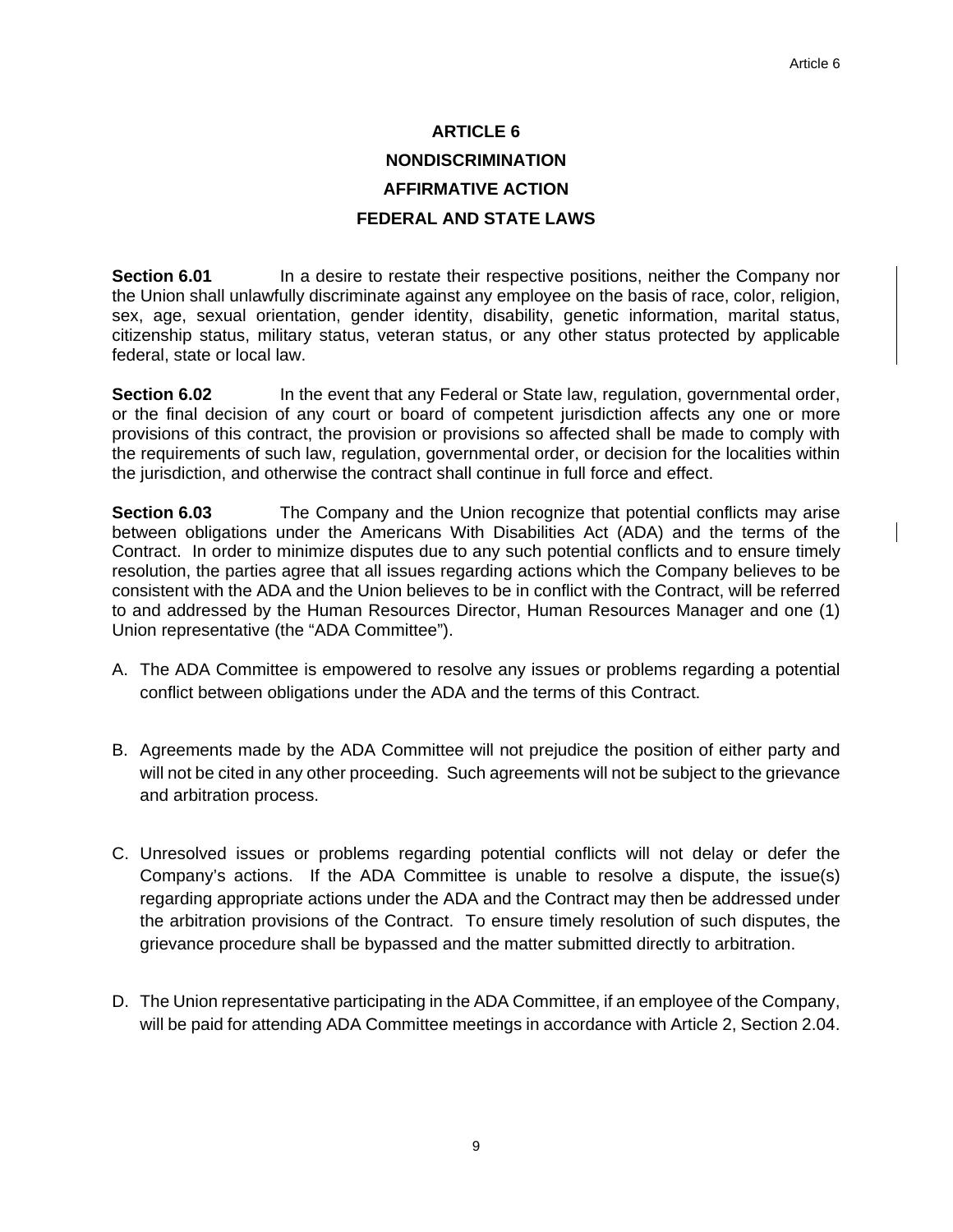#### **CLASSIFICATION OF EMPLOYEES**

**Section 7.01** For the purposes of this agreement, all employees hired after the effective date of this agreement, unless otherwise specified by management, will be probationary. Employees will remain probationary for twelve (12) months. Probationary employees may be terminated at any time for any reason during the twelve (12) month period.

#### **Section 7.02 Part-time**

Part-time employees are employees who are normally scheduled to work less hours per average month than a comparable full-time employee.

#### **Section 7.03 Regular Employees**

Regular employees are employees whose employment is reasonably expected to continue for longer than twelve (12) months. A regular employee may be either full-time or part-time.

#### **Section 7.04 Temporary Employees**

Temporary employees are employees who are engaged for a specific project or for a limited period with a definite understanding that employment will terminate upon completion of the project or at the end of the period. Temporary employment is expected to continue for not more than twelve (12) months. A temporary employee may be either full-time or part-time.

# **Section 7.05 Term Employees**

Term employees are employees who are engaged for a specific project or for a limited period of normally not less than one (1) year or more than three (3) years with a definite understanding that employment may terminate on or before completion of the project or at the end of the period.

#### **Section 7.06**

The provisions of the following Articles/Memorandums of Agreements shall not apply to Temporary or Term Employees:

- A. Article 14
- B. National Transfer Plan (NTP)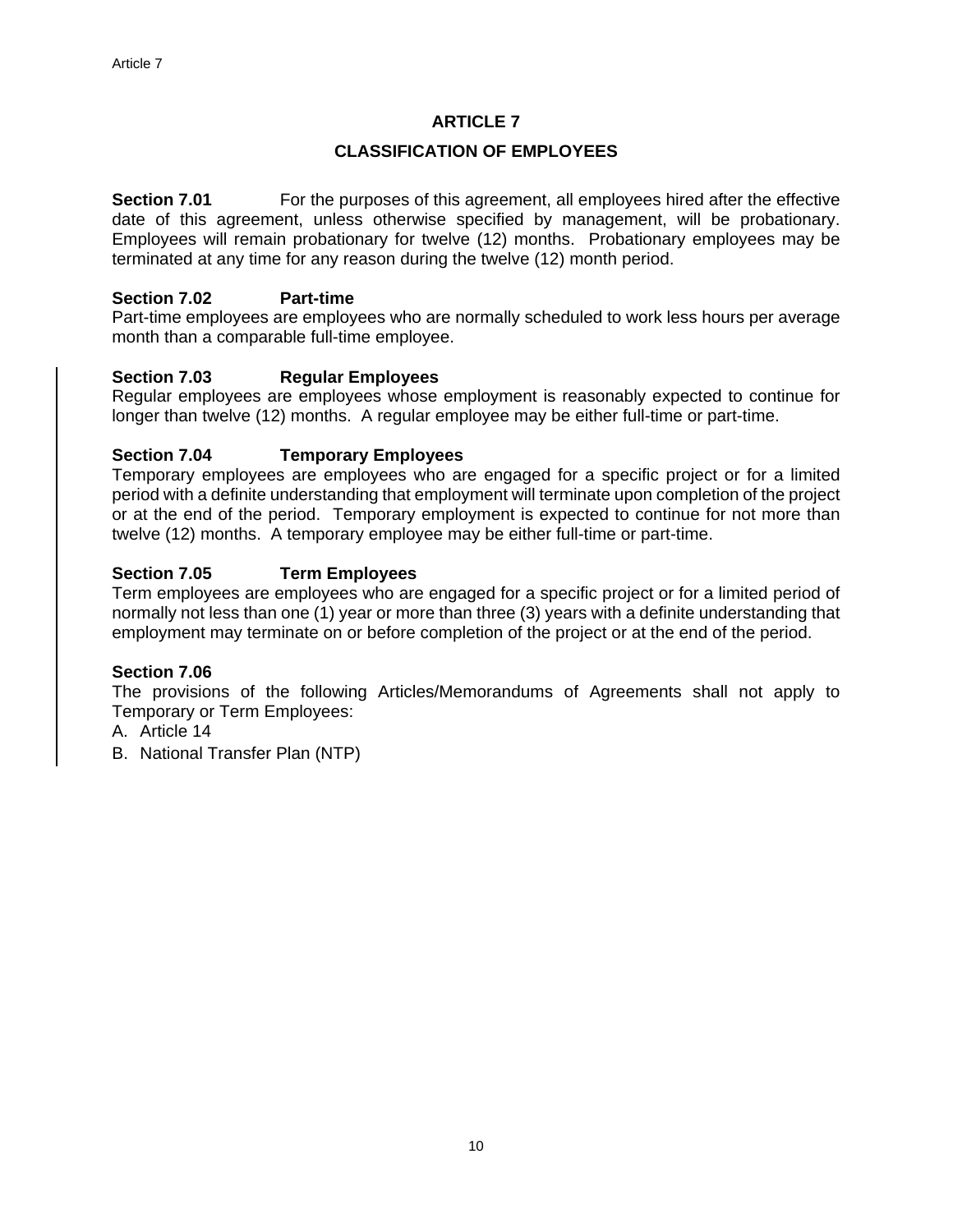# **ARTICLE 8 SENIORITY**

**Section 8.01** Seniority as used in this agreement shall be determined by Net Credited Service (NCS) with the Company. Net credited service shall mean "term of employment" as set forth in the applicable pension plan for the employee(s) covered by this Agreement.

**Section 8.02** If more than one (1) employee has the same Seniority date, the employee whose last four (4) Social Security Number digits comprise the larger number will be treated as if he/she were more senior. If two (2) employees with the same NCS date, also have the same last four (4) Social Security Number digits, revert to the middle two (2) digits of the Social Security Number to determine the most senior employee, with the higher number treated as most senior.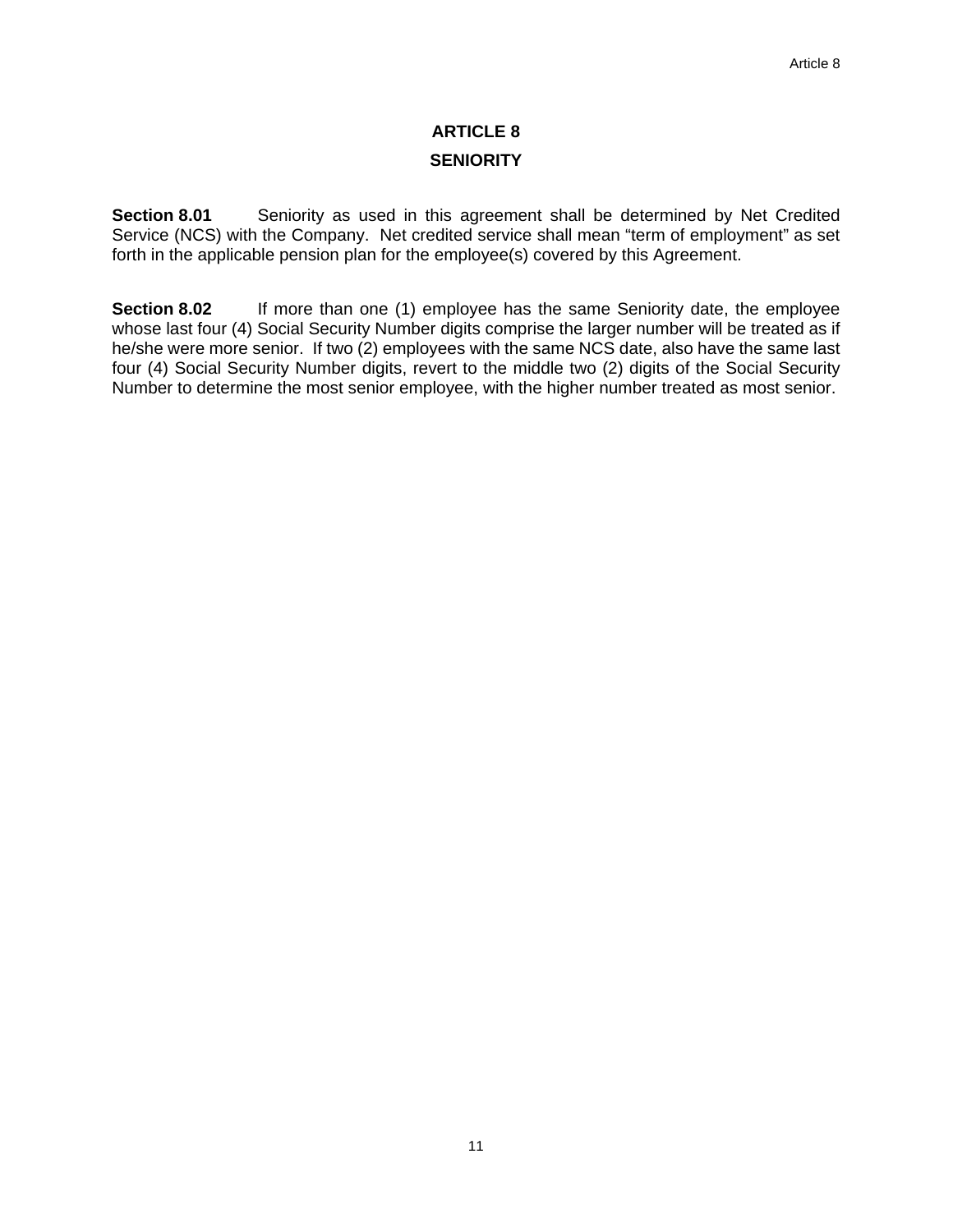#### **TIME OFF**

# **Section 9.01 Paid Holidays**

Seven (7) paid holidays shall be observed as follows:

 New Year's Day Memorial Day Independence Day Labor Day Thanksgiving Day Day After Thanksgiving Christmas Day

Holidays that fall on a Sunday will be observed on the following Monday. When a holiday falls on a Saturday, and an employee is not scheduled to work, the employee may choose an extra day's pay or request an additional Personal Day Off. When the Holiday falls on a Saturday and the employee is scheduled to work, Section 9.02, Working On a Holiday will apply.

# **Section 9.02 Working On A Holiday**

Employees who work on a holiday, will not be given a day off to be taken at a later date. Employees who work on a holiday will be paid eight (8) hours at straight time for the holiday and at time and one half (1 ½) for each hour worked on the holiday.

# **Section 9.03 Holidays During A Vacation Week**

When a holiday falls during a week in which an employee is on vacation, the day will be treated as a holiday, not as a day of vacation.

# **Section 9.04 Vacation Year**

The vacation year is defined as a period of time beginning December  $31<sup>st</sup>$  and ending on December 30<sup>th</sup> of the following year. Employees must be active on the payroll (not on a leave of absence or on disability) and must physically report to work for at least one (1) day in the vacation year to be eligible for Personal Days off and to be eligible to accrue vacation.

However, an employee may take vacation which (s)he will otherwise accrue in a vacation year without performing any work for the Company in that year provided they are not on a leave of absence or disability and such vacation is contiguous to and continues with their vacation for the preceding year; or such vacation begins during the first seven (7) days of the vacation year.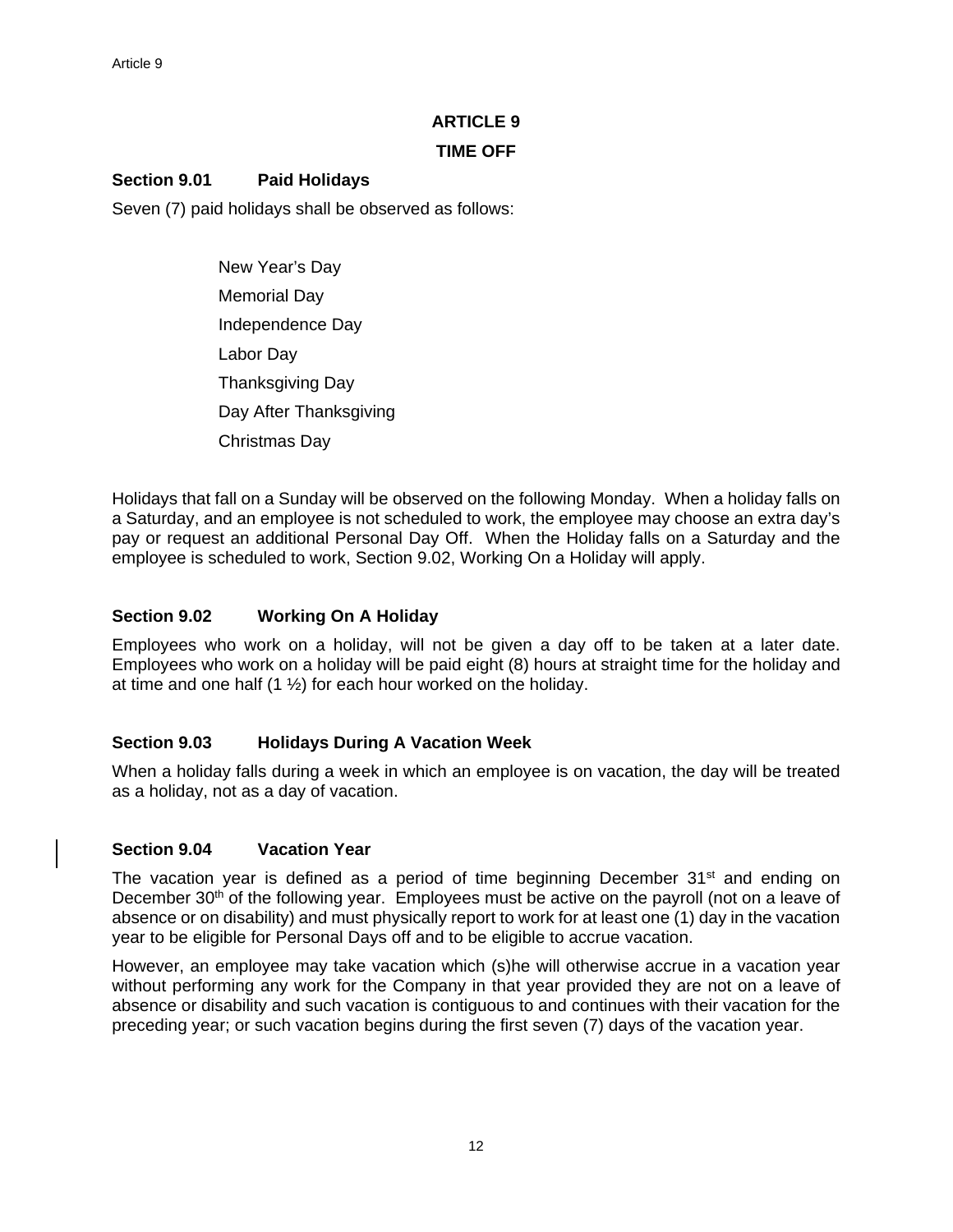# **Section 9.05 Vacation Eligibility**

Employees shall be eligible to accrue annual vacation, based on their Net Credited Service (NCS) with the Company, as follows:

- A. One (1) week of vacation upon completion of six (6) months of service.
- B. Two (2) weeks of vacation upon completion of twelve (12) months of service. This provision cannot be combined with the above to result in more than two (2) weeks of vacation entitlement in the same vacation year.
- C. Three (3) weeks of vacation to any employee who could complete seven (7) years of service or more but less than fifteen (15) years of service within the vacation year.
- D. Four (4) weeks of vacation to any employee who could complete fifteen (15) years of service or more but less than twenty-five (25) years of service within the vacation year.
- E. Five (5) weeks of vacation to any employee who could complete twenty-five (25) years of service or more within the vacation year.

NOTE: After employees reach their initial six (6) months of net credited service, vacation days are accrued proportionately during the calendar year.

#### **Section 9.06 Carry-over Vacation**

All employees are encouraged to take all of their vacation time during the vacation year. However, a maximum of one (1) week of vacation may be scheduled in accordance with Section 9.08. A vacation week that is carried over must be taken by April 30<sup>th</sup>.

The Company may at its discretion place employees on vacation and require them to take vacation at a specified time. The number of weeks management may place employees on vacation is limited to not more than one (1) week in a vacation year. Should the need to place employees on vacation occur, the Company will provide thirty (30) days notice to the affected employees.

#### **Section 9.07 Payments in Lieu of Vacation**

(a) In the event of an employee's resignation or other termination of employment, other than termination for misconduct, before using all the vacation which the employee is eligible to accrue under Section 9.05 (Vacation Eligibility), an amount equivalent to such unused accrued vacation shall be paid to the employee or his or her beneficiary or estate. In the event of an employee's termination for misconduct, the employee waives and forfeits any right (s)he may have to receive pay for vacation accrued at the time of termination including any rights under California Labor Code Section 227.3 or any similar law in another state.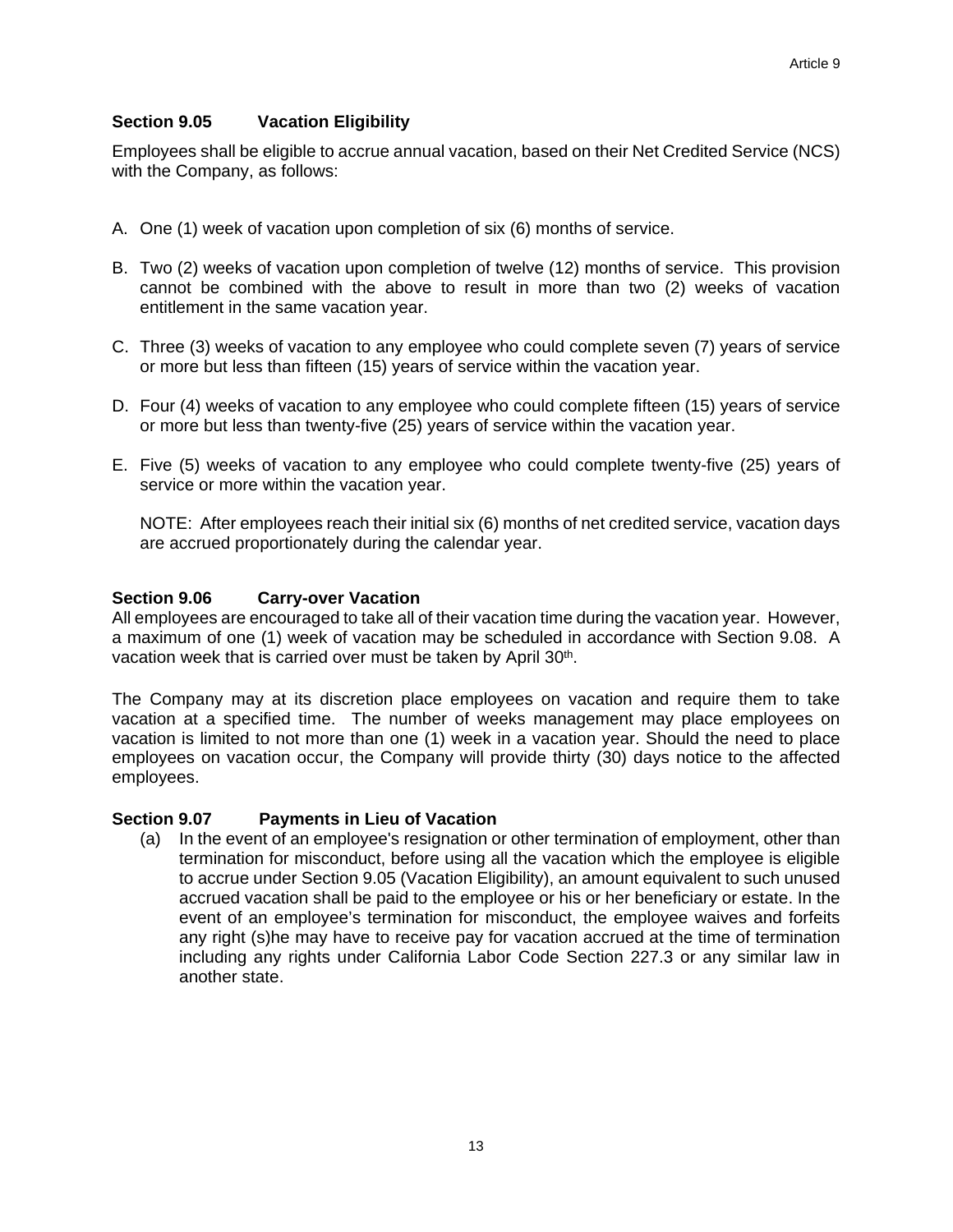(b) To determine the number of "accrued" current year vacation hours for employees who have completed at least six (6) months of service and who are eligible as noted in Section 9.05 (Vacation Eligibility), see the chart below:

| Month<br>Employee | <b>Annual Eligible Vacation Hours</b> |         |                                                 |         |             |
|-------------------|---------------------------------------|---------|-------------------------------------------------|---------|-------------|
| Leaves            | 5 Days or                             | 10 Days | 15 Days                                         | 20 Days | 25 Days or  |
| Company           | 1 Week                                | or      | or                                              | or      | 5 Weeks     |
| or                | (40                                   | 2 Weeks | 3 Weeks                                         | 4 Weeks | (200 Hours) |
|                   | Hours)                                | (80     | (120                                            | (160)   |             |
|                   |                                       | Hours)  | Hours)                                          | Hours)  |             |
| (Credited         |                                       |         |                                                 |         |             |
| Months)           |                                       |         | Number of "Accrued" Current Year Vacation Hours |         |             |
| Jan. (1)          | 3                                     |         | 10                                              | 13      | 17          |
| Feb. (2)          | 7                                     | 13      | 20                                              | 27      | 33          |
| Mar. (3)          | 10                                    | 20      | 30                                              | 40      | 50          |
| Apr. (4)          | 13                                    | 27      | 40                                              | 53      | 67          |
| May (5)           | 17                                    | 33      | 50                                              | 67      | 83          |
| Jun. (6)          | 20                                    | 40      | 60                                              | 80      | 100         |
| Jul. (7)          | 23                                    | 47      | 70                                              | 93      | 117         |
| Aug. (8)          | 27                                    | 53      | 80                                              | 107     | 133         |
| Sep. (9)          | 30                                    | 60      | 90                                              | 120     | 150         |
| Oct. (10)         | 33                                    | 67      | 100                                             | 133     | 167         |
| Nov. (11)         | 37                                    | 73      | 110                                             | 147     | 183         |
| Dec. (12)         | 40                                    | 80      | 120                                             | 160     | 200         |

(c) In the event of an employee's death, retirement, or layoff before using all the vacation which the employee is eligible to receive under Paragraph 9.05 (Vacation Eligibility), an amount equivalent to such unused vacation, as though it was granted based on the number of years net credit service and not based on the accrual language, shall be paid to his or her beneficiary or estate.

# **Section 9.08 Vacation Selection**

Employees may select their vacation in full weeks and on a day-at-a-time basis during the vacation selection process. Vacations shall be selected in a work group as determined by the Company, based on seniority. The Company shall determine periods available for selection and the number of employees allowed off on vacation. The Company may in its discretion allow employees within a work group to take one (1) week of vacation in four (4) hour increments.

# **Section 9.09 Personal Days Off**

Employees are allowed flexibility through the use of Personal Days Off to be off work with pay, subject to approval by management. Such time will be approved to the extent practicable consistent with force requirements.

Each employee who has completed six (6) months of service will be eligible for seven (7) paid Personal Days Off each vacation year.

The Company may at its discretion place employees on Personal Days Off and require them to take Personal Days Off at a specified time. The number of Personal Days Off that management may place employees on, is limited to not more than two (2) in each vacation year. Should the need to place employees on a Personal Day Off occur, the Company will provide thirty (30) days notice to the affected employees.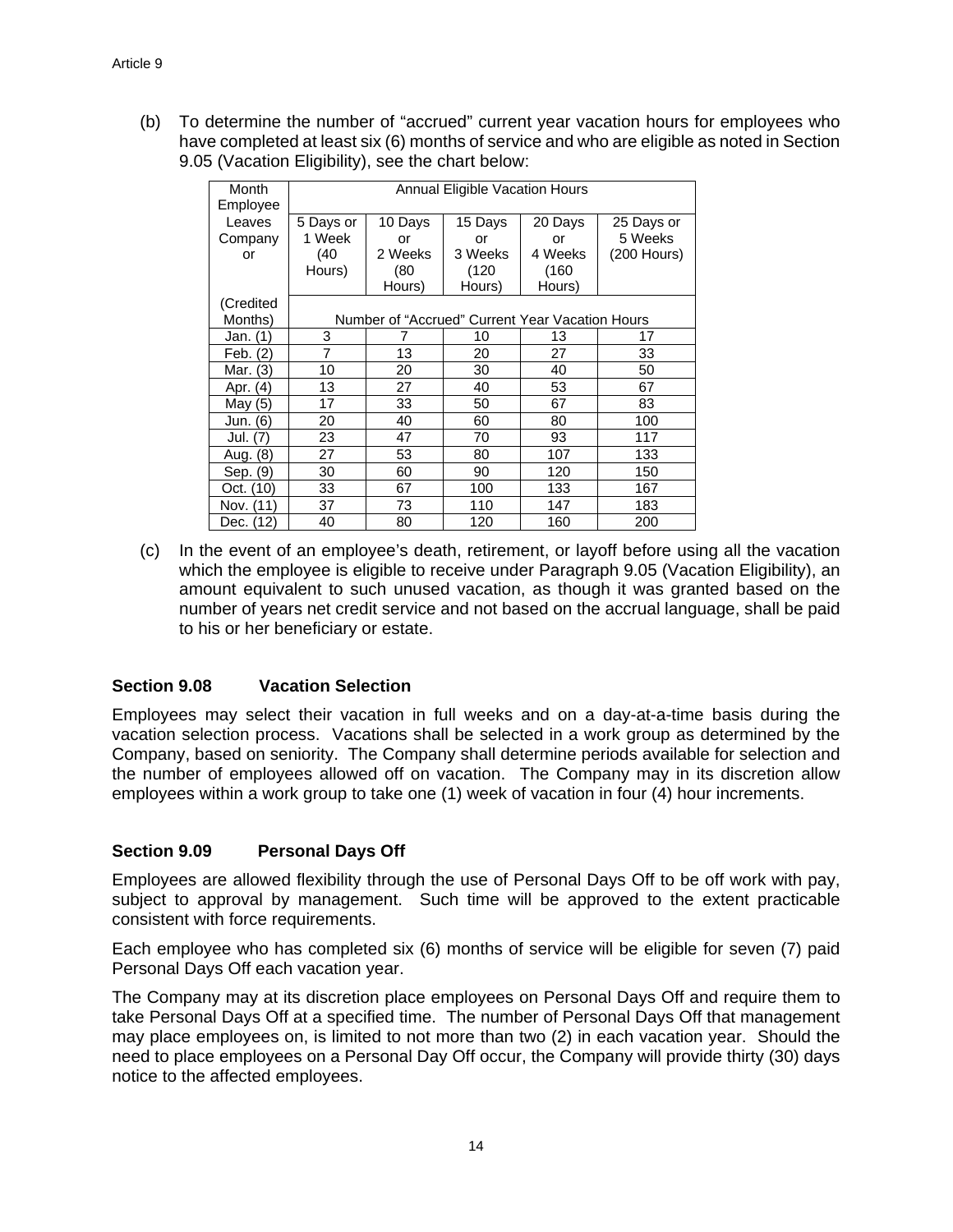# **Section 9.10 Carry-Over Of Personal Days Off**

All employees are encouraged to take all of their Personal Days Off during the vacation year. However, Personal Days Off may be carried over into the next vacation year. Personal Days Off that are carried over must be taken by April 30th.

# **Section 9.11 Selection Of Personal Days Off**

All Personal Days Off shall be selected based on seniority within a workgroup as determined by the Company. Employees may be permitted to take all of their Personal Days Off in two (2) hour increments. Four (4) Personal Days Off may be taken in one (1) hour increments. The Company shall determine periods available for selection and the number of employees allowed off on Personal Days Off.

# **Section 9.12 Sequence Of Time Off**

All time off earned in the previous vacation year, must be taken before any time off in the current vacation year can be taken.

# **Section 9.13 Civic Duty**

Employees must give their supervisor advance notice when they are requested to appear for jury duty. Time off to comply with a summons for obligatory jury duty will be paid subject to court verification. Employees shall be allowed pay for necessary scheduled time absent due to jury duty. Payment for such absent time shall consist of basic pay and any extra payments for night work which would otherwise have been received had the regular scheduled tour been worked.

The Company will grant unpaid time off for other court ordered processes. For example, an employee who is subpoenaed as a witness, acts as a voluntary witness (unless the employee has been directed by the Company to appear as a witness), attends a child custody court proceeding, appears for a traffic citation, or serves on voluntary jury duty, such as serving on certain grand juries and time to serve is made available, will be granted excused unpaid time off. Employees are expected to notify their supervisors as soon as possible of the need for time off to comply with any court order.

# **Section 9.14 Death In An Employee's Immediate Family/Household**

Employees will be granted up to three (3) paid days of excused time off due to a death in the employee's immediate family. Immediate family includes the employee's parents, stepparents, adoptive parents, children, stepchildren, adoptive children, brothers, stepbrothers, sisters, stepsisters, husband or wife (including legally recognized partner), grandparents, grandchildren, mother-in-law, father-in-law, brother-in-law, sister-in-law, or other persons living in the same household. If more time off is needed, an employee may request vacation time or unpaid time off, all of which is dependent on the needs of the business. In all cases, supervisory approval is required. Subject to Management's discretion, the Company may grant unpaid excused time necessary to an employee who requests an absence to attend the funeral of an aunt, uncle, niece, nephew.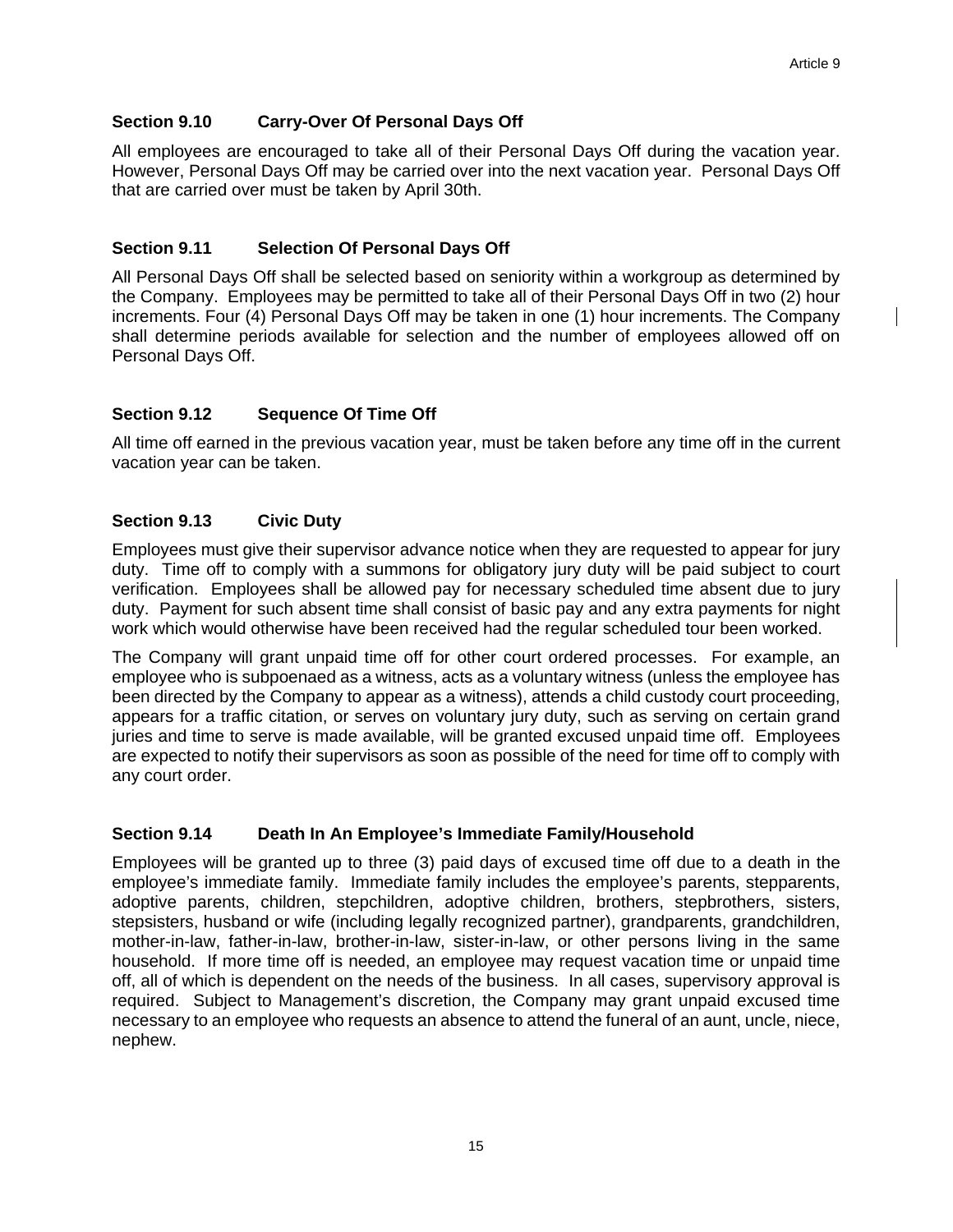# **Section 9.15 Absence**

A. Employees hired after July 23, 2016:

Employees having one (1) or more years of NCS shall be paid at the basic wage rate for illness absences on scheduled workdays, up to a maximum of forty (40) paid illness absence hours per calendar year.

Employees must notify their supervisor before their scheduled start time that they will be absent from work due to illness.

B. Employees hired on or before July 23, 2016:

Employees having one (1) or more years of NCS shall be paid at the basic wage rate for illness absences on scheduled workdays, up to a maximum of forty (40) paid illness absence hours per calendar year. Employees having seven (7) or more years of NCS shall be paid at the basic wage rate for illness absences on scheduled workdays, up to a maximum forty-eight (48) paid illness absence hours per calendar year. Employees must notify their supervisor before their scheduled start time that they will be absent from work due to illness. Employees who report to work and subsequently become ill must notify their supervisor prior to leaving work and, in such cases, will be paid for the remainder of the day if paid time as described above is available.

# **Section 9.16 Excused Time Required By Law**

Employees will be granted other excused time off (paid or unpaid) as required by applicable State and/or Federal laws.

# **Section 9.17 Time Off For Part-Time Employees**

All paid time off described in Article 9 will be prorated for part-time employees based on actual hours worked during the prior calendar quarter. Proration for newly hired part-time employees will be based on their normally scheduled hours until the employee has worked for a full calendar quarter.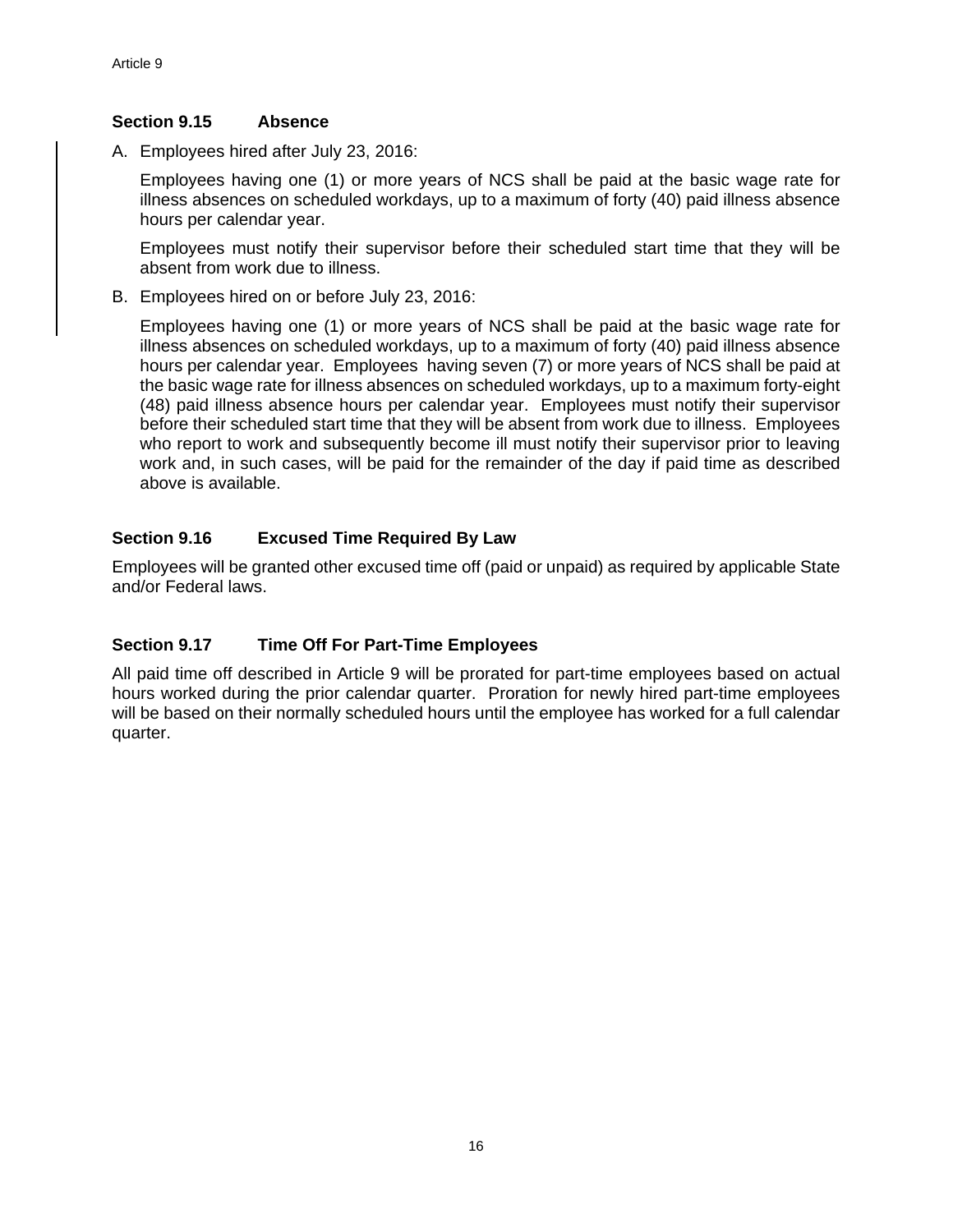#### **WORKING CONDITIONS**

#### **Section 10.01 Work Schedules**

The Company will determine and post the work schedules. Insofar as the needs of the business and the abilities of the employees permit, Net Credited Service will be the deciding factor when assigning work schedules. Determination of the "needs of the business and the abilities of the employees" rests solely with management. Employee's scheduled work hours may start at any time of the day, on any day of the week and may be spread over any six (6) days of the week. Work schedules will be posted for a minimum period of one (1) week and are subject to change, with forty-eight (48) hours notice to the employee. However, work schedules will not be posted for employees who normally work the same hours Monday through Friday.

#### **Section 10.02 Split Work Days**

The Company may schedule employees to work a split workday. A split workday is a divided workday, with hours off in between.

#### **Section 10.03 Change Of Hours**

If an employee is notified less than eighteen (18) hours before the originally scheduled start time of a change in work hours, the affected employee will receive two (2) hours of pay at the straight time rate.

#### **Section 10.04 Cancellation Of Hours**

- A. If an employee is notified less than eighteen (18) hours before the originally scheduled start time that the scheduled hours are canceled, the affected employee will receive two (2) hours of pay at the straight time rate.
- B. If an employee reports to work and his/her hours are canceled for the remainder of the day, the employee will receive four (4) hours of pay at the straight time rate or pay for the actual hours worked, whichever is greater.

#### **Section 10.05 Overtime**

Employees may be required to work overtime subject to the needs of the business. Employees scheduled to work overtime will be paid in accordance with applicable Federal and/or State Laws.

#### **Section 10.06 Shift Differentials**

Employees who are scheduled to work an evening or night assignment in which more than fifty (50) percent of the time falls between the hours of 8:00 p.m. and 6:00 a.m., shall receive a daily premium payment of ten (10) percent of their base wages for each day worked.

Shift differentials will be included in the employee's rate of pay for purposes of computing payments during periods of vacation and holidays, if the following conditions are met:

An employee works one (1) full work week of evening or night assignments before his/her vacation or holiday and is scheduled to work one (1) full work week of evening or night assignments, following his/her vacation or holiday.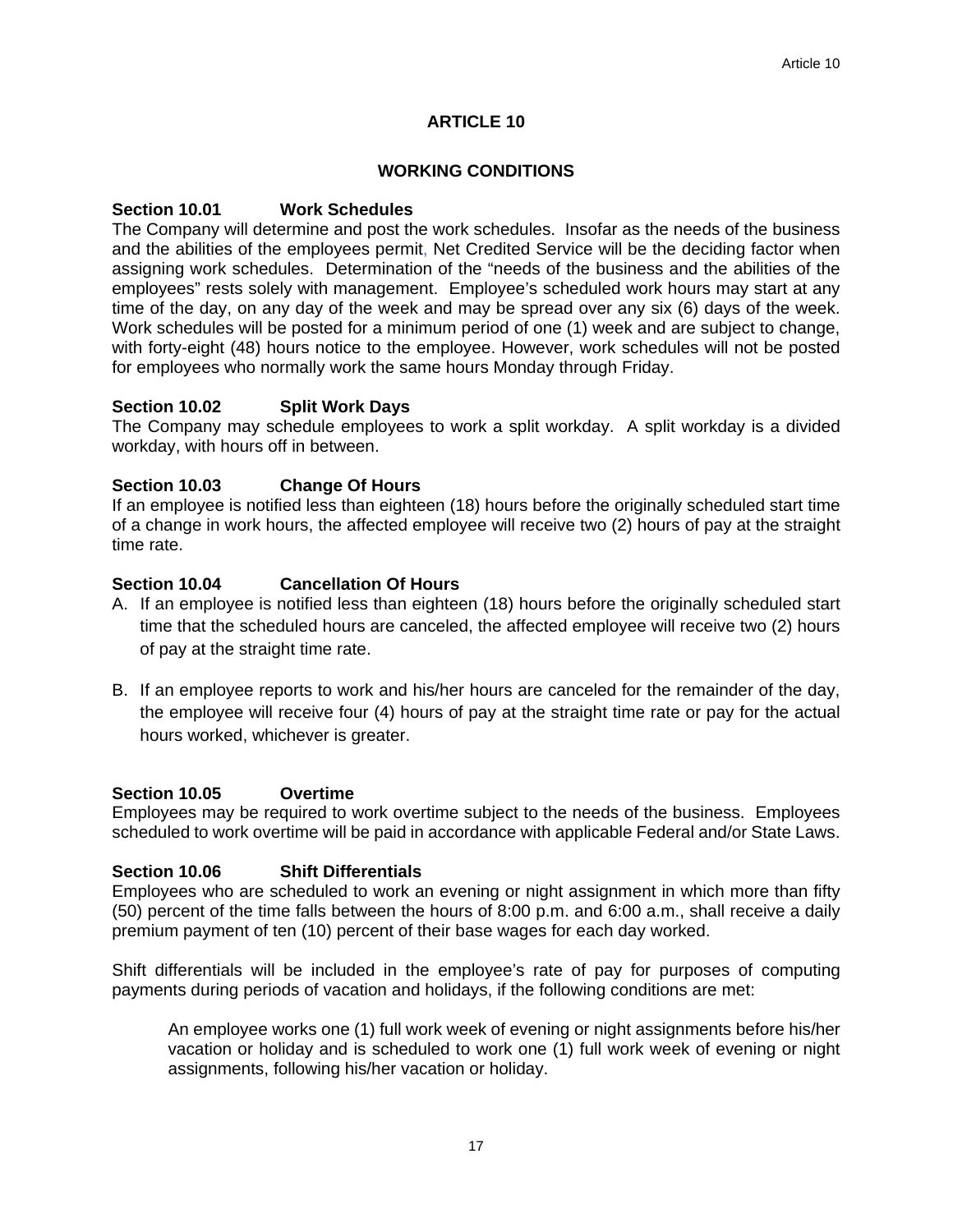# **Section 10.07 Sunday Premium Payments**

Employees who work on a Sunday shall receive the rate of one and one-half (1-1/2) times the employee's base wages, up to a maximum of eight (8) hours per day. Employees who are excused from work with pay during scheduled hours on Sunday shall be paid at straight time for the excused absence.

# **Section 10.08 Meal Periods**

Unpaid meal periods will normally be scheduled for thirty (30), forty-five (45) or sixty (60) minutes, as determined by the Company.

# **Section 10.09 Rest Periods**

Rest periods will be assigned in accordance with State and/or Federal law; however, they will be fifteen (15) minutes in length.

#### **Section 10.10 Relief Differential**

Employees will be paid a differential of eight dollars (\$8.00) when in addition to their normal duties they relieve or assist a manager for four (4) hours or more. Relief Differential assignments specifically exclude administering discipline to other employees.

# **Section 10.11 Working In A Different Title**

The assignment of a particular title to an employee does not mean that the employee shall perform only the kind of work coming under his/her title classification, or that certain kinds of work shall be performed exclusively by certain classifications of employees.

#### **Section 10.12 Temporary Assignment To a Higher Job Classification**

An employee temporarily assigned by management to perform the duties of a job title with a higher top wage rate shall receive a classification differential for each day the employee performs the full scope of duties of such job title for three (3) or more hours. Such daily classification differential shall be one-fifth (1/5) of the promotional increase which would apply if the assignment in the higher classification were on a permanent rather than a temporary basis.

# **Section 10.13 Travel and Temporary Work Locations**

- A. The Company will either furnish all means of transportation or specify what transportation shall be used for travel on Company business.
- B. Employees who agree to use their personal vehicles for Company business will be reimbursed at the then current IRS reimbursement rate for mileage.
- C. Employees may be assigned to work at a temporary work location. When employees are assigned to work at a temporary work location, the employee will be reimbursed for travel time and transportation expenses to and from the temporary work location in excess of that required for the employee's normal commute.
- D. Transportation expenses include, but are not limited to, mileage, bridge toll, parking, airfare, and bus fare.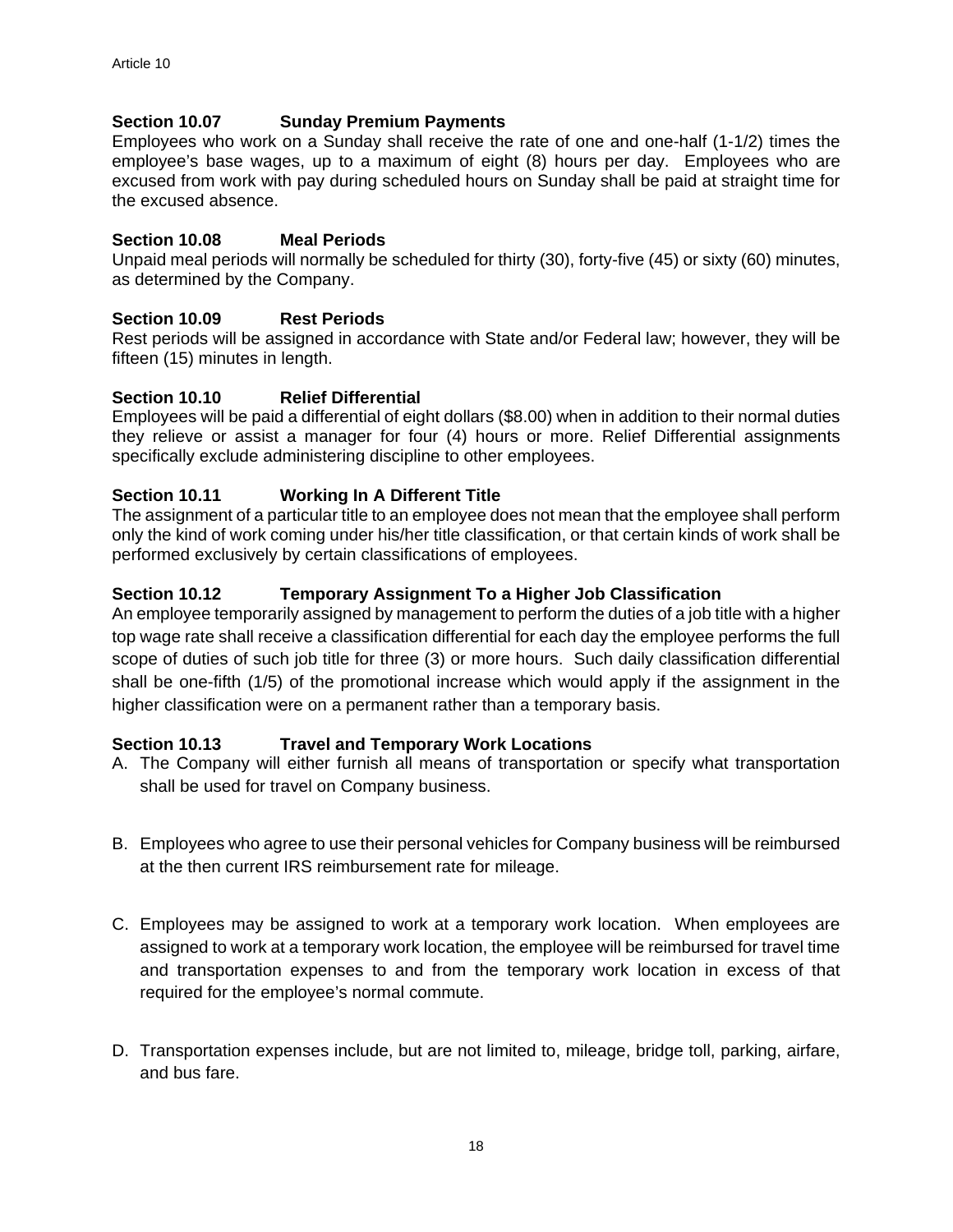# **Section 10.14 Overnight Trips**

If the Company determines that overnight travel is required, the employee will, unless otherwise provided below, be reimbursed for expenses which are supported by receipts as follows:

- A. Transportation expenses as described in Section 10.13; payment for transportation expenses which can reasonably be charged or pre-paid by the Company such as airline tickets and rental cars should be charged or pre-paid.
- B. Lodging Expenses, approved in advance by the Company; payment of lodging which can reasonably be charged or pre-paid by the Company should be charged or pre-paid.
- C. Meals, not to exceed thirty five dollars (\$35) per day.

# **Section 10.15 Changes to Job Titles**

- A. Whenever the Company determines it is appropriate to create a new job title or change a job title in the bargaining unit, it shall give advance notice to the Union. The Union may initiate negotiations over wage schedules regarding new job titles.
- B. Whenever, during the life of the Contract, the Company determines it appropriate to create a new job title in the bargaining unit, it shall proceed as follows:
	- 1. The Company will give advance notice to the Union in writing of such new job title and provisional wage schedule. Notification will include information about the new or changed job title and the assigned provisional wage schedule. Upon such notification, the Company may proceed to staff such position within the provisional wage schedule.
	- 2. The Company agrees to meet with the Union, upon the Union's request, to discuss all aspects, which led to the Company's decision to create the new job title and the assigned provisional wage schedule.
	- 3. The Company will conduct a follow-up review to assess whether the provisional wage schedule remains appropriate. The follow-up review will occur no less than six (6) months after staffing. After the Company's follow-up review is completed, the Company will notify the Union in writing. The notification will include information regarding the wage schedule to which the title will be assigned. If the wage schedule is different than the provisional wage schedule, employees will be placed into the same wage schedule step as they were on the provisional wage schedule. Time spent in the provisional wage schedule will be counted toward any progression increases.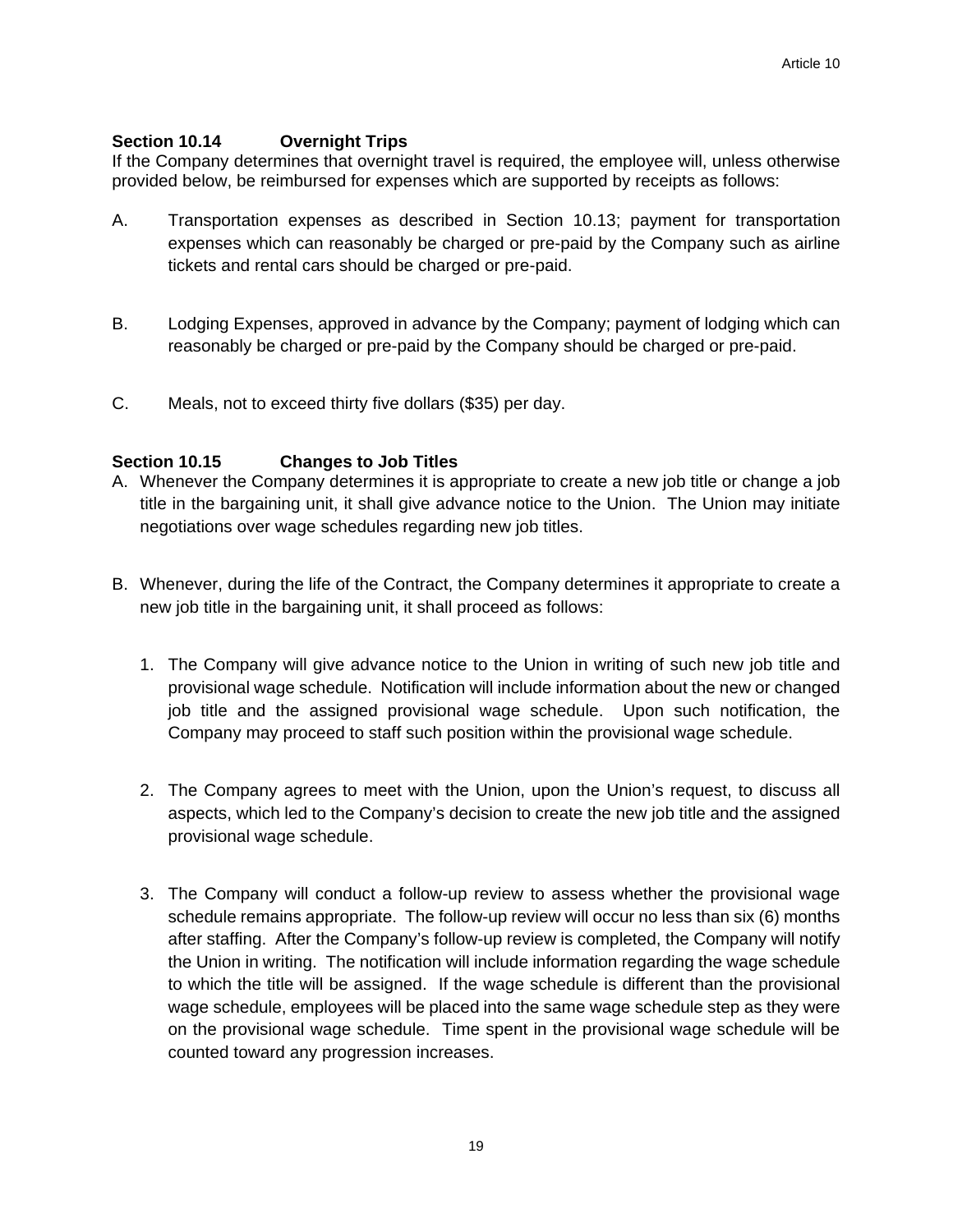- C. Within thirty (30) days from the Union's receipt of the notice referred to in Section 10.15(B)(3), the Union shall have the right to initiate negotiations concerning the wage schedule established by the Company.
- D. The parties agree that they shall negotiate for a period of no more than sixty (60) calendar days from the date such negotiations commenced. If no agreement is reached within the sixty (60) calendar days, the Union may elect to submit the issue to a Neutral Third Party for resolution. The Union will notify the Company in writing of its intent to submit the issue to a Neutral Third Party within thirty (30) calendar days from the conclusion of the negotiations. If the Company does not receive written notification within the thirty (30) calendar day period referred to above, the matter shall be considered settled in the Company's favor.
- E. All the time limits in Section 10.15 may be extended by mutual agreement.
- F. If the parties reach an agreement, such agreement on the wage schedule shall be applied retroactively to the day of establishment of the new job title and wage schedule.
- G. The Neutral Third Party referred to above shall be selected from the panel of arbitrators referred to in Section 16.13 of this agreement.
	- 1. The Neutral Third Party will render a written decision within fifteen (15) working days after the hearing.
	- 2. The Neutral Third Party is empowered to decide only whether the wage schedule assigned by the Company or the wage schedule requested by the Union is the appropriate schedule.
	- 3. The Neutral Third Party shall have no authority to add to, subtract from, or modify any provisions of this Agreement.
	- 4. The Neutral Third Party's decision shall be applied retroactively to the day of the establishment of the new job title and wage schedule.
- H. The procedures set forth in Section 10.15 shall be the exclusive means by which the Union may dispute the wage schedule set by the Company.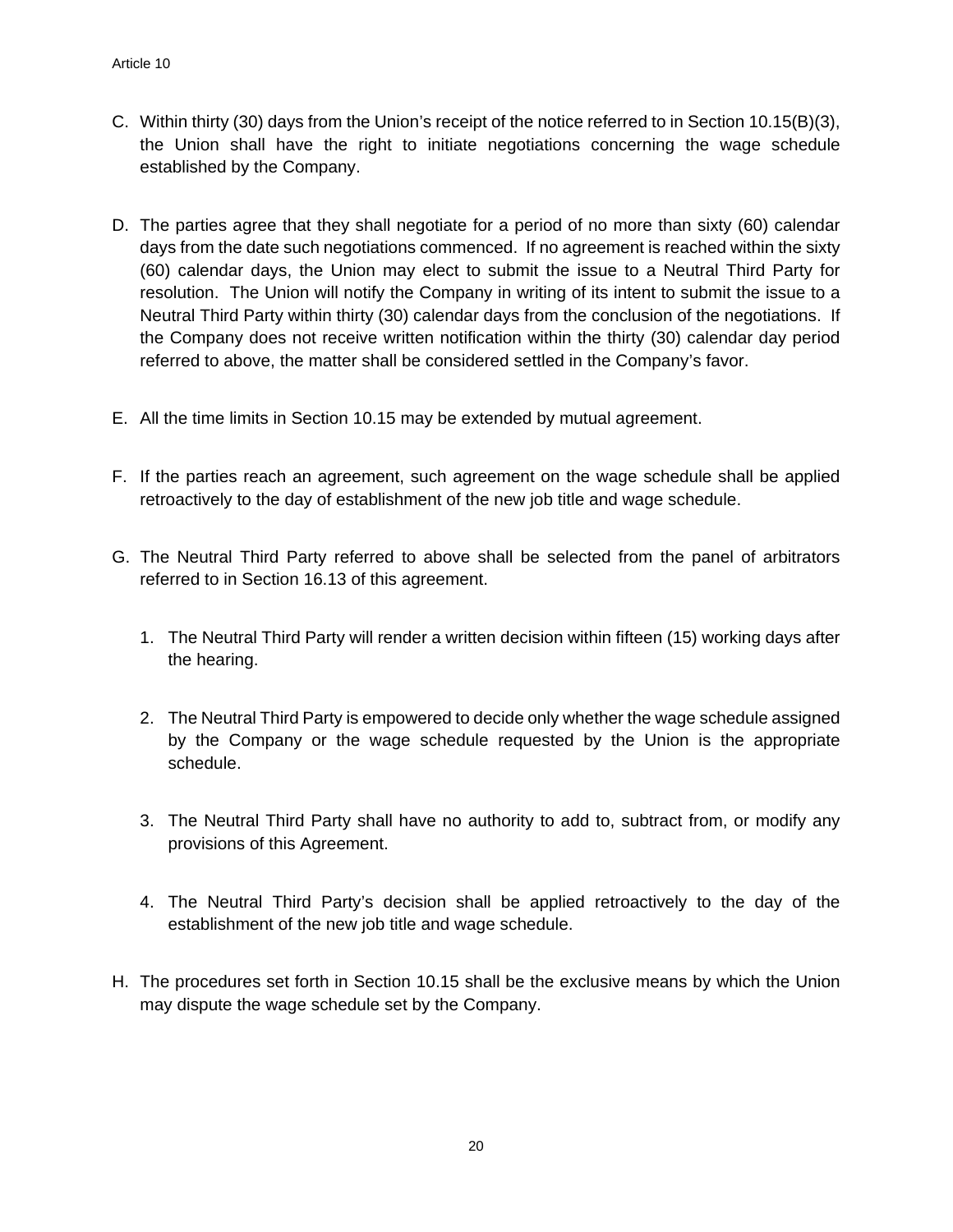# **Section 10.16 Call-In Payments**

An employee contacted while at home and off duty and required to report to work during nonscheduled periods or during a previously excused scheduled tour on an authorized holiday shall be paid for all time worked, including a reasonable amount of travel time going to and from home, at the appropriate rate. Payment for time worked on a call-in plus pay for traveling time, as specified, shall not be less than two (2) hours pay at the applicable rate.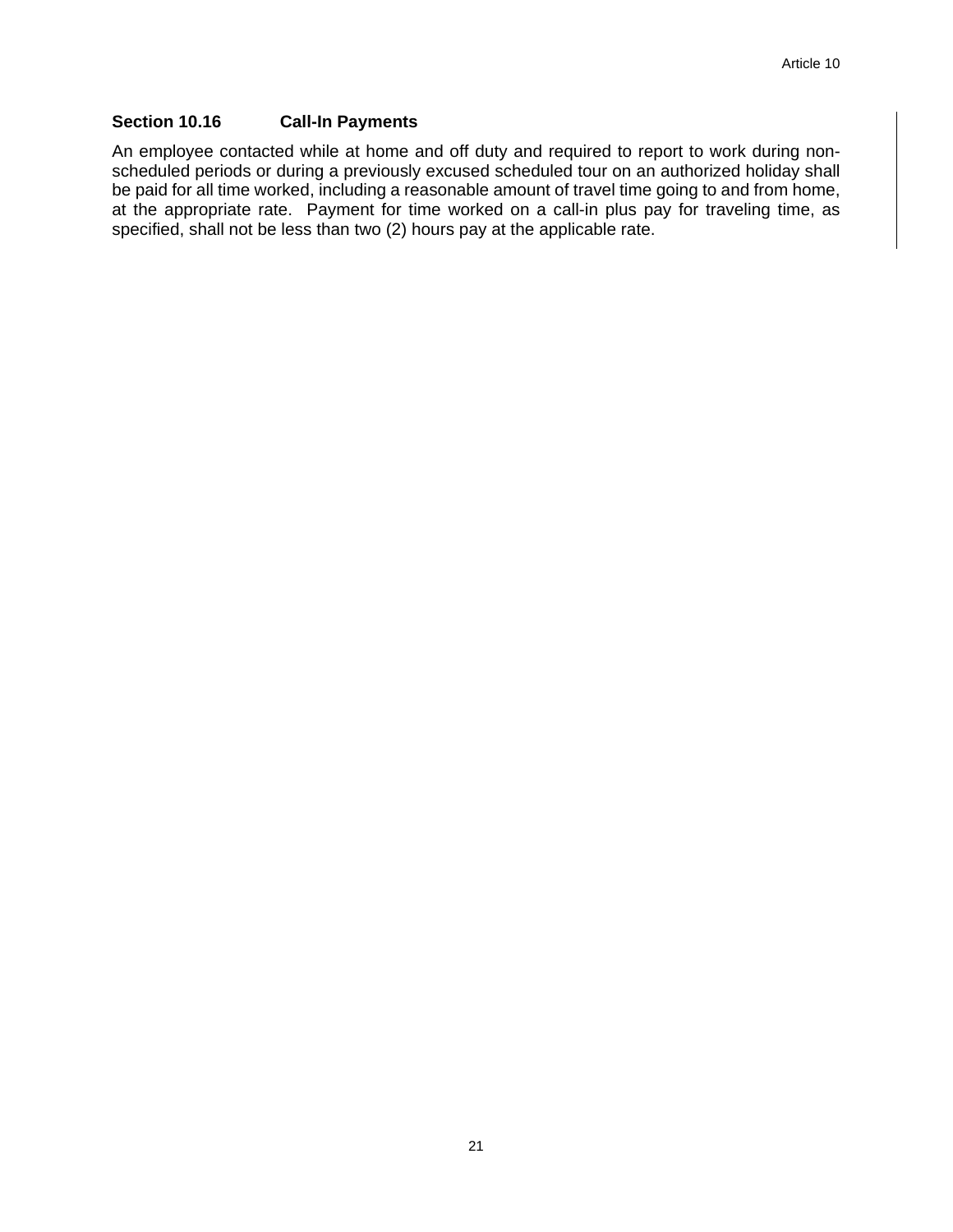#### **COMPENSATION**

# **Section 11.01 Eligibility**

All employees who are active on the payroll (not on disability or a leave of absence) on the effective date of a lump sum, general increase, or progression increase will be eligible for the increase.

Employees, who on the effective date of the wage increase and/or lump sum payment, are on disability or a leave of absence, if otherwise eligible, will receive a wage increase and/or lump sum payment effective on their return to work date.

Lump sum payments will be prorated for disability and leave of absence.

#### **Section 11.02 Wages**

General Increases, Lump Sums, and Wage Schedules are located in Appendix A.

| Job Title                                  | Wage Schedule  |
|--------------------------------------------|----------------|
| <b>Internet Assistant</b>                  | 2              |
| <b>Customer Assistant</b>                  | 3              |
| Dispatcher                                 | 4              |
| Surveillance Administrator                 | $\overline{4}$ |
| <b>Billing Coordinator</b>                 | 5              |
| <b>Customer Billing Representative</b>     | 5              |
| <b>Support Administrator I</b>             | $\overline{7}$ |
| Provisioning Administrator I               | 7              |
| Provisioning Administrator II              | 10             |
| <b>Technical Support Representative I</b>  | 9              |
| <b>Technical Support Representative II</b> | 11             |
| <b>Network Technician</b>                  | 13             |
| <b>Support Administrator II</b>            | 13             |
| Surveillance Technician                    | 13             |
| <b>NCG Representative</b>                  | 15             |
| <b>Provisioning Administrator III</b>      | 16             |
| <b>Connectivity Specialist I</b>           | 18             |
| <b>Circuit Coordinator</b>                 | 20             |
| <b>Connectivity Specialist II</b>          | 22             |
| <b>Network Specialist</b>                  | 22             |
| Video Site Operations Technician           | 16             |

Employees will be paid on a bi-weekly basis. Payment of wages for each two-week period will be made no later than the Friday following the end of the pay-period.

# **Section 11.03 Additional Cash Awards**

The Company may provide employees with additional cash awards.

The selection of employees and the amounts of the cash awards will be made at the discretion of management.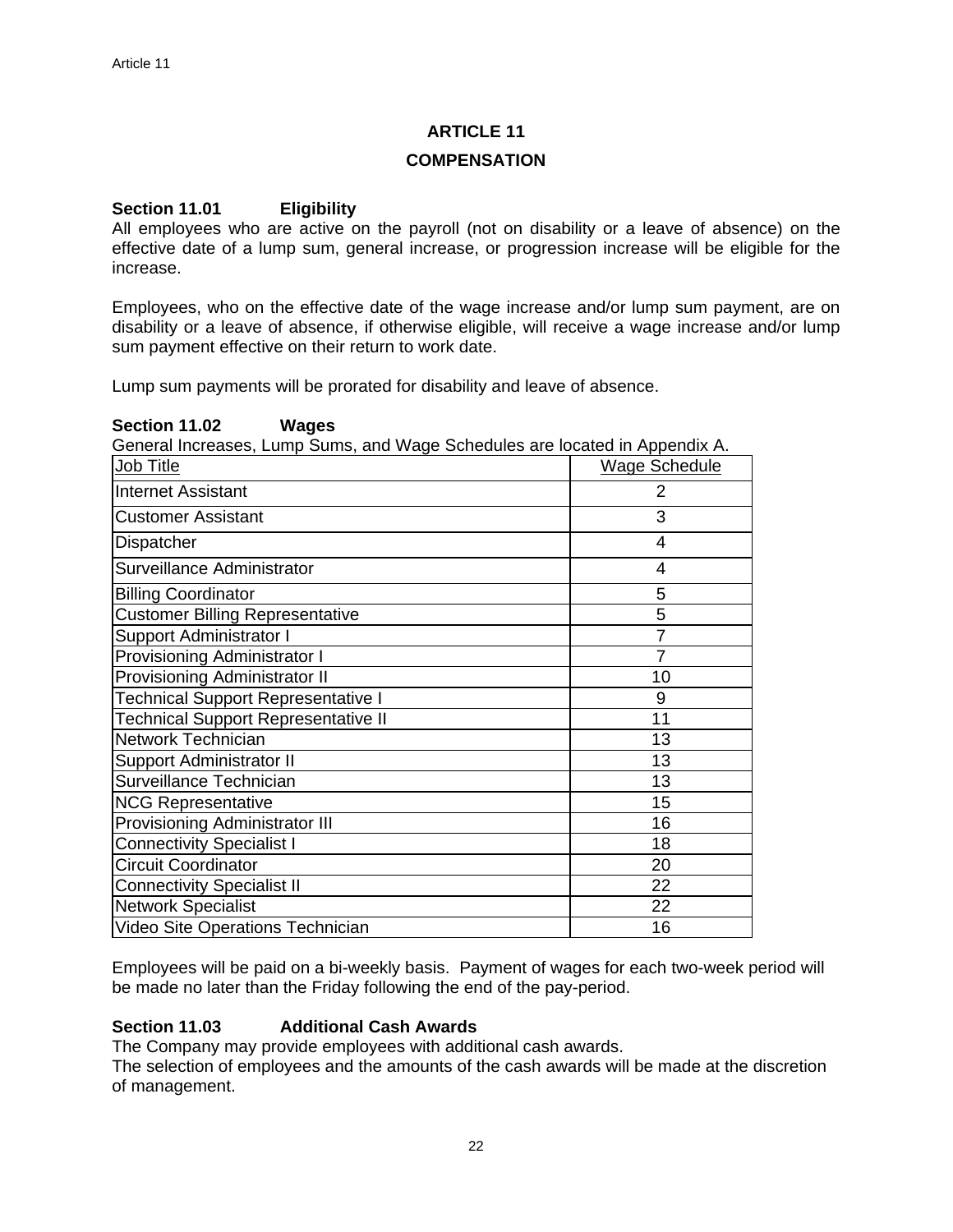# **ARTICLE 12 THIS PAGE INTENTIONALLY LEFT BLANK**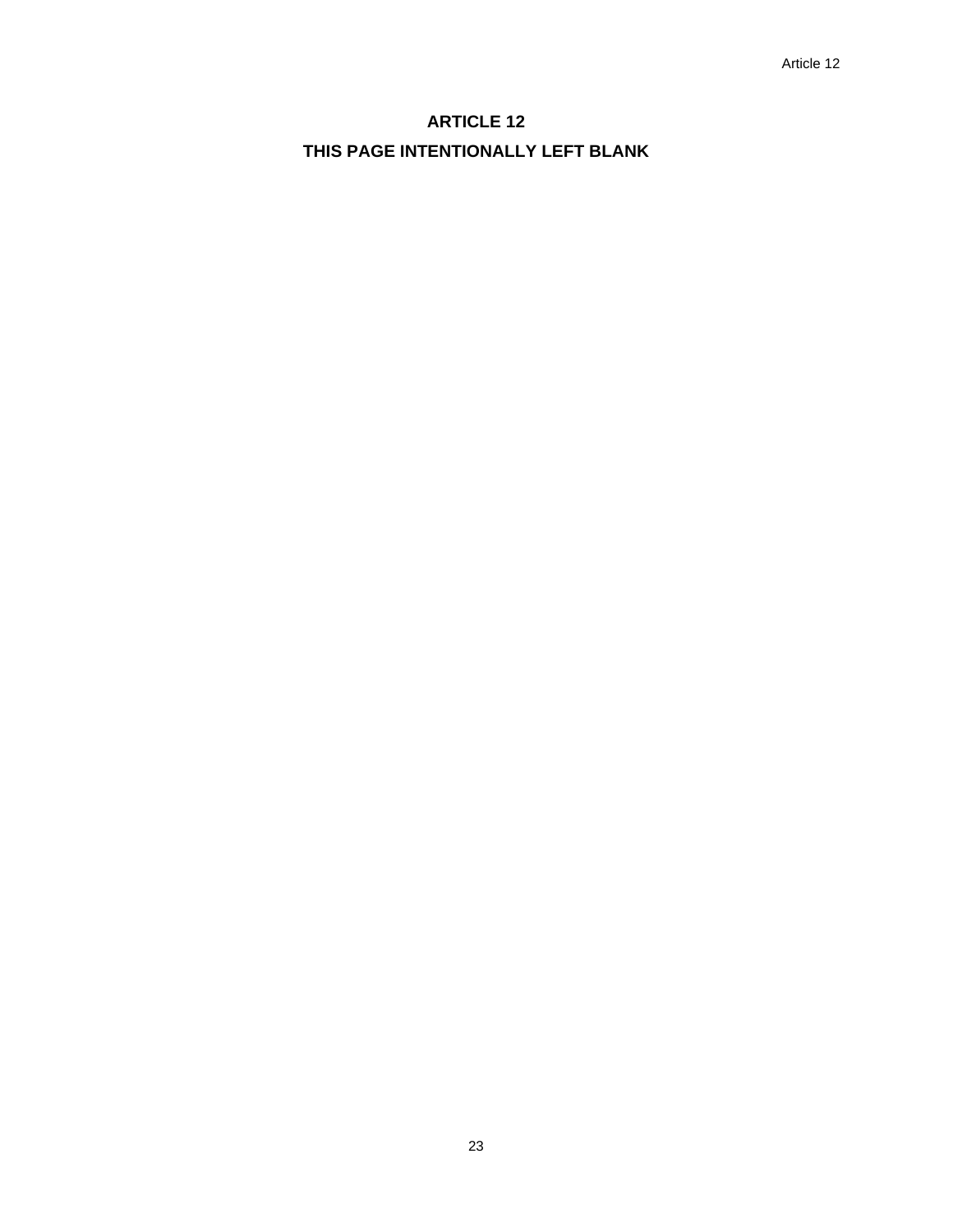$\overline{\phantom{a}}$ 

# **ARTICLE 13 THIS PAGE INTENTIONALLY LEFT BLANK**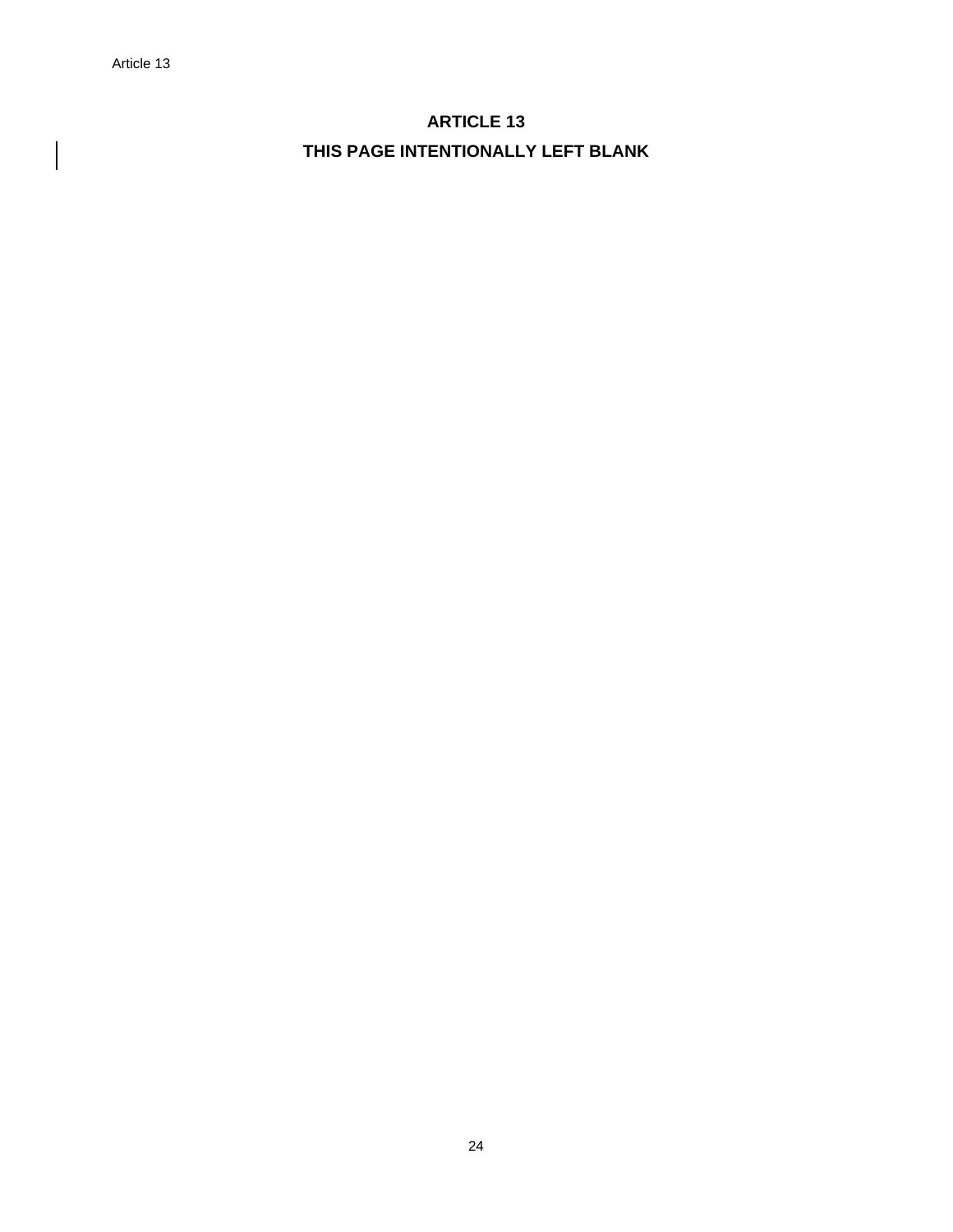# **FORCE ADJUSTMENT**

# **Section 14.01 Transfers**

The Company may in its discretion hire employees off the street to fill vacancies. However, if the Company determines that a vacancy is to be filled from within the Bargaining Unit, it will post a notice of the vacancy using the internal online post and bid process. Employees with at least eighteen (18) months of time in title, unless waived by the Company, and who have satisfactory attendance and work performance may apply for the vacancy.

In deciding who will be selected for a vacancy, the Company will determine which employee is most qualified to fill the position. The Company will consider an employee's qualifications and where, in the judgment of the Company are equal, it will use seniority. The Company may elect to retreat an employee within the first nine (9) months from the date the employee accepted the position.

When an employee transfers to a higher or a lower wage schedule the employee will move to the same wage schedule step on the new wage schedule that the employee was at on the old wage schedule. In addition, the employee's time spent, months and days, at the step on the old wage schedule will count towards the time required for the employee to progress to the next higher step on the new wage schedule.

# **Section 14.02 Relocation Of Work**

When the Company relocates work, the Company may if it deems appropriate, offer the affected employees the opportunity to follow their work to the new location. Employees who follow their work to the new location will be considered as employee initiated transfers and may be offered a relocation allowance.

# **Section 14.03 Force Adjustment**

Whenever force conditions as determined by the Company are considered to warrant a surplus and the possible layoff of employees, the Company shall notify the Union in writing, and meet with the Union to obtain input on its proposed layoff process, prior to notifying the affected employees. Employees will be laid off in a process determined by the Company. The surplus employees designated for layoff will be notified a minimum of thirty (30) calendar days prior to the layoff date, unless otherwise provided by law. In order to relieve a surplus the Company may, in a process determined by the Company, offer employees the opportunity to voluntarily resign and receive a severance payment as provided in Section 14.04.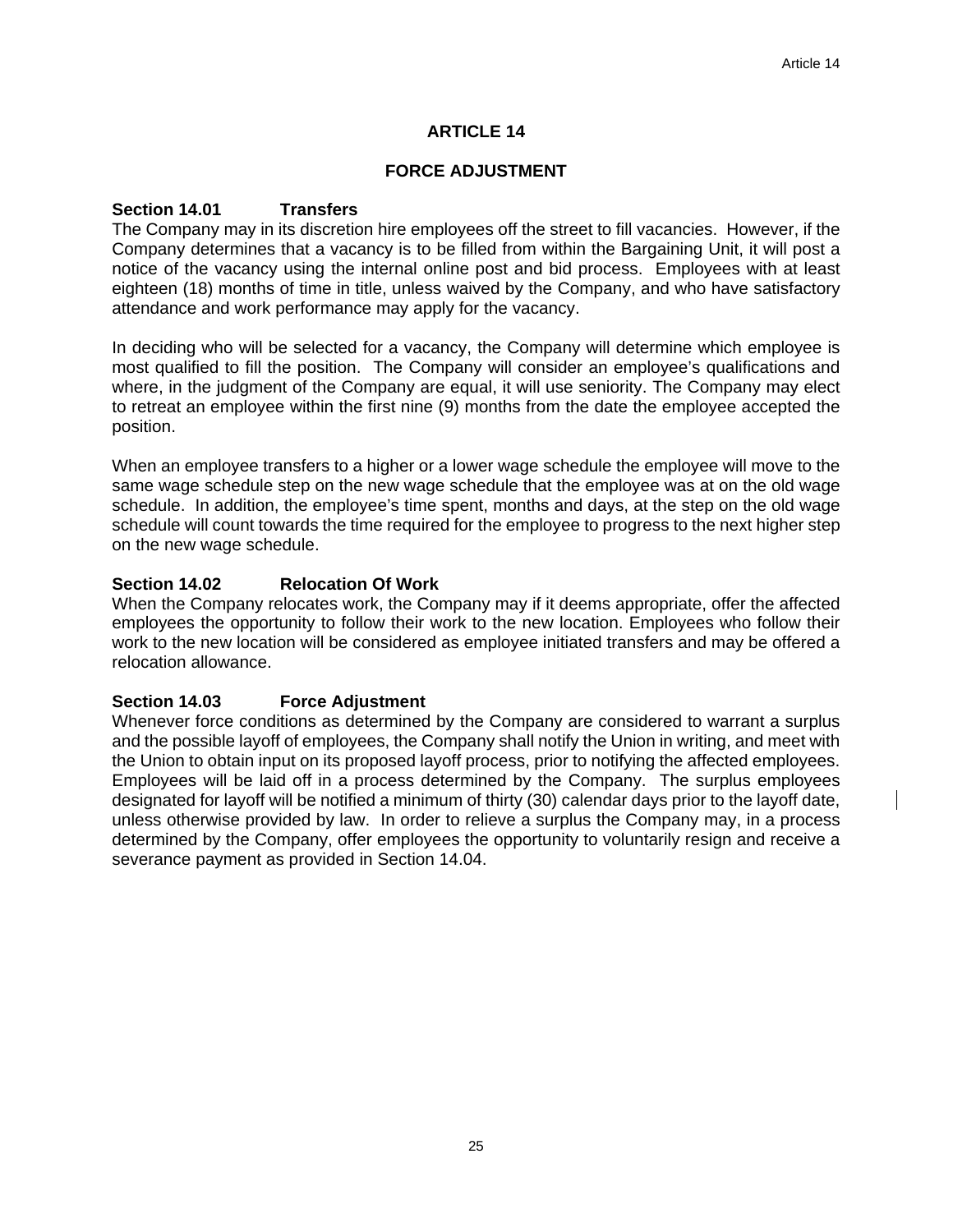# **Section 14.04 Layoff Allowance**

Employees who are laid off will be paid a layoff allowance based on their seniority and their base weekly wage rate in effect at the time of the layoff, in accordance with the following:

| <b>LENGTH OF SERVICE</b> | <b>LAYOFF ALLOWANCE</b> |
|--------------------------|-------------------------|
| $0 - 12$ Months          | 1 Week of pay           |
| 13 - 24 Months           | 2 Weeks of pay          |
| 25 - 47 Months           | 3 Weeks of pay          |
| 48 - 59 Months           | 4 Weeks of pay          |
| 60 - 71 Months           | 6 Weeks of pay          |
| $72 - 83$ Months         | 8 Weeks of pay          |
| 84 Months or More        | 10 Weeks of pay         |

Note: Part-time employees will receive a prorated amount based on the rules identified in Section 9.17.

#### **Section 14.05 Priority Rehire**

Employees who are laid off with satisfactory attendance and work performance and who apply for re-employment for a position they are qualified for within this Agreement, will receive priority consideration for re-hire over new applicants for twelve (12) months from his/her layoff date.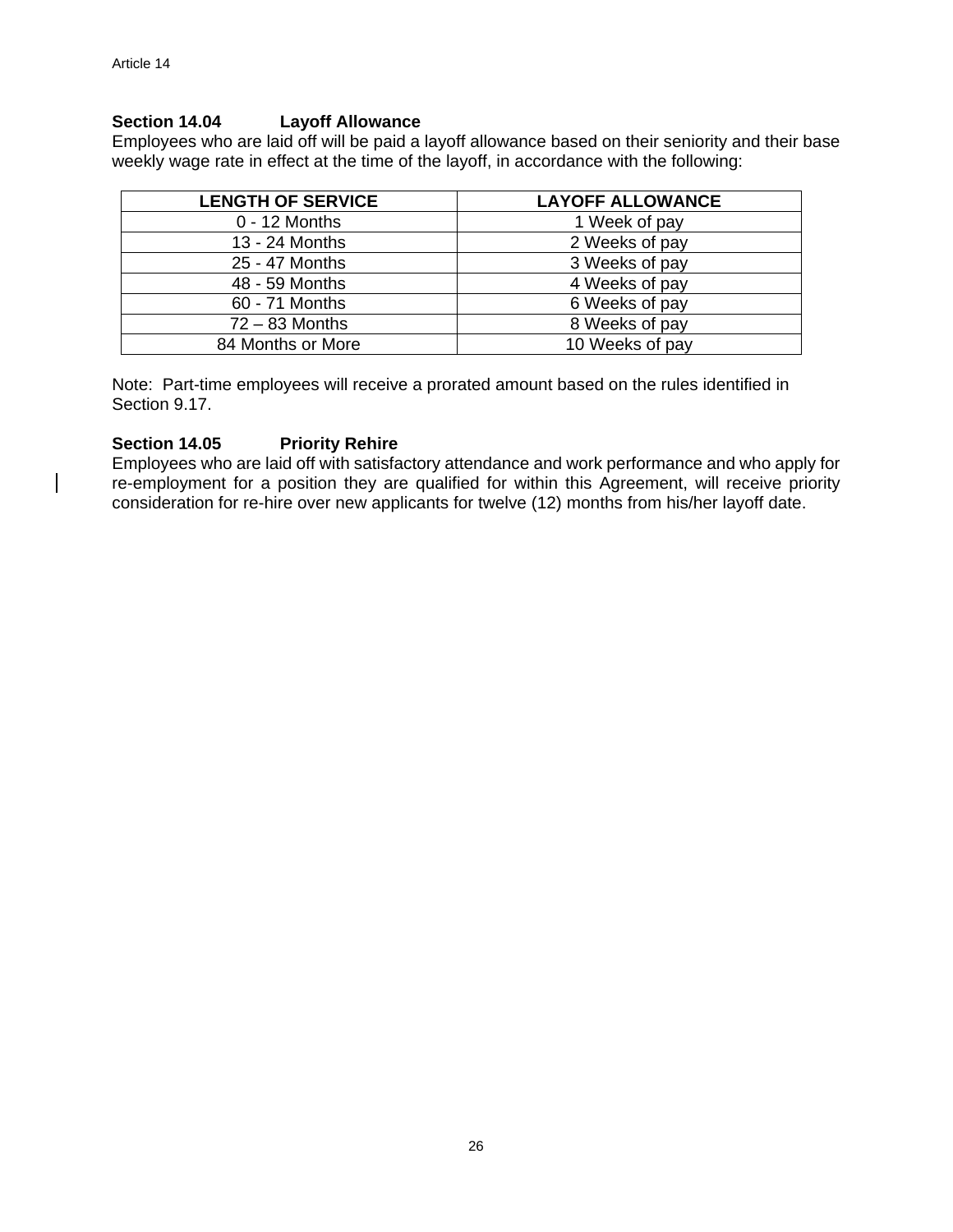#### **BENEFIT PLANS**

**Section 15.01** In the event, during the life of this contract, the Company desires to make any change to the Benefit Plans which would affect the benefits of employees within the bargaining unit, it will, before making any such change, notify the Union and afford the Union a period of sixty (60) calendar days for bargaining, provided, however, that no change may be made in the Plans which would reduce or diminish the benefits provided thereunder, as they may apply to employees within the bargaining unit, without consent of the Union.

**Section 15.02** Any claim that section 15.01 has been violated may be presented as a grievance and, if not resolved by the parties under their Problem Resolution Process, may be submitted to arbitration pursuant to provisions of Article 16. Any decision or action of the Company shall be controlling unless shown to have been discriminatory or in bad faith, and only the question of discrimination or bad faith shall be subject to the grievance procedure and arbitration. However, nothing in this contract shall be construed to subject the Plans or their administration to the grievance or arbitration procedures.

**Section 15.03** The sole remedy for issues with respect to questions of whether benefits are due to covered employees, including the amount of any benefits due, is the claim and appeal process as defined in each of the Benefit Plans.

**Section 15.04** The agreements between the Company and the Union regarding benefit plans establish the benefits that the Company will provide to employees in the bargaining unit, but are not intended to be plans or plan documents under the Employee Retirement Income Security Act (ERISA).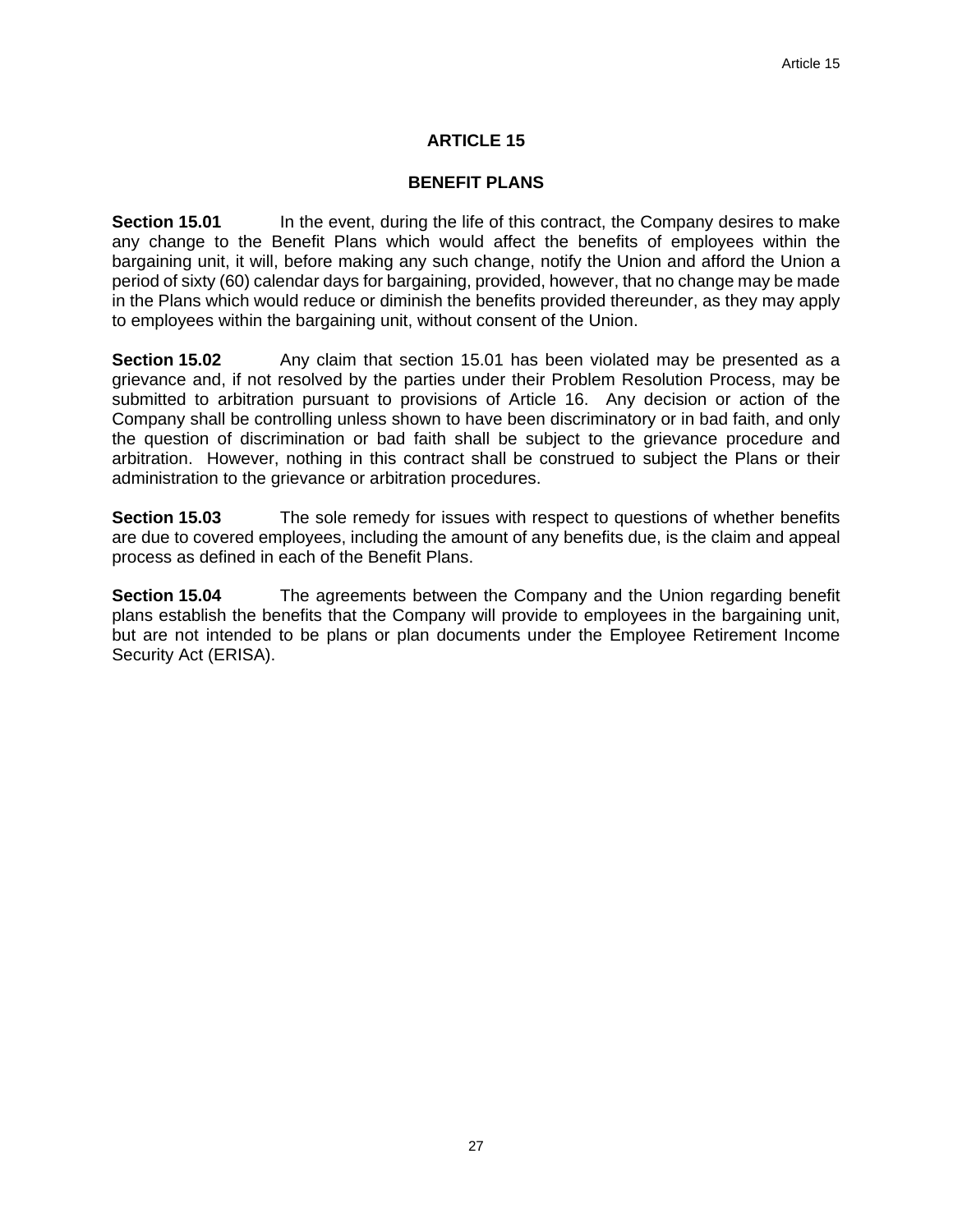#### **PROBLEM RESOLUTION PROCESS**

**Section 16.01** To the extent practicable, prior to any operational changes in a work location or work area which affect the working conditions of employees, the manager will communicate these changes to the appropriate Union representative in advance of any changes and solicit input from the Union representative.

**Section 16.02** All issues or prospective grievances may be taken up informally with the appropriate manager in an effort to resolve the matter. In no case will such an informal attempt to resolve an issue or grievance result in a modification of the time limits, for filing a formal grievance.

**Section 16.03** The Company recognizes the right of the Union to investigate the circumstances surrounding any grievance and agrees to cooperate with the Union in any such investigation. Pending final resolution of the grievance, the Company shall not deal directly with the employee on any grievance already filed by the Union, without Union concurrence, but shall deal directly with the Union representative.

#### **Section 16.04 Grievances**

It remains the mutual goal of the Company and Union to resolve all issues and grievances at the lowest possible level. Any employee complaint not resolved under Section 16.02 above and which is reduced to writing, setting forth specifically the substance of the grievance and the specific provision or provisions of the Agreement allegedly violated, if any, delivered by a Union representative in accordance with Section 16.05 below within forty-five (45) calendar days of the action complained of, except for termination which shall be filed within thirty (30) calendar days of the action complained of, shall be considered and handled as a formal grievance. The Company will provide the Local Union with information requested in writing relevant to the grievance within fourteen (14) calendar days following the presentation of the grievance. For any deadline under this Article, the date to determine compliance with a deadline shall be the date of either the postmark on the envelope or on the facsimile receipt containing the communication.

**Section 16.05** The formal grievance procedure shall consist of two successive steps. Notice of grievance and appeals of decision shall be forwarded in accordance with the following:

- A. Step 1: The Director or his/her designee shall meet with the Union as soon as practicable and offer a decision on the grievance in writing within fourteen (14) calendar days after completing the meeting(s) unless mutually agreed otherwise in writing by the parties.
- B. Step 2: If the decision of the Company in Step 1 is unsatisfactory to the Union, the grievance may be appealed within fifteen (15) calendar days after a decision has been rendered at the first step. The designated Company representative shall meet with the Union representative as soon as practicable and offer a decision in writing on the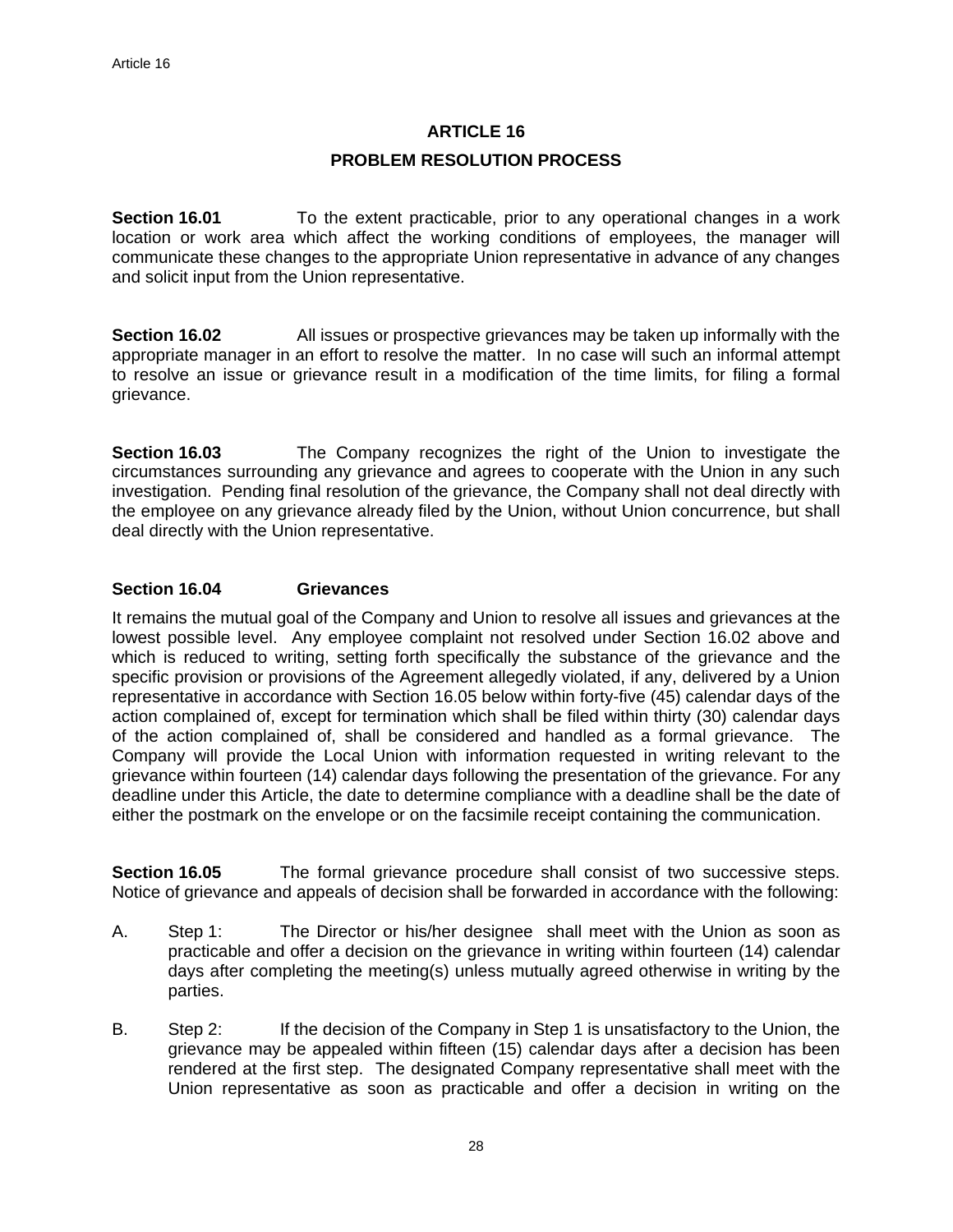grievance within fourteen (14) calendar days after completion of the meeting(s) unless mutually agreed otherwise in writing by the parties.

- C. For all formal grievances, the designated Company representative shall, within fourteen (14) calendar days of receipt of a written notice of a grievance or a grievance appeal, contact the Union representative to schedule a mutually agreeable meeting date and location. Upon mutual agreement, the grievance may be conducted by telephone. The designated Company representative will provide a decision in writing within fourteen (14) calendar days after completion of the meeting(s), unless mutually agreed otherwise by the parties.
- D. At either step of the grievance procedure described above, up to two (2) employees of the Company will suffer no loss in base pay for time consumed in traveling to and from grievance meetings and in presenting grievances under this section.
- E. The Company and the Union desire to process grievances in an expeditious manner. Accordingly neither party will recess a grievance at Step 2 in excess of sixty (60) calendar days, unless otherwise agreed. If the grievance meeting is not reconvened within sixty (60) calendar days from the initial recess date, the grievance shall be considered denied. The Union may then appeal the grievance in accordance with the time limits set forth herein.

**Section 16.06** A decision at Step 2 of the formal grievance procedure as set forth above shall be deemed full completion of the formal grievance procedure, effective either on the date of the Company's decision or the date the decision is deemed denied.

**Section 16.07** Grievances may be presented by the Union during working hours. The Company shall not pay for time spent by the Union preparing grievances during working hours.

**Section 16.08** Every effort should be made to conduct grievance meetings in person, however the Company and the Union may mutually agree that a grievance meeting may be conducted via telephone or video conference. Grievance meetings shall be held at a mutually agreed upon time and location.

**Section 16.09** Failure to submit or pursue a grievance under the terms and conditions of this Article shall be construed as a waiver by the employee and the Union of the formal grievance. Any complaint of this type may be handled by the Company as an informal grievance on an informal basis, at the Company's discretion, and will not be subject to arbitration.

**Section 16.10** Regardless of any provision in this Agreement, no discipline, including suspension or discharge, of employees with less than one year's continuous service with the Company, will be subject to arbitration.

# **Section 16.11 Arbitration**

It is agreed by both the Union and the Company that any arbitration under this Agreement shall be strictly confined to either the suspension or dismissal for just cause of any employee with one or more years of continuous service, or to differences arising out of the interpretation or application of specifically identified articles or sections of this Agreement or such other agreements specifically making reference to arbitration under this Article. The Union and Company further agree that any arbitration under this Agreement shall be exclusive, final and binding.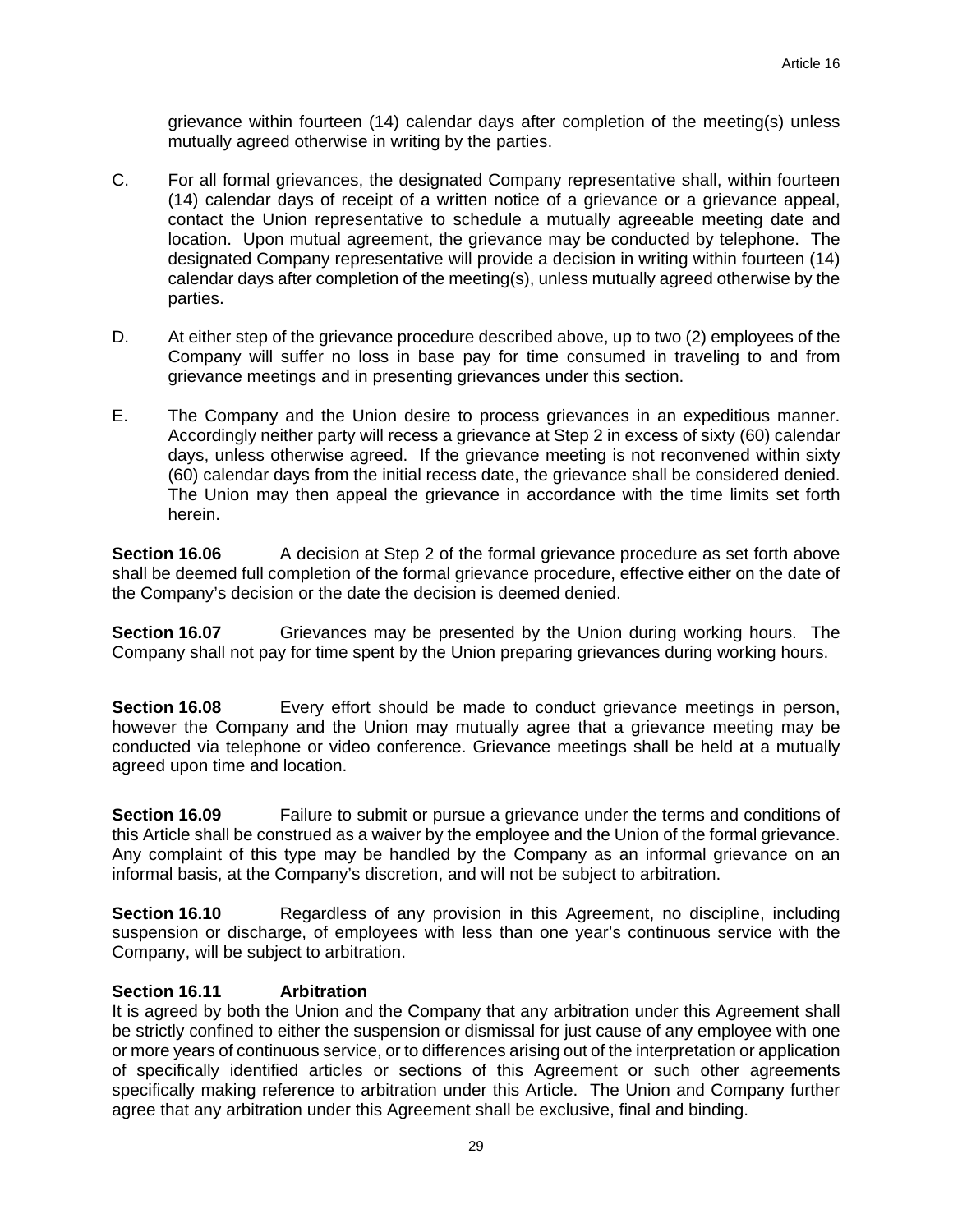**Section 16.12** If the decision of the Company's representative at the conclusion of Step 2 of the grievance procedure above is unsatisfactory to the Union, then within sixty (60) days of the date of the conclusion of the grievance procedure the Union may send the Company a request in writing to arbitrate the grievance. With any request for arbitration during the sixty-day period in this section, the Union may also submit to the Company a request in writing to "stop the clock" on further proceedings under this Article; however, any "stop the clock" request under this section shall last no more than eighteen (18) months, or such other period as the parties may mutually agree in writing, after which time the grievance shall be deemed withdrawn if the Union does not proceed to arbitration under this Article.

**Section 16.13** Within thirty (30) calendar days after submitting its written request for arbitration to the Company, the Union may notify the Company of its desire to select an arbitrator. For discipline cases, the arbitrator will be selected from a list of names and in accordance with the process used for selecting arbitrators by the region (as established for the wireline business) in which the grievance originated. For contract interpretation grievances, the arbitrator will be selected from the list of names and in accordance with the process used for selecting arbitrators under the legacy AT&T agreement. The timeframes and other limitations set forth in this Agreement continue to apply. The arbitrator chosen by the parties shall hold a hearing as soon as possible and the arbitrator's decision shall be final and binding upon both parties and any employee affected. The parties shall each bear its own costs and expenses, and the fees and expenses of the arbitrator shall be paid in equal shares by both parties. If one of the parties requests a transcript of the proceeding and the other party declines to share the cost of the transcript, the party ordering the transcript shall permit the other party to review said transcript in the offices of the party that ordered the transcript. The reviewing party shall not cite to page numbers of the transcript in any post-hearing briefing or argument to the arbitrator.

**Section 16.14** The arbitrator shall be strictly confined to the subjects submitted for decision and may in no event, as a part of any such decision, impose upon either party any obligation to arbitrate on any subjects which have not been herein agreed upon as subjects for arbitration. The arbitrator shall not have jurisdiction over the rights of Management not specifically restricted by this Agreement and shall not have the power to add to, subtract from, or vary the terms of this Agreement or to substitute the arbitrator's discretion for that of the Management, but shall be limited in power and jurisdiction solely to determine whether there has been a violation of this Agreement and, if so, the appropriate remedy.

A. If the arbitrator awards back pay, such award may include only such relief necessary to make the grievant whole. In the event of back pay, however, no award shall be retroactive to a period more than twelve (12) months preceding the request for arbitration by the Union in Section 16.13. Further, the Company will not be responsible for back pay during any period of delay, such as a "stop the clock" request or a hearing postponement, caused solely by the Union after it has requested arbitration.

**Section 16.15** Except where otherwise mutually agreed in writing, failure to submit a matter to arbitration within the times above stated, failure to pursue subsequent steps within the time and in the manner above stated, or failure to otherwise take any action required by this Article within the deadlines so stated shall constitute a waiver by the employee and the Union of the right to arbitration, and the grievance shall be deemed withdrawn.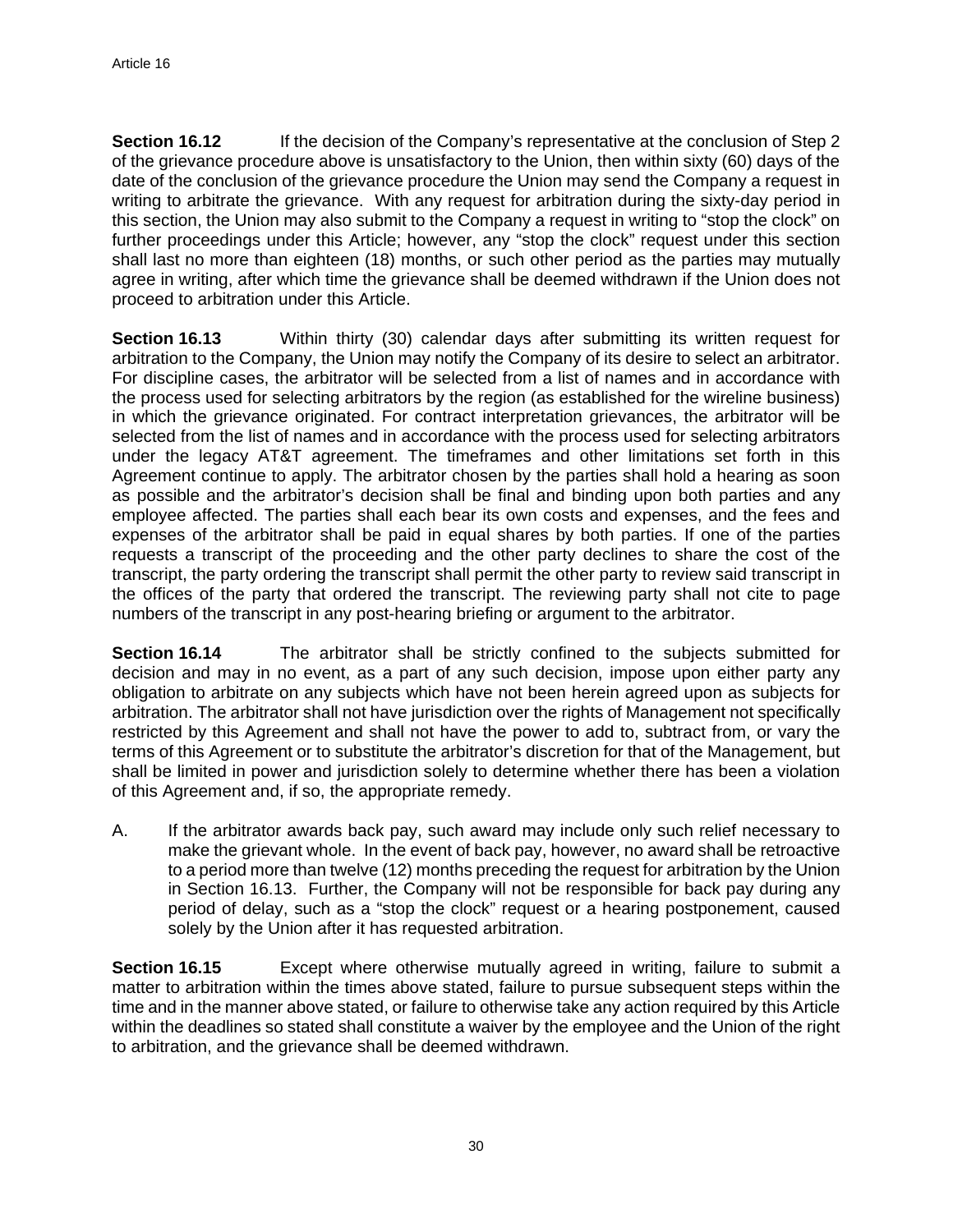#### **CONCLUSION**

This Agreement shall be effective July 24, 2016 and shall continue until 11:59 p.m. on July 20, 2019. Negotiations on a new contract shall begin not earlier than sixty (60) days prior to such termination. It is the intention of the parties with respect to the collective bargaining of future contracts to conduct their negotiations thereon in such a manner as to reach a new agreement on or before the termination of the present contract.

IN WITNESS WHEREOF, the parties have caused this Agreement to be signed this 4<sup>th</sup> day of October, 2016.

| For Communications Workers of<br>America | For AT&T Services, Inc. |
|------------------------------------------|-------------------------|
| /s/Ruth Marriott                         | /s/John A. Andrasik     |
| /s/Mayetta Arii                          | /s/Susan M. McDermott   |
| /s/Tim Skaggs                            | /s/Andrea R. Ward       |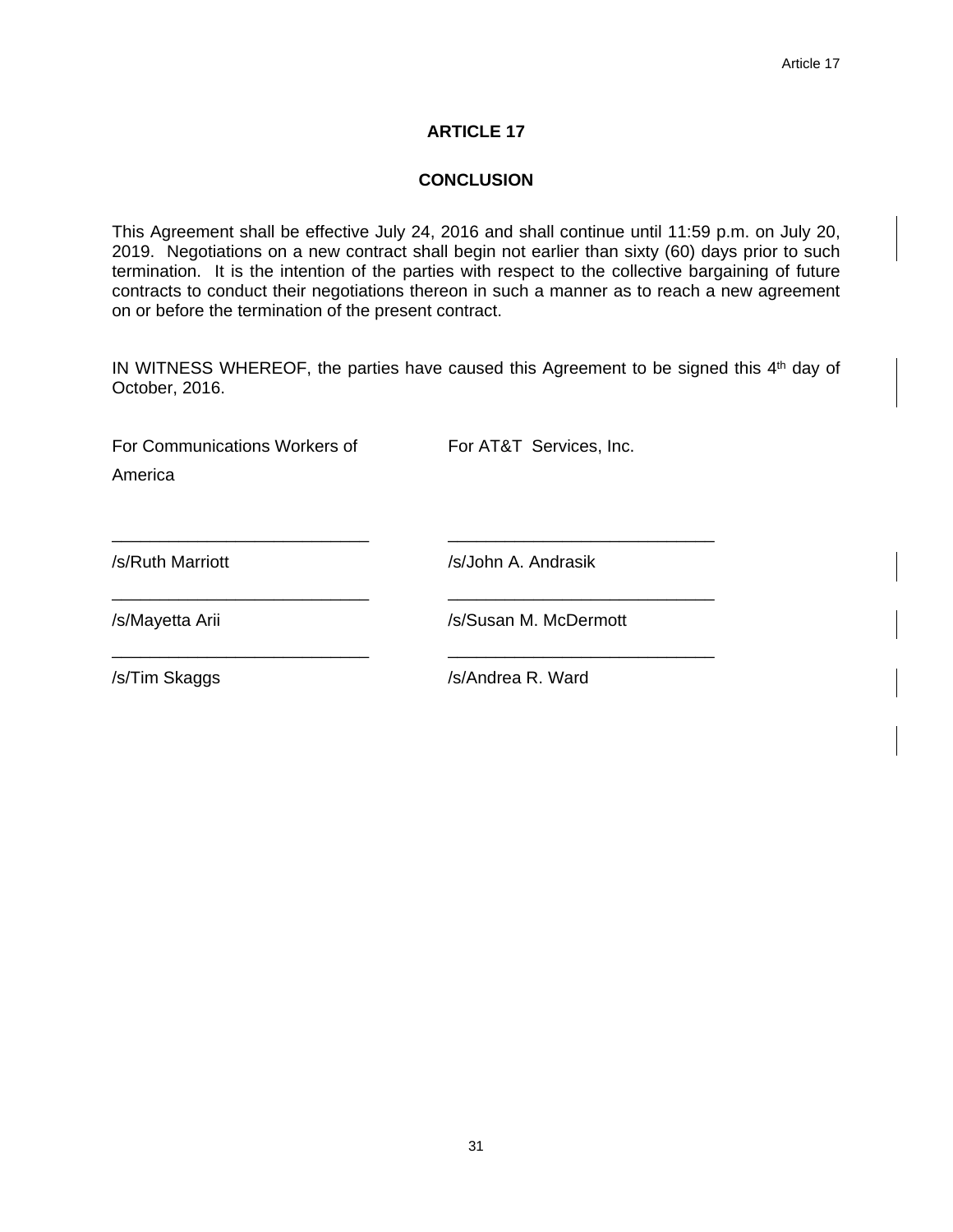# **APPENDIX A - WAGES**

# **A1. For Title of Internet Assistant, Wage Schedule 2**

Effective August 21, 2016 the wage schedule will be as follows:

| <b>Step</b> | <b>Wage Rate</b> |
|-------------|------------------|
| 1           | \$400.00         |
| 2           | \$417.93         |
| 3           | \$435.54         |
| 4           | \$454.58         |
| 5           | \$474.24         |
| 6           | \$494.86         |
| 7           | \$516.38         |
| 8           | \$538.83         |
| 9           | \$562.26         |
| 10          | \$586.71         |
| 11          | \$612.22         |

Employees on payroll on the day following ratification will be moved to the nearest step of the new wage schedule incurring no loss in pay. Retroactive wages from August 21, 2016 to the date of ratification will be paid as soon as practicable after ratification.

- A 2% general increase to the top step of the wage schedule, effective August 20, 2017. Increases to be applied exponentially.
- A 2.5% general increase to the top step of the wage schedule, effective August 19, 2018. Increases to be applied exponentially.

# **A2. For Title of Customer Assistant, Wage Schedule 3**

Effective August 21, 2016 the wage schedule will be as follows:

| <b>Step</b> | Wage Rate |
|-------------|-----------|
| 1           | \$480.00  |
| 2           | \$495.53  |
| 3           | \$511.57  |
| 4           | \$528.12  |
| 5           | \$545.21  |
| 6           | \$562.85  |
| 7           | \$581.06  |
| 8           | \$599.86  |
| 9           | \$619.27  |
| 10          | \$639.31  |
| 11          | \$660.00  |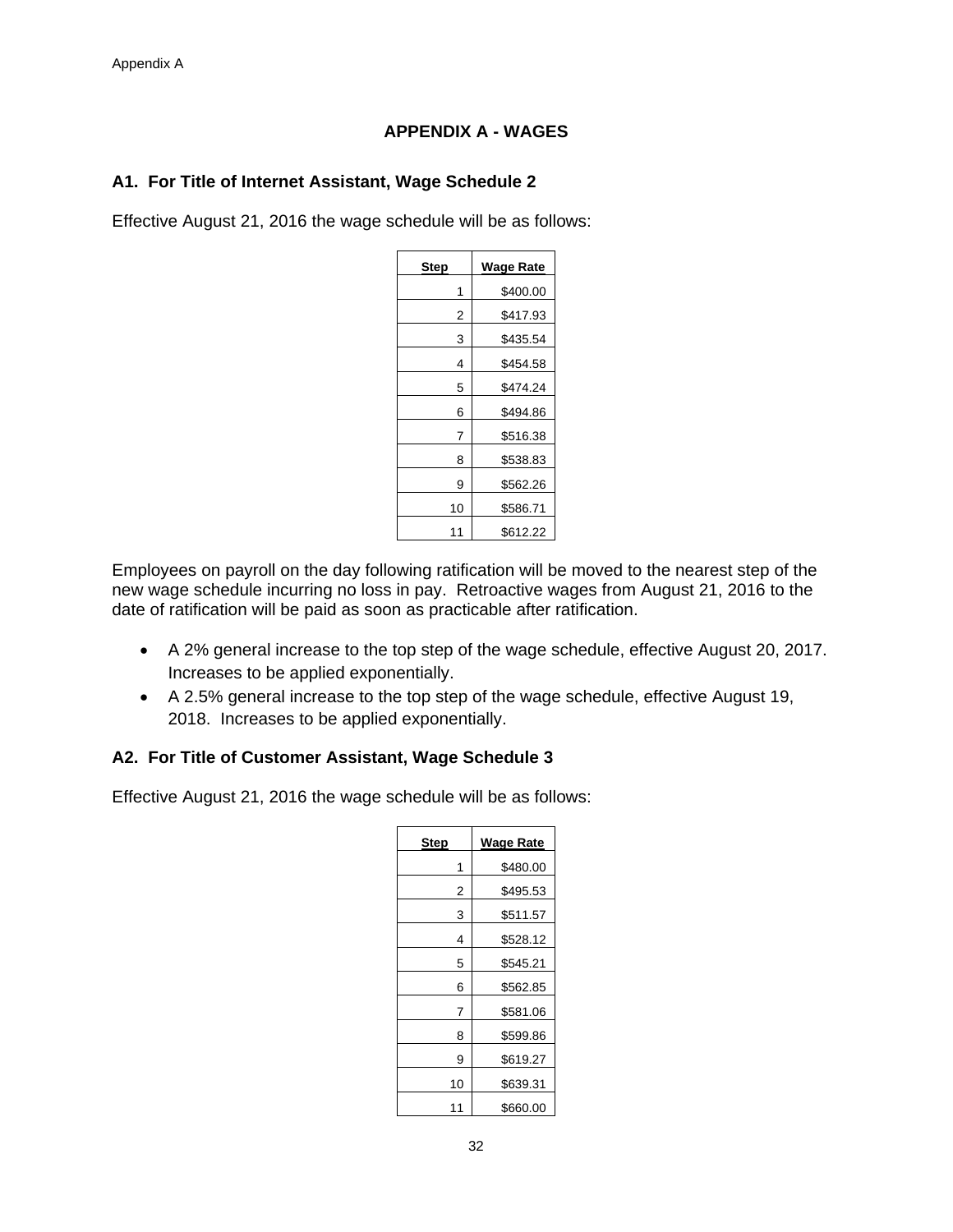Employees on payroll on the day following ratification will be moved to the nearest step of the new wage schedule incurring no loss in pay. Retroactive wages from August 21, 2016 to the date of ratification will be paid as soon as practicable after ratification.

- A 2% general increase to the top step of the wage schedule, effective August 20, 2017. Increases to be applied exponentially.
- A 2.5% general increase to the top step of the wage schedule, effective August 19, 2018. Increases to be applied exponentially.

# **A3. For all other titles:**

- A 3% general increase to the top step of the wage schedules effective August 21, 2016. Increases to be applied exponentially. The retroactive wages from August 21, 2016 to the date of ratification will be paid as soon as practicable after ratification.
- A 2% general increase to the top step of the wage schedules effective August 20, 2017. Increases to be applied exponentially.
- A 2.5% general increase to the top step of the wage schedules effective August 19, 2018. Increases to be applied exponentially.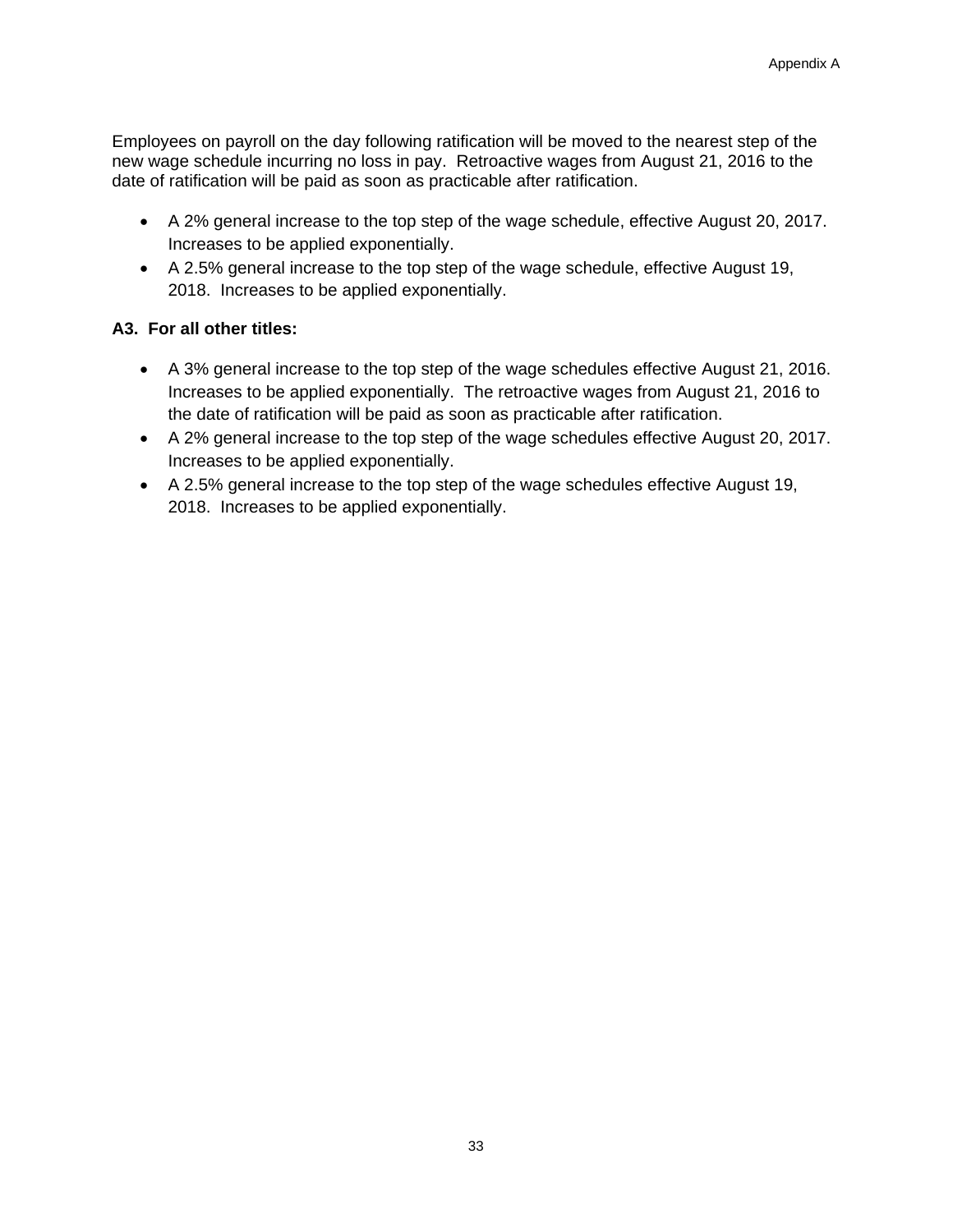#### NIC Wage Schedules for Contract

|           |                    | Wage Schedule 2 |           |           |                    | Wage Schedule 3 |           |
|-----------|--------------------|-----------------|-----------|-----------|--------------------|-----------------|-----------|
| Step      | 8/21/2016          | 8/20/2017       | 8/19/2018 | Step      | 8/21/2016          | 8/20/2017       | 8/19/2018 |
|           | \$400.00           | \$400.00        | \$400.00  |           | \$480.00           | \$480.00        | \$480.00  |
| 2         | \$417.39           | \$418.22        | \$419.25  | 2         | \$495.53           | \$496.51        | \$497.74  |
| 3         | \$435.54           | \$437.27        | \$439.43  | 3         | \$511.57           | \$513.60        | \$516.14  |
| 4         | \$454.48           | \$457.19        | \$460.59  | 4         | \$528.12           | \$531.27        | \$535.22  |
| 5         | \$474.24           | \$478.01        | \$482.76  | 5         | \$545.21           | \$549.54        | \$555.00  |
| 6         | \$494.86           | \$499.79        | \$505.99  | 6         | \$562.85           | \$568.45        | \$575.51  |
| 7         | \$516.38           | \$522.55        | \$530.35  |           | \$581.06           | \$588.01        | \$596.78  |
| 8         | \$538.83           | \$546.35        | \$555.88  | 8         | \$599.86           | \$608.24        | \$618.84  |
| 9         | \$562.26           | \$571.24        | \$582.64  | 9         | \$619.27           | \$629.16        | \$641.72  |
| 10        | \$586.71           | \$597.26        | \$610.68  | 10        | \$639.31           | \$650.81        | \$665.43  |
| 11        | \$612.22           | \$624.46        | \$640.08  | 11        | \$660.00           | \$673.20        | \$690.03  |
| Title(s): |                    |                 |           | Title(s): |                    |                 |           |
|           | Internet Assistant |                 |           |           | Customer Assistant |                 |           |

|             | Wage Schedule 3 |           |           |  |  |  |  |  |  |
|-------------|-----------------|-----------|-----------|--|--|--|--|--|--|
| <b>Step</b> | 8/21/2016       | 8/20/2017 | 8/19/2018 |  |  |  |  |  |  |
|             | \$480.00        | \$480.00  | \$480.00  |  |  |  |  |  |  |
| 2           | \$495.53        | \$496.51  | \$497.74  |  |  |  |  |  |  |
| 3           | \$511.57        | \$513.60  | \$516.14  |  |  |  |  |  |  |
| 4           | \$528.12        | \$531.27  | \$535.22  |  |  |  |  |  |  |
| 5           | \$545.21        | \$549.54  | \$555.00  |  |  |  |  |  |  |
| 6           | \$562.85        | \$568.45  | \$575.51  |  |  |  |  |  |  |
| 7           | \$581.06        | \$588.01  | \$596.78  |  |  |  |  |  |  |
| 8           | \$599.86        | \$608.24  | \$618.84  |  |  |  |  |  |  |
| 9           | \$619.27        | \$629.16  | \$641.72  |  |  |  |  |  |  |
| 10          | \$639.31        | \$650.81  | \$665.43  |  |  |  |  |  |  |
| 11          | \$660.00        | \$673.20  | \$690.03  |  |  |  |  |  |  |

|      | Wage Schedule 4 |           |           | Wage Schedule 5 |            |            |            |  |
|------|-----------------|-----------|-----------|-----------------|------------|------------|------------|--|
| Step | 8/21/2016       | 8/20/2017 | 8/19/2018 | Step            | 8/21/2016  | 8/20/2017  | 8/19/2018  |  |
|      | \$420.00        | \$420.00  | \$420.00  |                 | \$583.40   | \$583.40   | \$583.40   |  |
| 2    | \$448.17        | \$449.06  | \$450.17  | 2               | \$620.31   | \$621.54   | \$623.08   |  |
| 3    | \$478.23        | \$480.12  | \$482.50  | 3               | \$659.56   | \$662.18   | \$665.46   |  |
| 4    | \$510.30        | \$513.34  | \$517.16  | 4               | \$701.30   | \$705.47   | \$710.72   |  |
| 5    | \$544.53        | \$548.86  | \$554.30  | 5               | \$745.67   | \$751.60   | \$759.06   |  |
| 6    | \$581.05        | \$586.83  | \$594.12  | 6               | \$792.85   | \$800.74   | \$810.69   |  |
|      | \$620.02        | \$627.43  | \$636.79  |                 | \$843.02   | \$853.09   | \$865.82   |  |
| 8    | \$661.60        | \$670.83  | \$682.53  | 8               | \$896.36   | \$908.87   | \$924.71   |  |
| 9    | \$705.97        | \$717.24  | \$731.55  | 9               | \$953.07   | \$968.29   | \$987.61   |  |
| 10   | \$753.32        | \$766.87  | \$784.10  | 10              | \$1,013.37 | \$1,031.60 | \$1,054.78 |  |
| 11   | \$803.84        | \$819.92  | \$840.42  | 11              | \$1,077.49 | \$1,099.04 | \$1,126.52 |  |

|      |            | Wage Schedule 7 |            |      |            | Wage Schedule 9 |            |
|------|------------|-----------------|------------|------|------------|-----------------|------------|
| Step | 8/21/2016  | 8/20/2017       | 8/19/2018  | Step | 8/21/2016  | 8/20/2017       | 8/19/2018  |
|      | \$624.00   | \$624.00        | \$624.00   |      | \$658.00   | \$658.00        | \$658.00   |
| 2    | \$666.60   | \$667.92        | \$669.57   | 2    | \$706.34   | \$707.75        | \$709.49   |
| 3    | \$712.11   | \$714.94        | \$718.48   | 3    | \$758.24   | \$761.25        | \$765.02   |
| 4    | \$760.73   | \$765.26        | \$770.95   | 4    | \$813.95   | \$818.80        | \$824.89   |
| 5    | \$812.66   | \$819.12        | \$827.26   | 5    | \$873.75   | \$880.70        | \$889.45   |
| 6    | \$868.14   | \$876.78        | \$887.67   | 6    | \$937.95   | \$947.29        | \$959.05   |
|      | \$927.41   | \$938.50        | \$952.50   |      | \$1,006.87 | \$1,018.90      | \$1,034.11 |
| 8    | \$990.73   | \$1,004.56      | \$1,022.07 | 8    | \$1,080.84 | \$1,095.93      | \$1,115.04 |
| 9    | \$1,058.37 | \$1,075.27      | \$1,096.72 | 9    | \$1,160.26 | \$1,178.78      | \$1,202.30 |
| 10   | \$1,130.62 | \$1,150.95      | \$1,176.82 | 10   | \$1,245.50 | \$1,267.90      | \$1,296.39 |
| 11   | \$1,207.81 | \$1,231.97      | \$1,262.76 | 11   | \$1,337.01 | \$1,363.75      | \$1,397.85 |
|      |            |                 |            |      |            |                 |            |

**Title(s):**<br>Support Administrator I Provisioning Administrator I

|      |           | Wage Schedule 5 |              |
|------|-----------|-----------------|--------------|
| Step | 8/21/2016 | 8/20/2017       | 8/19/2018    |
|      | \$583.40  | \$583.40        | \$583.40     |
| 2    | \$620.31  | \$621.54        | \$623.08     |
| 3    | \$659.56  | \$662.18        | \$665.46     |
| 4    | \$701.30  | \$705.47        | \$710.72     |
| 5    | \$745.67  | \$751.60        | \$759.06     |
| 6    | \$792.85  | \$800.74        | \$810.69     |
| 7    | \$843.02  | \$853.09        | \$865.82     |
| Ω    | 22 200    | <b>COOR 87</b>  | $Q$ $024.71$ |

**Customer Assistant** 

Title(s):<br>Dispatcher<br>Billing C Dispatcher **Dispatcher**<br>
Surveillance Administrator<br>
Surveillance Administrator<br>
Customer Billing Re **Customer Billing Representative** 

|      |            | Wage Schedule 9 |            |
|------|------------|-----------------|------------|
| Step | 8/21/2016  | 8/20/2017       | 8/19/2018  |
|      | \$658.00   | \$658.00        | \$658.00   |
| 2    | \$706.34   | \$707.75        | \$709.49   |
| 3    | \$758.24   | \$761.25        | \$765.02   |
| 4    | \$813.95   | \$818.80        | \$824.89   |
| 5    | \$873.75   | \$880.70        | \$889.45   |
| 6    | \$937.95   | \$947.29        | \$959.05   |
| 7    | \$1,006.87 | \$1,018.90      | \$1,034.11 |
| 8    | \$1,080.84 | \$1,095.93      | \$1,115.04 |
| 9    | \$1,160.26 | \$1,178.78      | \$1,202.30 |
| 10   | \$1,245.50 | \$1,267.90      | \$1,296.39 |
| 11   | \$1,337.01 | \$1,363.75      | \$1,397.85 |

Title(s):<br>Technical Support Representative I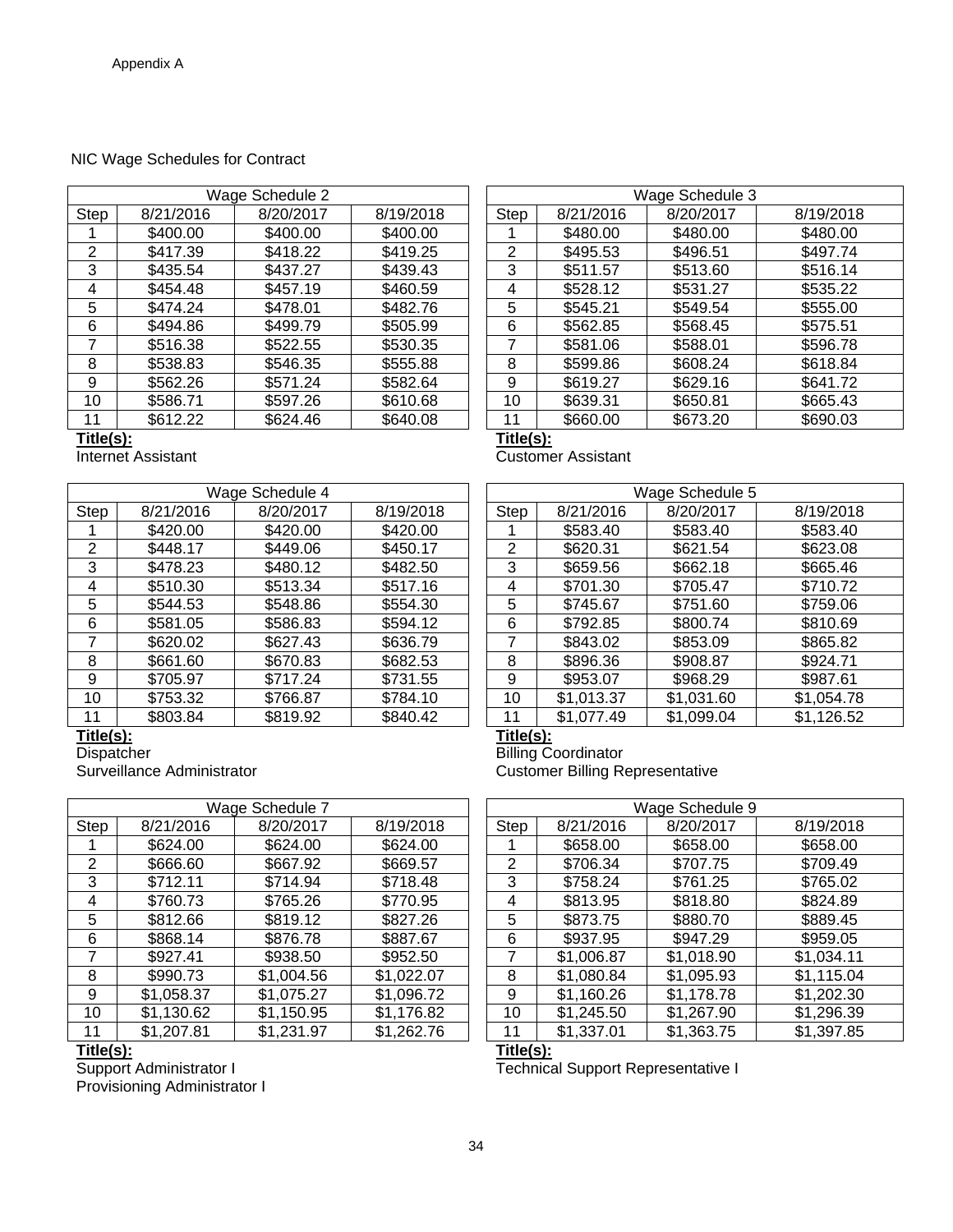### NIC Wage Schedules for Contract

|                | Wage Schedule 10 |            |            |  | Wage Schedule 11 |            |            |            |  |
|----------------|------------------|------------|------------|--|------------------|------------|------------|------------|--|
| Step           | 8/21/2016        | 8/20/2017  | 8/19/2018  |  | Step             | 8/21/2016  | 8/20/2017  | 8/19/2018  |  |
|                | \$690.90         | \$690.90   | \$690.90   |  |                  | \$695.00   | \$695.00   | \$695.00   |  |
| $\overline{2}$ | \$741.66         | \$743.13   | \$744.97   |  | 2                | \$745.65   | \$747.13   | \$748.98   |  |
| 3              | \$796.15         | \$799.31   | \$803.27   |  | 3                | \$800.00   | \$803.17   | \$807.15   |  |
| 4              | \$854.65         | \$859.74   | \$866.14   |  | 4                | \$858.31   | \$863.42   | \$869.84   |  |
| 5              | \$917.44         | \$924.74   | \$933.92   |  | 5                | \$920.86   | \$928.18   | \$937.40   |  |
| 6              | \$984.85         | \$994.65   | \$1,007.01 |  | 6                | \$987.98   | \$997.81   | \$1,010.20 |  |
|                | \$1,057.21       | \$1,069.85 | \$1,085.82 |  | 7                | \$1,059.98 | \$1,072.65 | \$1,088.66 |  |
| 8              | \$1,134.89       | \$1,150.73 | \$1,170.79 |  | 8                | \$1,137.24 | \$1,153.11 | \$1,173.22 |  |
| 9              | \$1,218.27       | \$1,237.73 | \$1,262.42 |  | 9                | \$1,220.12 | \$1,239.61 | \$1,264.34 |  |
| 10             | \$1,307.78       | \$1,331.30 | \$1,361.22 |  | 10               | \$1,309.05 | \$1,332.59 | \$1,362.53 |  |
| 11             | \$1,403.87       | \$1,431.95 | \$1,467.75 |  | 11               | \$1,404.46 | \$1,432.55 | \$1,468.36 |  |

|                |                                        | Wage Schedule 11 |                                            |  |  |  |  |  |  |
|----------------|----------------------------------------|------------------|--------------------------------------------|--|--|--|--|--|--|
| <b>Step</b>    | 8/20/2017<br>8/21/2016<br>8/19/2018    |                  |                                            |  |  |  |  |  |  |
| 1              | \$695.00                               | \$695.00         | \$695.00                                   |  |  |  |  |  |  |
| $\overline{2}$ | \$745.65                               | \$747.13         | \$748.98                                   |  |  |  |  |  |  |
| 3              | \$800.00                               | \$803.17         | \$807.15                                   |  |  |  |  |  |  |
| 4              | \$858.31                               | \$863.42         | \$869.84                                   |  |  |  |  |  |  |
| 5              | \$920.86                               | \$928.18         | \$937.40                                   |  |  |  |  |  |  |
| 6              | \$987.98                               | \$997.81         | \$1,010.20                                 |  |  |  |  |  |  |
| 7              | \$1,059.98                             | \$1,072.65       | \$1,088.66                                 |  |  |  |  |  |  |
| 8              | \$1,137.24                             | \$1,153.11       | \$1,173.22                                 |  |  |  |  |  |  |
| 9              | \$1,220.12                             | \$1,239.61       | \$1,264.34                                 |  |  |  |  |  |  |
| 10             | \$1,309.05<br>\$1,332.59<br>\$1,362.53 |                  |                                            |  |  |  |  |  |  |
| 11             | \$1,404.46<br>\$1,432.55<br>\$1,468.36 |                  |                                            |  |  |  |  |  |  |
|                | Title(s):                              |                  |                                            |  |  |  |  |  |  |
|                |                                        |                  | <b>Technical Support Representative II</b> |  |  |  |  |  |  |

**Title(s):**<br>Provisioning Administrator II

|      |            | Wage Schedule 13 |            |      |            | Wage Schedule 15 |            |
|------|------------|------------------|------------|------|------------|------------------|------------|
| Step | 8/21/2016  | 8/20/2017        | 8/19/2018  | Step | 8/21/2016  | 8/20/2017        | 8/19/2018  |
|      | \$729.50   | \$729.50         | \$729.50   |      | \$768.00   | \$768.00         | \$768.00   |
| 2    | \$782.53   | \$784.08         | \$786.02   | 2    | \$823.29   | \$824.92         | \$826.96   |
| 3    | \$839.41   | \$842.74         | \$846.91   | 3    | \$882.57   | \$886.07         | \$890.46   |
| 4    | \$900.43   | \$905.79         | \$912.53   | 4    | \$946.11   | \$951.75         | \$958.82   |
| 5    | \$965.88   | \$973.56         | \$983.23   | 5    | \$1,014.22 | \$1,022.29       | \$1,032.44 |
| 6    | \$1,036.09 | \$1,046.40       | \$1,059.40 | 6    | \$1,087.24 | \$1,098.06       | \$1,111.70 |
|      | \$1,111.41 | \$1,124.69       | \$1,141.48 |      | \$1,165.52 | \$1,179.45       | \$1,197.06 |
| 8    | \$1,192.20 | \$1,208.84       | \$1,229.91 | 8    | \$1,249.43 | \$1,266.87       | \$1,288.96 |
| 9    | \$1,278.86 | \$1,299.28       | \$1,325.20 | 9    | \$1,339.39 | \$1,360.78       | \$1,387.92 |
| 10   | \$1,371.82 | \$1,396.49       | \$1,427.87 | 10   | \$1,435.82 | \$1,461.64       | \$1,494.48 |
| 11   | \$1,471.54 | \$1,500.97       | \$1,538.50 | 11   | \$1,539.19 | \$1,569.97       | \$1,609.22 |

|      | Wage Schedule 13 |            |            |      | Wage Schedule 15 |            |            |  |  |
|------|------------------|------------|------------|------|------------------|------------|------------|--|--|
| Step | 8/21/2016        | 8/20/2017  | 8/19/2018  | Step | 8/21/2016        | 8/20/2017  | 8/19/2018  |  |  |
|      | \$729.50         | \$729.50   | \$729.50   |      | \$768.00         | \$768.00   | \$768.00   |  |  |
| 2    | \$782.53         | \$784.08   | \$786.02   | 2    | \$823.29         | \$824.92   | \$826.96   |  |  |
| 3    | \$839.41         | \$842.74   | \$846.91   | 3    | \$882.57         | \$886.07   | \$890.46   |  |  |
| 4    | \$900.43         | \$905.79   | \$912.53   | 4    | \$946.11         | \$951.75   | \$958.82   |  |  |
| 5    | \$965.88         | \$973.56   | \$983.23   | 5    | \$1,014.22       | \$1,022.29 | \$1,032.44 |  |  |
| 6    | \$1,036.09       | \$1,046.40 | \$1,059.40 | 6    | \$1,087.24       | \$1,098.06 | \$1,111.70 |  |  |
|      | \$1,111.41       | \$1,124.69 | \$1,141.48 | 7    | \$1,165.52       | \$1,179.45 | \$1,197.06 |  |  |
| 8    | \$1,192.20       | \$1,208.84 | \$1,229.91 | 8    | \$1,249.43       | \$1,266.87 | \$1,288.96 |  |  |
| 9    | \$1,278.86       | \$1,299.28 | \$1,325.20 | 9    | \$1,339.39       | \$1,360.78 | \$1,387.92 |  |  |
| 10   | \$1,371.82       | \$1,396.49 | \$1,427.87 | 10   | \$1,435.82       | \$1,461.64 | \$1,494.48 |  |  |
| 11   | \$1,471.54       | \$1,500.97 | \$1,538.50 | 11   | \$1,539.19       | \$1,569.97 | \$1,609.22 |  |  |

Title(s):<br>
Network Technician<br>
NCG Rep Support Administrator II Surveillance Technician

|      | Wage Schedule 16 |            |            |  | Wage Schedule 17 |            |            |            |  |
|------|------------------|------------|------------|--|------------------|------------|------------|------------|--|
|      |                  |            |            |  |                  |            |            |            |  |
| Step | 8/21/2016        | 8/20/2017  | 8/19/2018  |  | Step             | 8/21/2016  | 8/20/2017  | 8/19/2018  |  |
|      | \$765.98         | \$765.98   | \$765.98   |  |                  | \$806.50   | \$806.50   | \$806.50   |  |
| 2    | \$821.66         | \$823.29   | \$825.32   |  | 2                | \$864.06   | \$865.77   | \$867.91   |  |
| 3    | \$881.38         | \$884.88   | \$889.26   |  | 3                | \$925.72   | \$929.39   | \$933.99   |  |
| 4    | \$945.45         | \$951.09   | \$958.16   |  | 4                | \$991.78   | \$997.69   | \$1,005.11 |  |
| 5    | \$1,014.18       | \$1,022.24 | \$1,032.39 |  | 5                | \$1,062.56 | \$1,071.01 | \$1,081.64 |  |
| 6    | \$1,087.90       | \$1,098.72 | \$1,112.37 |  | 6                | \$1,138.39 | \$1,149.71 | \$1,164.00 |  |
|      | \$1,166.97       | \$1,180.92 | \$1,198.55 |  | 7                | \$1,219.63 | \$1,234.20 | \$1,252.63 |  |
| 8    | \$1,251.80       | \$1,269.27 | \$1,291.40 |  | 8                | \$1,306.67 | \$1,324.90 | \$1,348.00 |  |
| 9    | \$1,342.79       | \$1,364.24 | \$1,391.45 |  | 9                | \$1,399.91 | \$1,422.27 | \$1,450.64 |  |
| 10   | \$1,440.40       | \$1,466.30 | \$1,499.25 |  | 10               | \$1,499.82 | \$1,526.79 | \$1,561.10 |  |
| 11   | \$1,545.10       | \$1,576.01 | \$1,615.41 |  | 11               | \$1,606.85 | \$1,638.99 | \$1,679.96 |  |

#### **Title(s): Title(s):**

 Provisioning Administrator III Video Site Operations Technician

NCG Representative

| Wage Schedule 17 |            |            |  |  |  |  |  |  |
|------------------|------------|------------|--|--|--|--|--|--|
| 8/21/2016        | 8/20/2017  | 8/19/2018  |  |  |  |  |  |  |
| \$806.50         | \$806.50   | \$806.50   |  |  |  |  |  |  |
| \$864.06         | \$865.77   | \$867.91   |  |  |  |  |  |  |
| \$925.72         | \$929.39   | \$933.99   |  |  |  |  |  |  |
| \$991.78         | \$997.69   | \$1,005.11 |  |  |  |  |  |  |
| \$1,062.56       | \$1,071.01 | \$1,081.64 |  |  |  |  |  |  |
| \$1,138.39       | \$1,149.71 | \$1,164.00 |  |  |  |  |  |  |
| \$1,219.63       | \$1,234.20 | \$1,252.63 |  |  |  |  |  |  |
| \$1,306.67       | \$1,324.90 | \$1,348.00 |  |  |  |  |  |  |
| \$1,399.91       | \$1,422.27 | \$1,450.64 |  |  |  |  |  |  |
| \$1,499.82       | \$1,526.79 | \$1,561.10 |  |  |  |  |  |  |
| \$1,606.85       | \$1,638.99 | \$1,679.96 |  |  |  |  |  |  |
|                  | — <i>.</i> |            |  |  |  |  |  |  |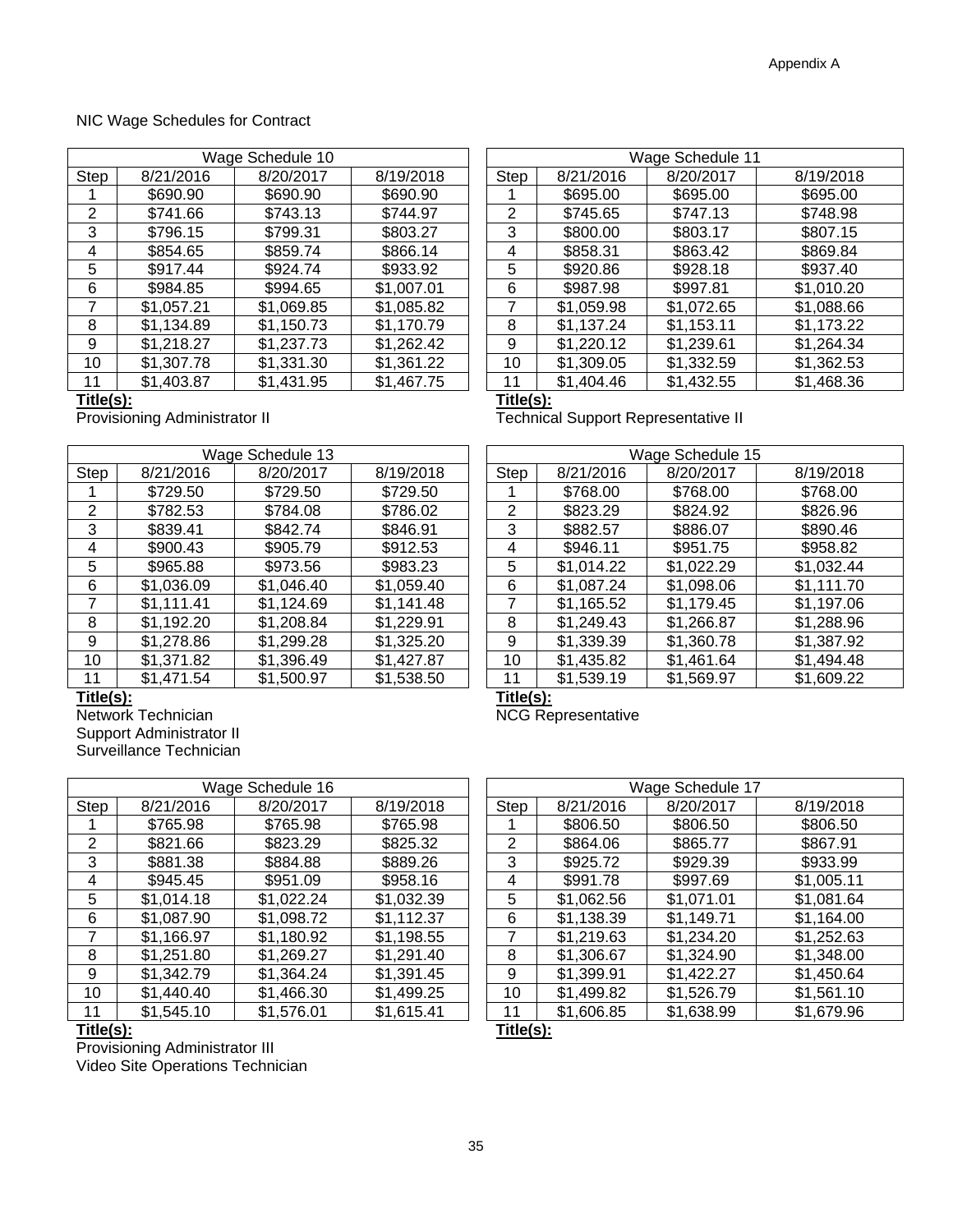# NIC Wage Schedules for Contract

| Wage Schedule 18 |            |            |            |      | Wage Schedule 19 |            |            |
|------------------|------------|------------|------------|------|------------------|------------|------------|
| Step             | 8/21/2016  | 8/20/2017  | 8/19/2018  | Step | 8/21/2016        | 8/20/2017  | 8/19/2018  |
|                  | \$806.40   | \$806.40   | \$806.40   |      | \$845.50         | \$845.50   | \$845.50   |
| 2                | \$864.46   | \$866.17   | \$868.31   | 2    | \$905.30         | \$907.09   | \$909.34   |
| 3                | \$926.69   | \$930.37   | \$934.98   | 3    | \$969.33         | \$973.17   | \$977.99   |
| 4                | \$993.41   | \$999.33   | \$1,006.76 | 4    | \$1,037.88       | \$1,044.07 | \$1,051.83 |
| 5                | \$1,064.93 | \$1,073.40 | \$1,084.06 | 5    | \$1,111.29       | \$1,120.13 | \$1,131.25 |
| 6                | \$1,141.60 | \$1,152.96 | \$1,167.29 | 6    | \$1,189.89       | \$1,201.73 | \$1,216.66 |
|                  | \$1,223.79 | \$1,238.42 | \$1,256.90 | 7    | \$1,274.05       | \$1,289.27 | \$1,308.52 |
| 8                | \$1,311.90 | \$1,330.21 | \$1,353.40 | 8    | \$1,364.15       | \$1,383.20 | \$1,407.31 |
| 9                | \$1,406.35 | \$1,428.81 | \$1,457.31 | 9    | \$1,460.64       | \$1,483.96 | \$1,513.57 |
| 10               | \$1,507.60 | \$1,534.71 | \$1,569.20 | 10   | \$1,563.94       | \$1,592.06 | \$1,627.84 |
| 11               | \$1,616.14 | \$1,648.46 | \$1,689.68 | 11   | \$1,674.55       | \$1,708.04 | \$1,750.75 |

| Wage Schedule 19 |                                      |            |  |  |
|------------------|--------------------------------------|------------|--|--|
| 8/21/2016        | 8/20/2017                            | 8/19/2018  |  |  |
| \$845.50         | \$845.50                             | \$845.50   |  |  |
| \$905.30         | \$907.09                             | \$909.34   |  |  |
| \$969.33         | \$973.17                             | \$977.99   |  |  |
|                  | \$1,044.07                           | \$1,051.83 |  |  |
| \$1,111.29       | \$1,120.13                           | \$1,131.25 |  |  |
| \$1,189.89       | \$1,201.73                           | \$1,216.66 |  |  |
| \$1,274.05       | \$1,289.27                           | \$1,308.52 |  |  |
| \$1,364.15       | \$1,383.20                           | \$1,407.31 |  |  |
| \$1,460.64       | \$1,483.96                           | \$1,513.57 |  |  |
| \$1,563.94       | \$1,592.06                           | \$1,627.84 |  |  |
| \$1,674.55       | \$1,708.04                           | \$1,750.75 |  |  |
|                  | $\overline{$}1,037.88$<br>— <i>.</i> |            |  |  |

**Title(s): Title(s):** 

Connectivity Specialist I

| Wage Schedule 20 |            |            |            |      | Wage Schedule 22 |            |            |
|------------------|------------|------------|------------|------|------------------|------------|------------|
| Step             | 8/21/2016  | 8/20/2017  | 8/19/2018  | Step | 8/21/2016        | 8/20/2017  | 8/19/2018  |
|                  | \$846.83   | \$846.83   | \$846.83   |      | \$887.78         | \$887.78   | \$887.78   |
| 2                | \$907.26   | \$909.06   | \$911.31   | 2    | \$950.57         | \$952.45   | \$954.81   |
| 3                | \$972.01   | \$975.86   | \$980.70   | 3    | \$1,017.80       | \$1,021.84 | \$1,026.90 |
| 4                | \$1,041.37 | \$1,047.58 | \$1,055.37 | 4    | \$1,089.78       | \$1,096.28 | \$1,104.43 |
| 5                | \$1,115.69 | \$1,124.56 | \$1,135.72 | 5    | \$1,166.86       | \$1,176.14 | \$1,187.81 |
| 6                | \$1,195.31 | \$1,207.20 | \$1,222.20 | 6    | \$1,249.39       | \$1,261.82 | \$1,277.49 |
|                  | \$1,280.61 | \$1,295.91 | \$1,315.25 |      | \$1,337.75       | \$1,353.74 | \$1,373.95 |
| 8                | \$1,371.99 | \$1,391.14 | \$1,415.40 | 8    | \$1,432.36       | \$1,452.36 | \$1,477.68 |
| 9                | \$1,469.90 | \$1,493.37 | \$1,523.17 | 9    | \$1,533.67       | \$1,558.16 | \$1,589.25 |
| 10               | \$1,574.80 | \$1,603.12 | \$1,639.14 | 10   | \$1,642.14       | \$1,671.67 | \$1,709.24 |
| 11               | \$1,687.18 | \$1,720.92 | \$1,763.95 | 11   | \$1,758.28       | \$1,793.45 | \$1,838.28 |
|                  |            |            |            |      |                  |            |            |

|             | Wage Schedule 22 |            |            |  |  |
|-------------|------------------|------------|------------|--|--|
| <b>Step</b> | 8/21/2016        | 8/20/2017  | 8/19/2018  |  |  |
|             | \$887.78         | \$887.78   | \$887.78   |  |  |
| 2           | \$950.57         | \$952.45   | \$954.81   |  |  |
| 3           | \$1,017.80       | \$1,021.84 | \$1,026.90 |  |  |
| 4           | \$1,089.78       | \$1,096.28 | \$1,104.43 |  |  |
| 5           | \$1,166.86       | \$1,176.14 | \$1,187.81 |  |  |
| 6           | \$1,249.39       | \$1,261.82 | \$1,277.49 |  |  |
| 7           | \$1,337.75       | \$1,353.74 | \$1,373.95 |  |  |
| 8           | \$1,432.36       | \$1,452.36 | \$1,477.68 |  |  |
| 9           | \$1,533.67       | \$1,558.16 | \$1,589.25 |  |  |
| 10          | \$1,642.14       | \$1,671.67 | \$1,709.24 |  |  |
| 11          | \$1,758.28       | \$1,793.45 | \$1,838.28 |  |  |
|             |                  |            |            |  |  |

**Title(s):**<br>Circuit Coordinator

 Circuit Coordinator Connectivity Specialist II Network Specialist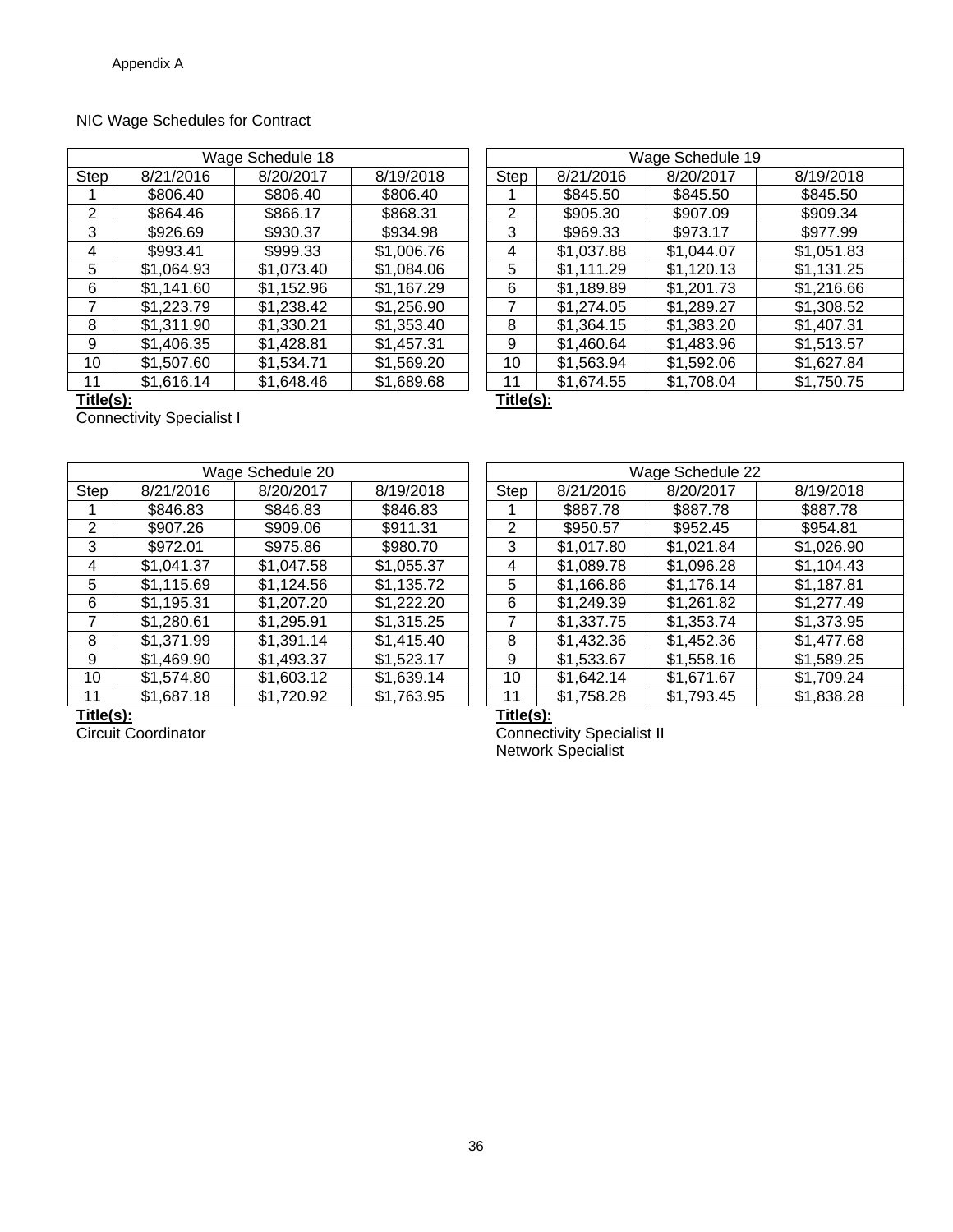## **MEMORANDA OF AGREEMENT**

The following Memoranda of Agreement are in effect in accordance with their terms upon ratification of the 2016 agreement between AT&T Services, Inc. and the Communications Workers of America ("National Internet Contract") for the life of the 2016 Agreement absent a specific expiration date: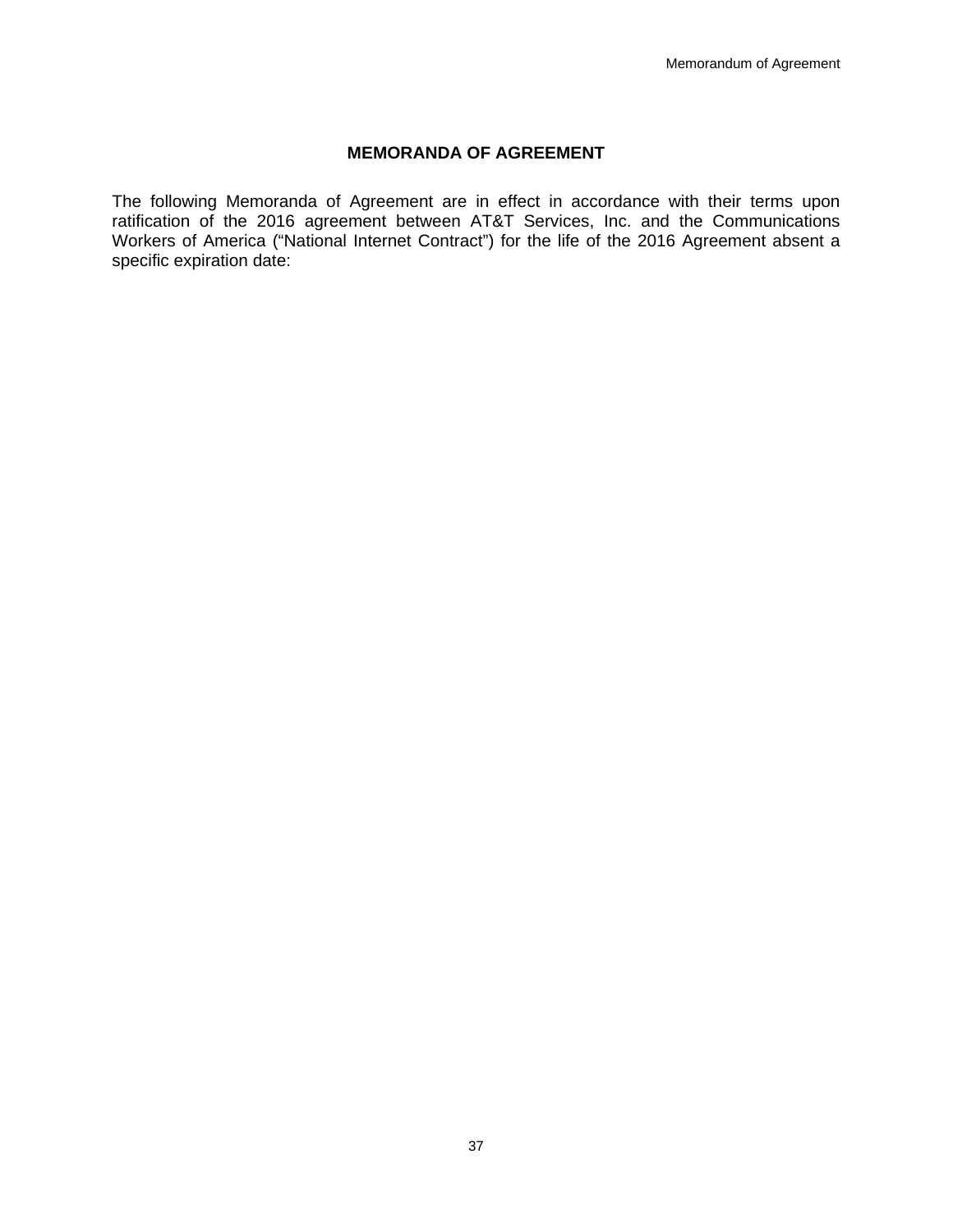# **MEMORANDUM OF AGREEMENT -- BENEFITS**

The means for fulfilling the terms of this Agreement may be the Company's adoption of its own plan and associated plan document or participation in an equivalent plan having a plan document that includes, for bargained-for employees, the benefits agreed to be provided pursuant to this Agreement and substantially the terms, provisions and conditions under which such benefits are to be provided. The sole remedy for issues with respect to the validity or amount of any claim for benefits is the claim and appeal process as defined in the individual benefits plans and programs. The parties agree to the plans, policies and programs described below. Copies of the plan documents, Summary Plan Descriptions (SPDs) and Summary of Material Modifications (SMMs) of these plans, policies and programs have been provided to the Union. If there is any difference between these SPDs and the ERISA plans or programs (including amendments thereto), the plan texts shall govern.

For purposes of this Agreement (including Exhibit 1):

- National Internet employees, excluding employees working in a job title classified as Customer Assistant or Video Site Operations Technician (VSOT), shall be referred to as "NIC Tier 2 Employees";
- National Internet employees working in a job title classified as Customer Assistant or Video Site Operations Technician (VSOT) shall be referred to as "NIC Tier 1 Employees";
- NIC Tier 2 Employees who were hired/rehired before April 16, 2008, shall be referred to as "NIC Tier 2 Current Employees";
- NIC Tier 2 Employees who were hired/rehired on and after April 16, 2008, and before January 1, 2011, shall be referred to as "NIC Tier 2 Pre-2011 Current Employees";
- NIC Tier 2 Employees hired/rehired or transferred after December 31, 2010, shall be referred to as "NIC Tier 2 New Hires"';
- NIC Tier 2 Employees (including NIC Tier 2 New Hires, NIC Tier 2 Pre-2011 Current Employees and NIC Tier 2 Current Employees where applicable) and NIC Tier 1 Employees shall be collectively referred to as "NIC Employees";
- NIC Employees who terminate employment during the term of this Agreement and who meet the applicable requirements to be eligible for post-employment benefits are referred to as "Eligible Retired Employees".

Paragraph 3 of this Memorandum provides specific rules regarding benefits for NIC Employees who move among job titles or move pursuant to the National Transfer Plan. The provisions of Paragraph 3 of this Memorandum take precedence over any other provisions of this Memorandum of Agreement – Benefits with respect to NIC Employees addressed in Paragraph 3 of this Memorandum.

## 1. HEALTH AND WELFARE BENEFIT PLANS

A. Effective January 1, 2018, NIC Employees shall be eligible to participate in the same benefit plans, programs and policies identified in the chart below by an x, with the plan terms, conditions and provisions which were in effect on July 23, 2016, as described in the applicable SPDs and SMMs, except as noted herein and in Exhibit 1.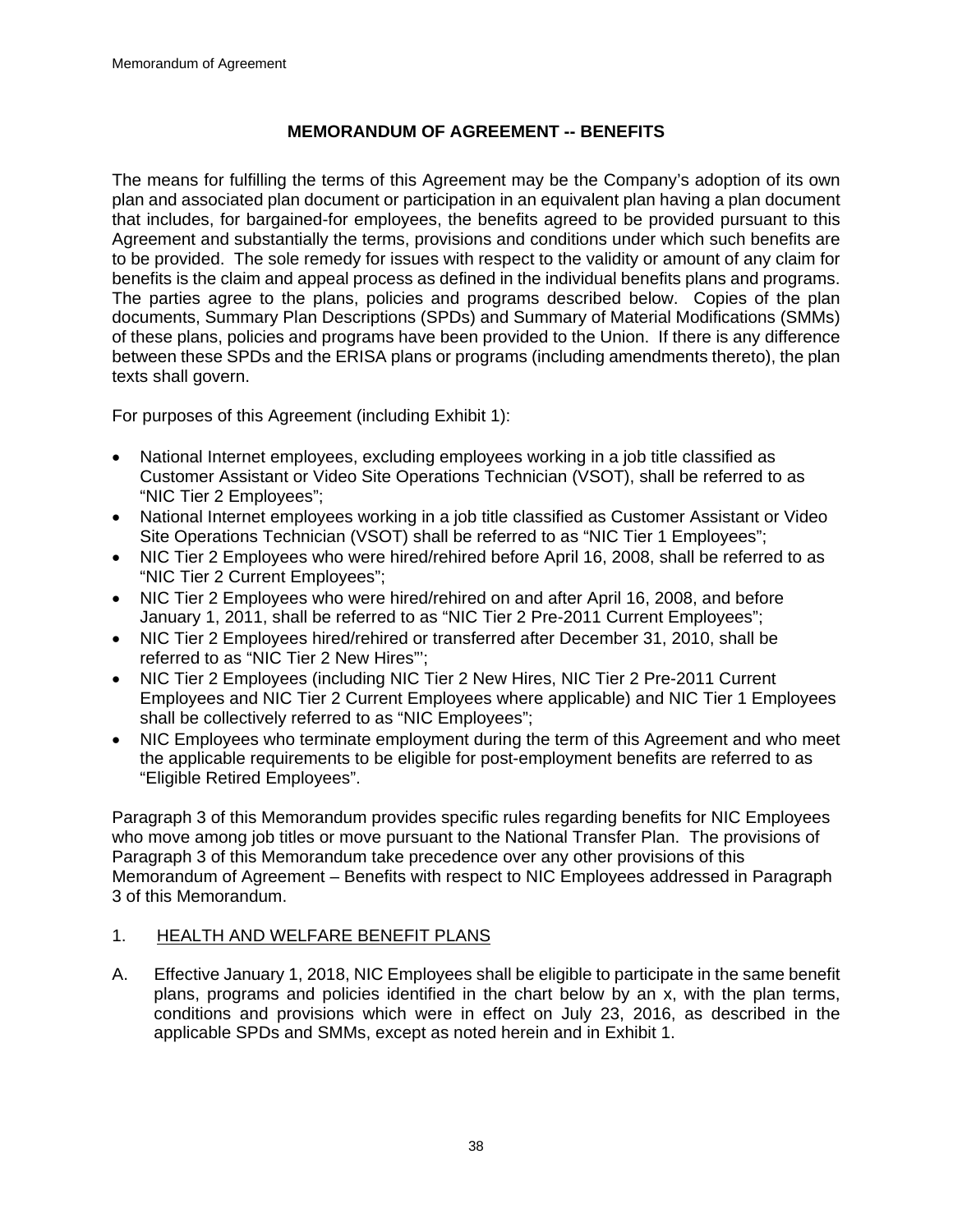| <b>Plan/Program/Policy</b>                                                                         | <b>NIC Tier 2</b><br><b>Current</b><br><b>Employees</b> | NIC Tier 2 Pre-<br>2011 Current<br><b>Employees</b> | <b>NIC Tier</b><br>2 New<br><b>Hires</b> | NIC Tier 1<br><b>Employees</b> |
|----------------------------------------------------------------------------------------------------|---------------------------------------------------------|-----------------------------------------------------|------------------------------------------|--------------------------------|
| <b>AT&amp;T Medical Program</b><br>(bargained provisions)                                          | X                                                       | X                                                   | X                                        | X                              |
| <b>AT&amp;T Dental Program</b><br>(management provisions)                                          | X                                                       | X                                                   | X                                        | X                              |
| <b>AT&amp;T Vision Program</b><br>(management provisions)                                          | X                                                       | X                                                   | X                                        | X                              |
| AT&T CarePlus - A Supplemental<br><b>Benefit Program</b>                                           | X                                                       | X                                                   | X                                        | X                              |
| <b>AT&amp;T Group Life Insurance</b><br>Program for Active Employees*                              | X                                                       | X                                                   | X                                        | X                              |
| <b>AT&amp;T Consolidated Long-Term</b><br>Care Insurance Plan (closed to<br>new entrants 5/1/2012) | X                                                       | X                                                   | X                                        | X                              |
| <b>AT&amp;T Flexible Spending Account</b><br>Plan                                                  | X                                                       | X                                                   | X                                        | X                              |
| <b>AT&amp;T Disability Income Program</b><br>for Bargained Employees                               | X                                                       | X                                                   |                                          |                                |
| <b>AT&amp;T Disability Income Program</b>                                                          |                                                         |                                                     | X                                        | X                              |
| <b>AT&amp;T Leaves of Absence Policy</b>                                                           | $\sf X$                                                 | X                                                   | X                                        | X                              |
| <b>AT&amp;T Employee Assistance</b><br>Program                                                     | $\times$                                                | Χ                                                   | X                                        | X                              |
| <b>AT&amp;T Commuter Benefit Policy</b>                                                            | $\sf X$                                                 | Χ                                                   | X                                        | X                              |
| <b>AT&amp;T Adoption Reimbursement</b><br>Policy                                                   | X                                                       | X                                                   | X                                        | X                              |
| <b>AT&amp;T Voluntary Benefits</b><br>Platform**                                                   | X                                                       | Χ                                                   | X                                        | X                              |

\*This program includes Supplemental Life Insurance and Dependent Life Insurance provisions.

\*\*The Company may unilaterally modify the AT&T Voluntary Benefits Platform from time-to-time or discontinue without further discussions with the Union.

- B. NIC Employees, including newly eligible NIC Employees and Eligible Retired Employees shall continue to participate in the same benefit plans, programs and policies on the same terms and conditions which were in effect on July 23, 2016, until the benefits identified in Paragraph 1.A. above become effective, subject to changes to benefits resulting from the operation of existing plan provisions and amendments necessary due to changes in the law.
- C. NIC Employees who terminate employment with the Company during the term of this Agreement and are eligible for post-retirement medical coverage under the terms of the medical program the NIC Employee was eligible for as an active NIC Employee as of the date of termination (an "Eligible Retired Employee") will be eligible, during the term of this Agreement, for coverage under the AT&T Eligible Former Bargained Employee Medical Program (as applicable to similarly situated NIC Employees), the AT&T Eligible Former Employee Dental Program, the AT&T Eligible Former Employee Vision Program, AT&T Eligible Former Employee Group Life Insurance Program for Bargained Employees, the AT&T Eligible Former Employee CarePlus Program - A Supplemental Benefit Program and the AT&T Consolidated Long Term Care Insurance Plan (current participants only), subject to changes to benefits resulting from the operation of existing plan provisions and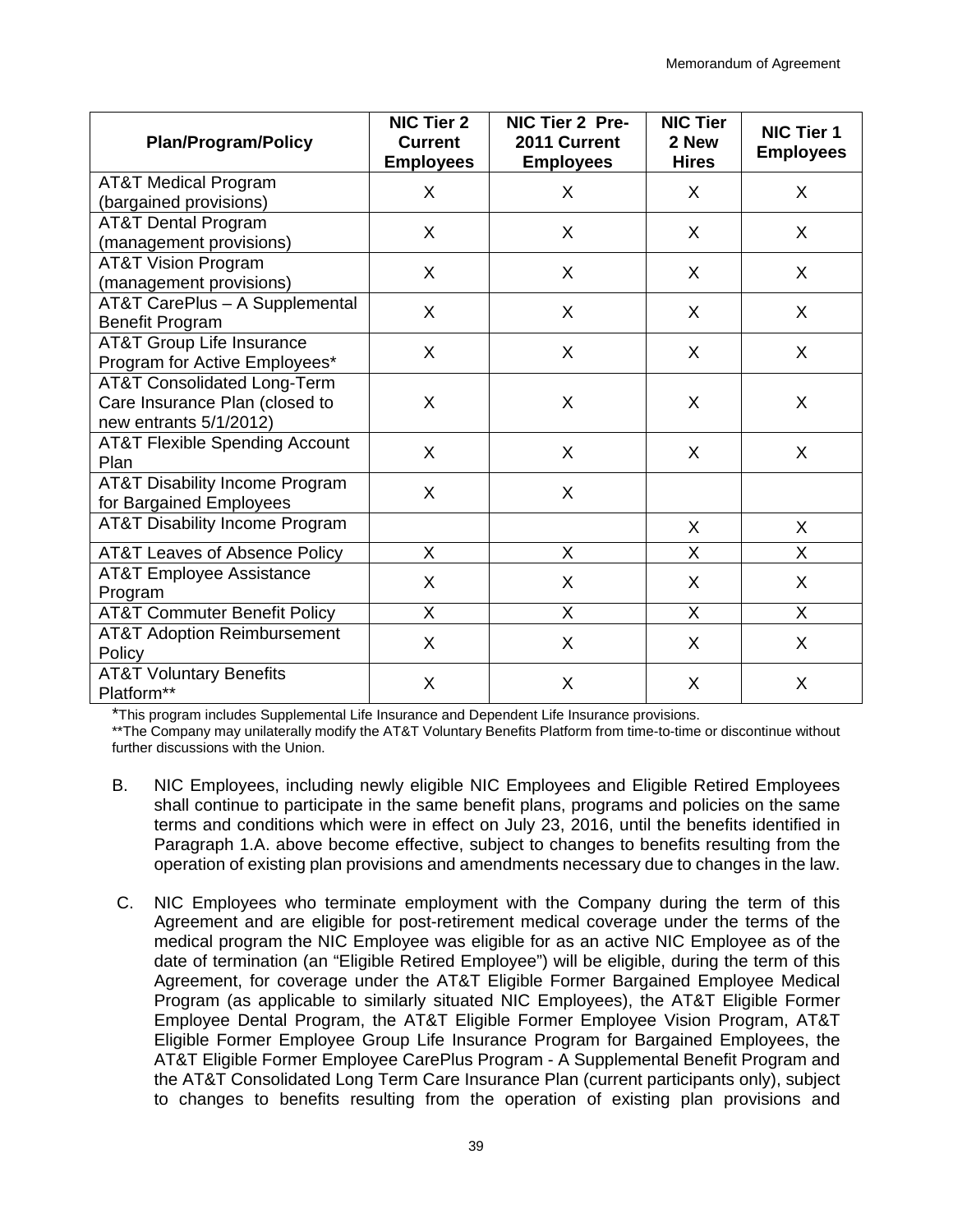amendments necessary to comply with changes in the law, and with the exceptions identified in Exhibit 1. Nothing in this Paragraph C shall be construed to provide benefits for any period subsequent to the term of this Agreement or for any employee other than those referenced above who terminated employment during the term of this Agreement.

D. Exhibit 1 provides a summary of certain plan, program, and/or policy terms, conditions and provisions, including any which are exceptions to terms, conditions and provisions described in the applicable SPDs and SMMs as well as any which differ among groups of employees eligible to participate in a particular plan, program or policy, such as the applicable deductible or copayment amount. If there are discrepancies between the specific information provided in Exhibit 1 and the plan documents, SPDs or SMMs, the information provided in Exhibit 1 will govern. It is understood that certain benefits are subject to change to comply with implementation of the Patient Protection and Affordable Care Act (PPACA) and associated regulations and agency guidance. The Company will notify the Union of the changes the Company makes to conform the benefits under this Agreement with final regulations and guidance under PPACA and any amendment determined to be necessary due to changes in the law. Should any of these changes require bargaining, all other terms and provisions of the Agreement will remain in effect through expiration.

# 2. PENSION AND SAVINGS BENEFIT PLANS

A. NIC Tier 2 Current Employees and NIC Tier 2 Pre-2011 Current Employees

NIC Tier 2 Current Employees and NIC Tier 2 Pre-2011 Current Employees shall continue to participate in the following pension and savings benefit plans, programs, and policies on the same terms and conditions which were in effect on July 23, 2016.

- AT&T Retirement Savings Plan
- Bargained Cash Balance Program of the AT&T Pension Benefit Plan
- B. NIC Tier 2 New Hires and NIC Tier 1 Employees

NIC Tier 2 New Hires and NIC Tier 1 Employees shall participate in the following pension and savings benefit plans, programs, and policies on the same terms and conditions that were in effect on July 23, 2016.

- AT&T Retirement Savings Plan
- Bargained Cash Balance Program #2 of the AT&T Pension Benefit Plan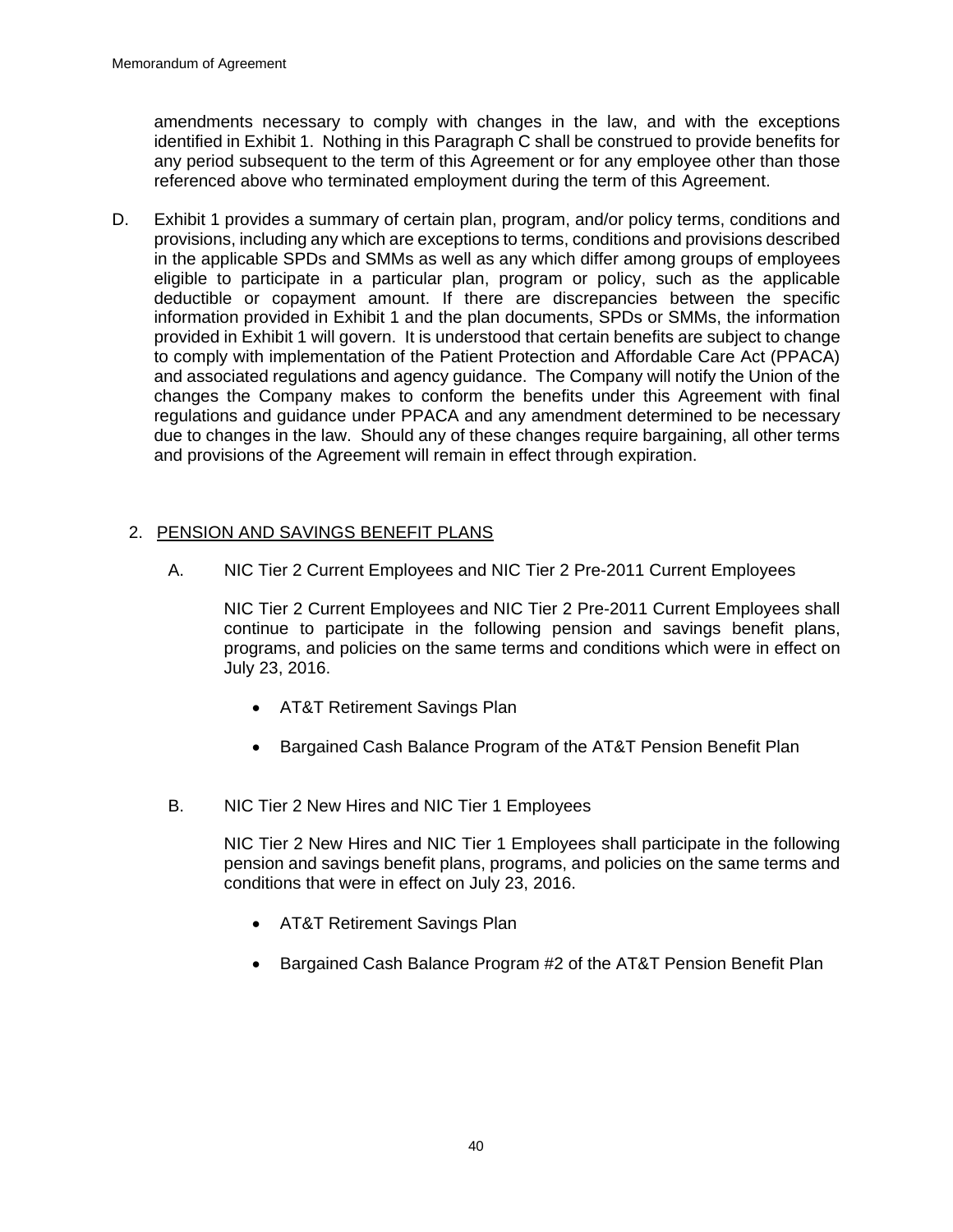## 3. BENEFITS RULES FOR MOVEMENT OF EMPLOYEES

- A. General Provisions Effective on the day after the Ratification Date, any employee who moves from a job title not covered by this Agreement to a job title covered by this Agreement where the circumstances of the move are not specifically accounted for in one of the following paragraphs, will be treated as a newly hired employee in the position to which they transfer (NIC Tier 1 Employees or NIC Tier 2 New Hires, as applicable).
- B. Treatment of Transferred Current Employees
	- i. *Definitions:*
		- A *"*Transferred Current Employee" means an individual who as of August 8, 2009 was employed in one of the 2009 Core CWA Collective Bargaining Agreements, moved pursuant to the National Transfer Plan into any job title covered by this Agreement, and immediately preceding the transfer to this Agreement:
			- 1. was being treated as a "current employee" for benefit plan purposes under the transferring applicable collective bargaining agreement, and
			- 2. was not covered under one of the following appendices under the Core CWA Collective Bargaining Agreements: Midwest Region Appendix F, West Region Appendix E, Southwest Region Appendix J, or the Southeast Network Addendum – U-verse Field Operations
		- ii. *Applicable Benefit Plans:*
			- Transferred Current Employees will be eligible to participate in the same plans, programs and policies on the same terms and conditions as apply to employees in the position to which they transfer (NIC Tier 1 Employees or NIC Tier 2 Current Employees/NIC Tier 2 Pre-2011 Current Employees, as applicable).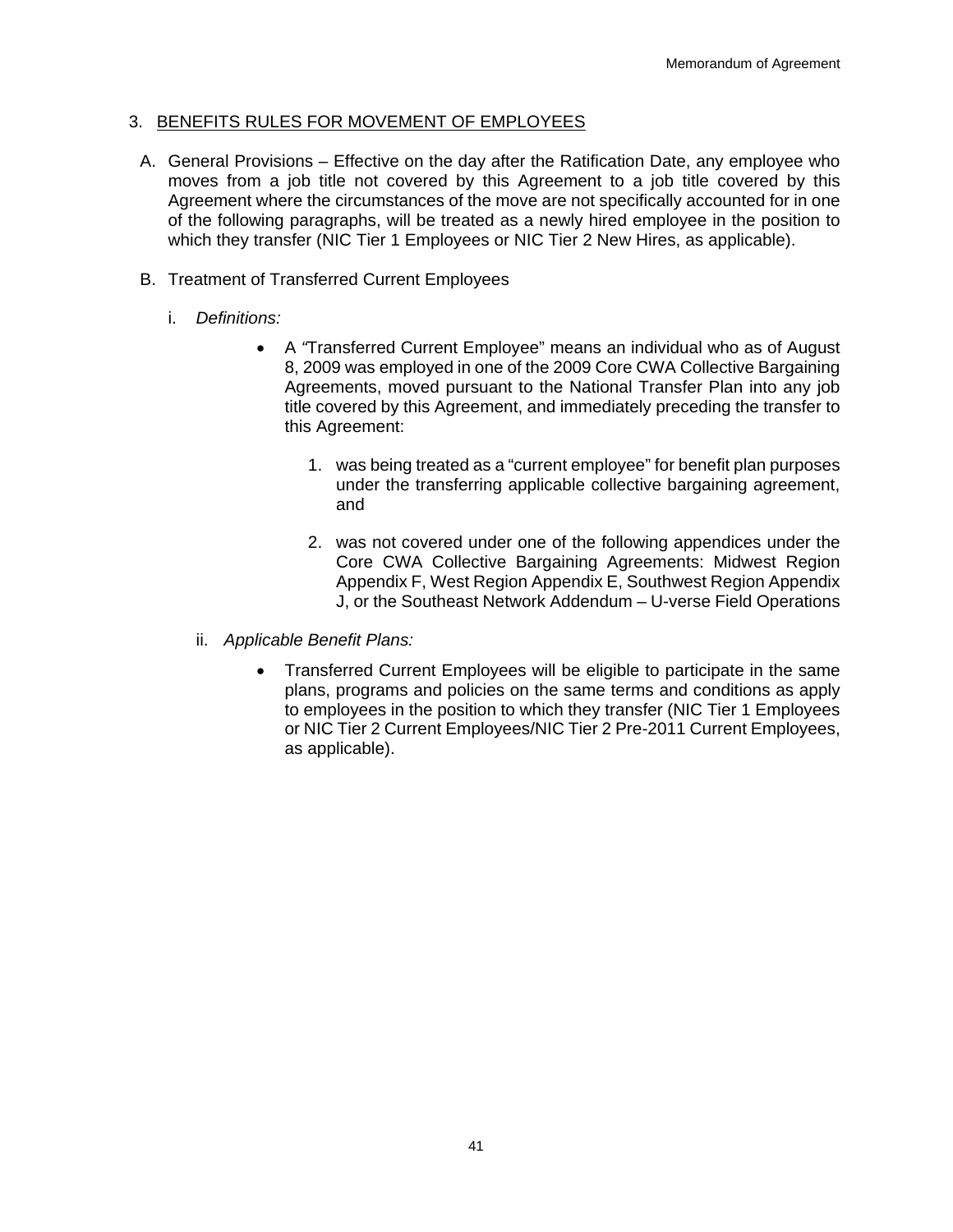# **Benefits Outline Summary – Exhibit 1**

| <b>Provision</b>                                                                                            | <b>NIC Employees</b>                                                                                                                                                                                                                                                                                                                                                                                                                                                                                                                                                                                                                                                                                                                                                                   |
|-------------------------------------------------------------------------------------------------------------|----------------------------------------------------------------------------------------------------------------------------------------------------------------------------------------------------------------------------------------------------------------------------------------------------------------------------------------------------------------------------------------------------------------------------------------------------------------------------------------------------------------------------------------------------------------------------------------------------------------------------------------------------------------------------------------------------------------------------------------------------------------------------------------|
| <b>Active Employees</b>                                                                                     |                                                                                                                                                                                                                                                                                                                                                                                                                                                                                                                                                                                                                                                                                                                                                                                        |
| <b>Effective Date(s)</b>                                                                                    | Health & Welfare: 1/1/2018                                                                                                                                                                                                                                                                                                                                                                                                                                                                                                                                                                                                                                                                                                                                                             |
| <b>Eligibility</b>                                                                                          |                                                                                                                                                                                                                                                                                                                                                                                                                                                                                                                                                                                                                                                                                                                                                                                        |
| For Medical, Dental,<br>Vision, Disability, CarePlus,<br>and Life Insurance<br>(unless otherwise specified) | <b>NIC Employees</b><br>Follow provisions of the applicable Program:<br>Medical - AT&T Medical Program (bargained provisions)<br>Dental - AT&T Dental Program (management provisions as they change from time to<br>time)<br>Vision - AT&T Vision Program (management provisions as they change from time to<br>time)<br>Disability<br>AT&T Disability Income Program - NIC Tier 1 Employees and NIC Tier 2 New Hires<br>AT&T Disability Income Program for Bargained Employees - NIC Tier 2 Current<br>Employees & NIC Tier 2 Pre-2011 Current Employees<br>CarePlus - AT&T CarePlus - A Supplemental Benefit Program<br>Life Insurance - AT&T Group Life Insurance Program for Active Employees*<br>* This program includes Supplemental Life Insurance and Dependent Life Insurance |
|                                                                                                             | provisions.                                                                                                                                                                                                                                                                                                                                                                                                                                                                                                                                                                                                                                                                                                                                                                            |
| <b>Medical</b>                                                                                              |                                                                                                                                                                                                                                                                                                                                                                                                                                                                                                                                                                                                                                                                                                                                                                                        |
| Program                                                                                                     | <b>NIC Employees</b><br>No change from current program except that the standard for determining what is<br>covered shall be changed to Medically Necessary from Medically Appropriate, and as<br>provided below.<br>Fully insured coverage options, such as HMOs, will continue to be available at the<br>discretion of the Company.                                                                                                                                                                                                                                                                                                                                                                                                                                                   |
| <b>Eligibility for Coverage</b>                                                                             | Eligibility for coverage continues to begin on the employee's date of hire, provided the<br>employee enrolls within the 31-day enrollment period. Employees pay the full cost of<br>coverage until eligible for Company Subsidy.                                                                                                                                                                                                                                                                                                                                                                                                                                                                                                                                                       |
| Eligibility<br>for Company<br>Subsidy                                                                       | <b>NIC Employees</b><br>No change from current program.                                                                                                                                                                                                                                                                                                                                                                                                                                                                                                                                                                                                                                                                                                                                |
| <b>Active</b><br>(Full-Time)<br><b>Monthly Contributions</b>                                                | <b>NIC Employees</b><br>No change from current program.                                                                                                                                                                                                                                                                                                                                                                                                                                                                                                                                                                                                                                                                                                                                |
| Active<br>(Part-Time)<br><b>Monthly Contributions</b>                                                       | <b>NIC Employees</b><br>No change from current program                                                                                                                                                                                                                                                                                                                                                                                                                                                                                                                                                                                                                                                                                                                                 |
| Annual<br><b>Deductibles</b>                                                                                | <b>NIC Employees</b><br>No change from current program.<br><b>Annual Deductible Provisions:</b><br>No change from current program.                                                                                                                                                                                                                                                                                                                                                                                                                                                                                                                                                                                                                                                     |
| General<br>CoPay/Coinsurance                                                                                | <b>NIC Employees</b><br>No change from current program.                                                                                                                                                                                                                                                                                                                                                                                                                                                                                                                                                                                                                                                                                                                                |
| <b>Office Visit</b><br><b>Copay / Coinsurance</b>                                                           | <b>NIC Employees</b><br>No change from current program.                                                                                                                                                                                                                                                                                                                                                                                                                                                                                                                                                                                                                                                                                                                                |
| <b>Urgent Care</b><br><b>Facility/Professional Services</b><br><b>Copay / Coinsurance</b>                   | <b>NIC Employees</b><br>No change from current program.                                                                                                                                                                                                                                                                                                                                                                                                                                                                                                                                                                                                                                                                                                                                |
| Emergency<br>Room<br><b>Facility/Professional Services</b><br><b>Copay / Coinsurance</b><br>(Emergencies)   | <b>NIC Employees</b><br>No change from current program.                                                                                                                                                                                                                                                                                                                                                                                                                                                                                                                                                                                                                                                                                                                                |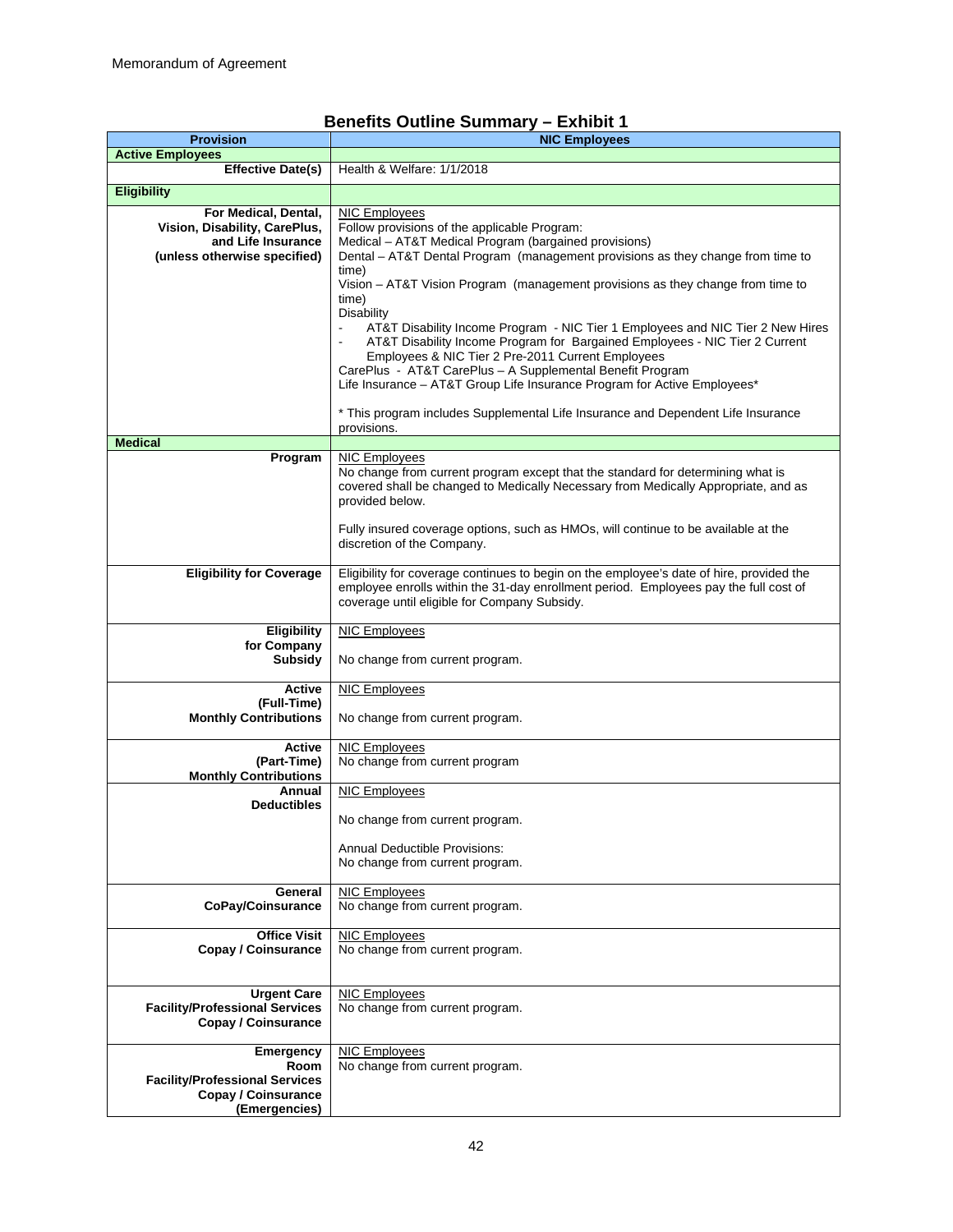| <b>Provision</b>                                                                                            | <b>NIC Employees</b>                                                                                                                                                                                                                                                                      |
|-------------------------------------------------------------------------------------------------------------|-------------------------------------------------------------------------------------------------------------------------------------------------------------------------------------------------------------------------------------------------------------------------------------------|
| <b>Hospital Inpatient/Outpatient</b><br><b>Facility/Professional Services</b><br><b>Copay / Coinsurance</b> | <b>NIC Employees</b><br>No change from current program.                                                                                                                                                                                                                                   |
|                                                                                                             |                                                                                                                                                                                                                                                                                           |
| Tests (all tests including x-ray,<br>radiology, lab test, etc.) CoPay/<br>Coinsurance                       | <b>NIC Employees</b><br>No change from current program.                                                                                                                                                                                                                                   |
| <b>Mental Health/Substance Abuse</b><br>(MH/SA) Copay / Coinsurance                                         | <b>NIC Employees</b><br>No change from current program.                                                                                                                                                                                                                                   |
| Annual                                                                                                      | <b>NIC Employees</b>                                                                                                                                                                                                                                                                      |
| <b>Out-of-Pocket Maximums</b>                                                                               | No change from current program.                                                                                                                                                                                                                                                           |
| (OOP)                                                                                                       |                                                                                                                                                                                                                                                                                           |
|                                                                                                             | Out-of-Pocket Maximum provisions:<br>No change from current program                                                                                                                                                                                                                       |
| <b>Hearing Benefit</b>                                                                                      | <b>NIC Employees</b>                                                                                                                                                                                                                                                                      |
|                                                                                                             | No change from current program.                                                                                                                                                                                                                                                           |
| <b>Prescription Drug</b>                                                                                    | <b>NIC Employees</b><br>Deductible:                                                                                                                                                                                                                                                       |
| Program (Rx)                                                                                                | No change from current program.                                                                                                                                                                                                                                                           |
|                                                                                                             |                                                                                                                                                                                                                                                                                           |
|                                                                                                             | Out-of-Pocket Maximum:<br>No change from current program.                                                                                                                                                                                                                                 |
|                                                                                                             | Retail - Network Copays:                                                                                                                                                                                                                                                                  |
|                                                                                                             | No change from current program.                                                                                                                                                                                                                                                           |
|                                                                                                             | Retail - Non-Network Copays:<br>No change from current program.                                                                                                                                                                                                                           |
|                                                                                                             | Mail Order Copays:<br>No change from current program.                                                                                                                                                                                                                                     |
|                                                                                                             | The following provisions will continue to apply:<br>• Mandatory mail order for maintenance Rx - Applies after second fill at retail.<br>• Specialty pharmacy program<br>· Personal Choice - not covered but discount available<br>• Mandatory Generic<br>• Compound medication limitation |
|                                                                                                             | The following provisions will also apply:                                                                                                                                                                                                                                                 |
|                                                                                                             | • Advanced Control Specialty Formulary                                                                                                                                                                                                                                                    |
|                                                                                                             | • New Standard Prescription Drug Formulary                                                                                                                                                                                                                                                |
|                                                                                                             | • Generic Step Therapy                                                                                                                                                                                                                                                                    |
|                                                                                                             |                                                                                                                                                                                                                                                                                           |
| Employee Assistance Program (EAP)<br>Program                                                                | <b>NIC Employees</b>                                                                                                                                                                                                                                                                      |
|                                                                                                             | AT&T Employee Assistance Program                                                                                                                                                                                                                                                          |
|                                                                                                             |                                                                                                                                                                                                                                                                                           |
| <b>Visit Limit</b>                                                                                          | <b>NIC Employees</b>                                                                                                                                                                                                                                                                      |
|                                                                                                             | No change from current program.                                                                                                                                                                                                                                                           |
|                                                                                                             |                                                                                                                                                                                                                                                                                           |
| <b>Disability</b>                                                                                           |                                                                                                                                                                                                                                                                                           |
| Program                                                                                                     | <b>NIC Employees</b>                                                                                                                                                                                                                                                                      |
|                                                                                                             | NIC Tier 1 Employees, NIC Tier 2 New Hires: AT&T Disability Income Program.<br>NIC Tier 2 Pre-2011 Current Employees & NIC Tier 2 Current Employees: AT&T<br>Disability Income Program for Bargained Employees                                                                            |
|                                                                                                             | No change from current programs.                                                                                                                                                                                                                                                          |
| <b>Short Term Disability (STD)</b>                                                                          | <b>NIC Employees</b>                                                                                                                                                                                                                                                                      |
|                                                                                                             | No change from current program.                                                                                                                                                                                                                                                           |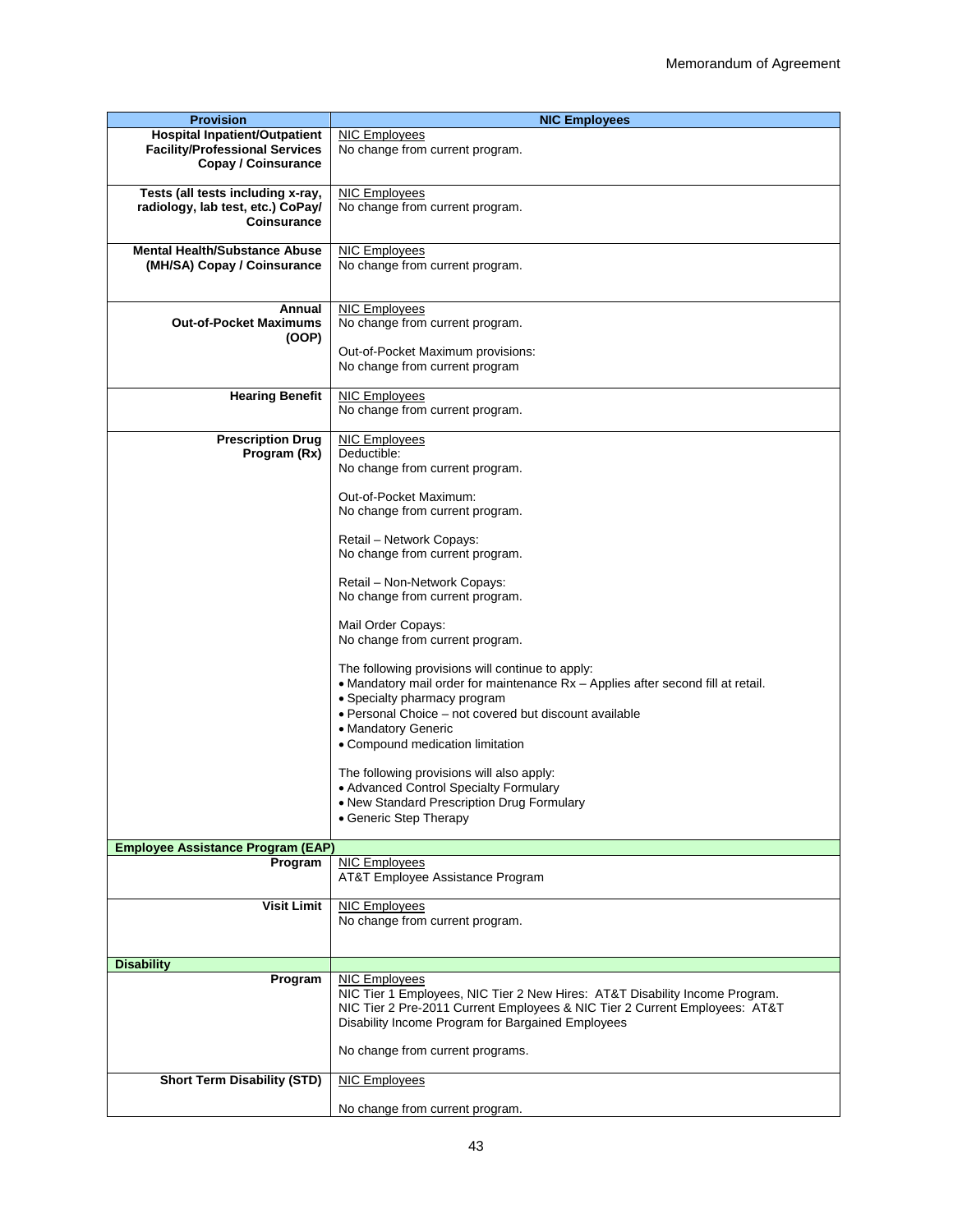| <b>Provision</b>                            | <b>NIC Employees</b>                                                             |
|---------------------------------------------|----------------------------------------------------------------------------------|
| Long-Term Disability (LTD)                  | NIC Employees                                                                    |
|                                             |                                                                                  |
|                                             | No change from current programs except that Temporary and Term employees are not |
|                                             | eligible for LTD benefits.                                                       |
|                                             |                                                                                  |
| <b>Leaves of Absence (LOAs)</b>             |                                                                                  |
| <b>Policy</b>                               | <b>NIC Employees</b>                                                             |
|                                             | AT&T Leaves of Absence Policy                                                    |
|                                             |                                                                                  |
| <b>Types of LOAs</b>                        | <b>NIC Employees</b>                                                             |
|                                             |                                                                                  |
|                                             | No change from current policy.                                                   |
|                                             |                                                                                  |
| <b>Dental</b>                               |                                                                                  |
| Program                                     | <b>NIC Employees</b>                                                             |
|                                             | <b>AT&amp;T Dental Program (Management)</b>                                      |
|                                             | PPO; DHMO (available at the Company's discretion)                                |
|                                             |                                                                                  |
|                                             | Management provisions as they change from time to time.                          |
|                                             |                                                                                  |
| <b>Eligibility for Coverage</b>             | <b>NIC Employees</b>                                                             |
|                                             | No change from current program.                                                  |
|                                             |                                                                                  |
| <b>Eligibility for Company Subsidy</b>      | <b>NIC Employees</b>                                                             |
|                                             | No change from current program.                                                  |
| <b>Active</b>                               | <b>NIC Employees</b>                                                             |
|                                             | No change from current program.                                                  |
| (Full-Time)<br><b>Monthly Contributions</b> |                                                                                  |
| Active                                      | NIC Employees                                                                    |
| (Part-Time)                                 | No change from current program                                                   |
| <b>Monthly Contributions</b>                |                                                                                  |
| Annual                                      | <b>NIC Employees</b>                                                             |
| <b>Deductible</b>                           | No change from current program.                                                  |
|                                             |                                                                                  |
| Annual                                      | <b>NIC Employees</b>                                                             |
| <b>Maximum Benefit</b>                      | No change from current program.                                                  |
|                                             |                                                                                  |
| <b>Orthodontic</b>                          | <b>NIC Employees</b>                                                             |
| <b>Lifetime Maximum</b>                     | No change from current program.                                                  |
|                                             |                                                                                  |
| <b>Coverage Levels</b>                      | <b>NIC Employees</b>                                                             |
|                                             | No change from current program.                                                  |
|                                             |                                                                                  |
| <b>Outside Network Area (ONA)</b>           | <b>NIC Employees</b>                                                             |
|                                             | No change from current program.                                                  |
|                                             |                                                                                  |
| <b>Vision</b>                               |                                                                                  |
| Program                                     | <b>NIC Employees</b>                                                             |
|                                             |                                                                                  |
|                                             | AT&T Vision Program (Management)                                                 |
|                                             |                                                                                  |
|                                             | Management provisions as they change from time to time.                          |
| Eligibility                                 | <b>NIC Employees</b>                                                             |
|                                             | No change from current program                                                   |
| <b>Active</b>                               | <b>NIC Employees</b>                                                             |
| (Full-Time)                                 | No change from current program.                                                  |
| <b>Monthly Contributions</b>                |                                                                                  |
|                                             |                                                                                  |
| <b>Active</b>                               |                                                                                  |
|                                             | <b>NIC Employees</b>                                                             |
| (Part-Time)                                 | No change from current program                                                   |
| <b>Monthly Contributions</b>                |                                                                                  |
| <b>Coverage Levels</b>                      | <b>NIC Employees</b><br>No change from current program.                          |
|                                             |                                                                                  |
|                                             |                                                                                  |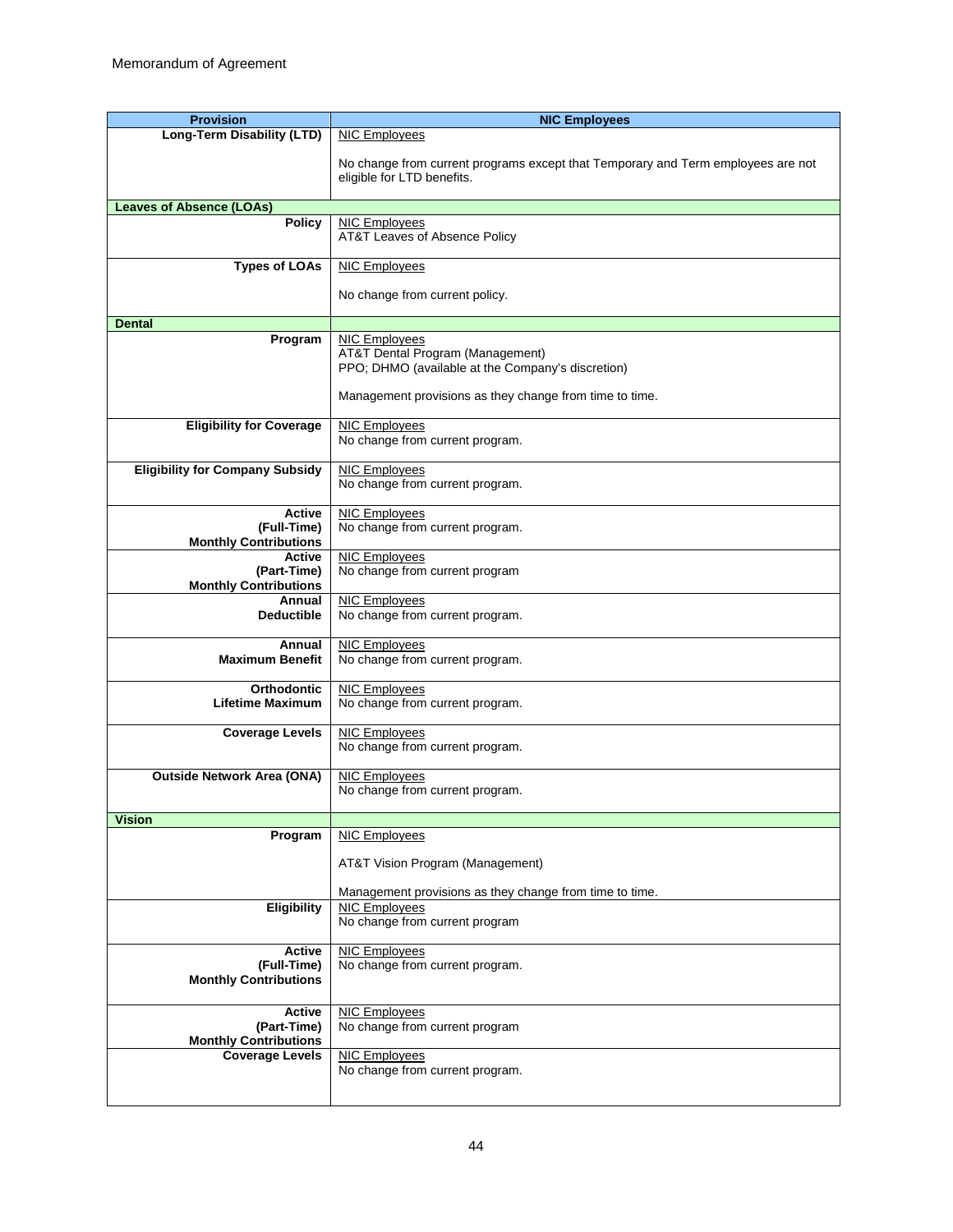| <b>Provision</b>                        | <b>NIC Employees</b>                                                                                                                                                                                                                                                                                                                 |
|-----------------------------------------|--------------------------------------------------------------------------------------------------------------------------------------------------------------------------------------------------------------------------------------------------------------------------------------------------------------------------------------|
| <b>Flexible Spending Account (FSA)</b>  |                                                                                                                                                                                                                                                                                                                                      |
| Plan                                    | NIC Employees<br>No change from current plan except those that are mandated by healthcare reform<br>legislation (PPACA)                                                                                                                                                                                                              |
| <b>Contribution</b><br>Minimum/Maximums | <b>NIC Employees</b><br>No change from current plan except those that are mandated by healthcare reform<br>legislation (PPACA) and to annually adjust the maximum contribution amount to that<br>permitted by law for each calendar year for which the IRS issues timely guidance such<br>that the Company can implement the change. |
| <b>CarePlus</b>                         |                                                                                                                                                                                                                                                                                                                                      |
| Program                                 | <b>NIC Employees</b><br>AT&T CarePlus - A Supplemental Benefit Program                                                                                                                                                                                                                                                               |
| <b>Monthly Contributions</b>            | <b>NIC Employees</b><br>No change from current program*                                                                                                                                                                                                                                                                              |
|                                         | * Note: Contribution amounts are subject to annual adjustment.                                                                                                                                                                                                                                                                       |
| <b>General Benefits</b>                 | <b>NIC Employees</b><br>Company continues to retain the unilateral right to change, modify, amend and<br>discontinue the benefits offered under CarePlus.                                                                                                                                                                            |
| <b>Life Insurance</b>                   |                                                                                                                                                                                                                                                                                                                                      |
| Program                                 | <b>NIC Employees</b><br>AT&T Group Life Insurance Program for Active Employees*                                                                                                                                                                                                                                                      |
|                                         | * Provisions as they change from time to time.<br>This program includes Supplemental Life Insurance and Dependent Life Insurance                                                                                                                                                                                                     |
|                                         | provisions.                                                                                                                                                                                                                                                                                                                          |
| <b>Active Benefits</b>                  | <b>NIC Employees</b><br>No change from current program.                                                                                                                                                                                                                                                                              |
|                                         | Provisions as they change from time to time.<br>Note: Contribution amounts are subject to annual adjustment.                                                                                                                                                                                                                         |
| <b>Definition of Pay</b>                | <b>NIC Employees</b><br>No change from current program                                                                                                                                                                                                                                                                               |
| <b>Long-Term Care</b>                   |                                                                                                                                                                                                                                                                                                                                      |
| Plan                                    | <b>NIC Employees</b><br>AT&T Consolidated Long-Term Care Insurance Plan                                                                                                                                                                                                                                                              |
| Coverage                                | <b>NIC Employees</b><br>Participants currently enrolled may remain in the plan; closed to new entrants as of<br>5/1/2012.                                                                                                                                                                                                            |
| <b>Adoption</b>                         |                                                                                                                                                                                                                                                                                                                                      |
| <b>Policy</b>                           | NIC Employees<br>AT&T Adoption Reimbursement Policy                                                                                                                                                                                                                                                                                  |
| Coverage                                | <b>NIC Employees</b><br>No change from current policy.                                                                                                                                                                                                                                                                               |
| <b>Commuter</b>                         |                                                                                                                                                                                                                                                                                                                                      |
| <b>Policy</b>                           | NIC Employees<br>AT&T Commuter Benefit Policy                                                                                                                                                                                                                                                                                        |
| Coverage                                | <b>NIC Employees</b><br>No change from current policy.                                                                                                                                                                                                                                                                               |
| <b>Voluntary</b>                        |                                                                                                                                                                                                                                                                                                                                      |
| <b>Discretionary Program</b>            | <b>NIC Employees</b><br>AT&T Voluntary Benefits Platform (products offered as they may change from time to<br>time).                                                                                                                                                                                                                 |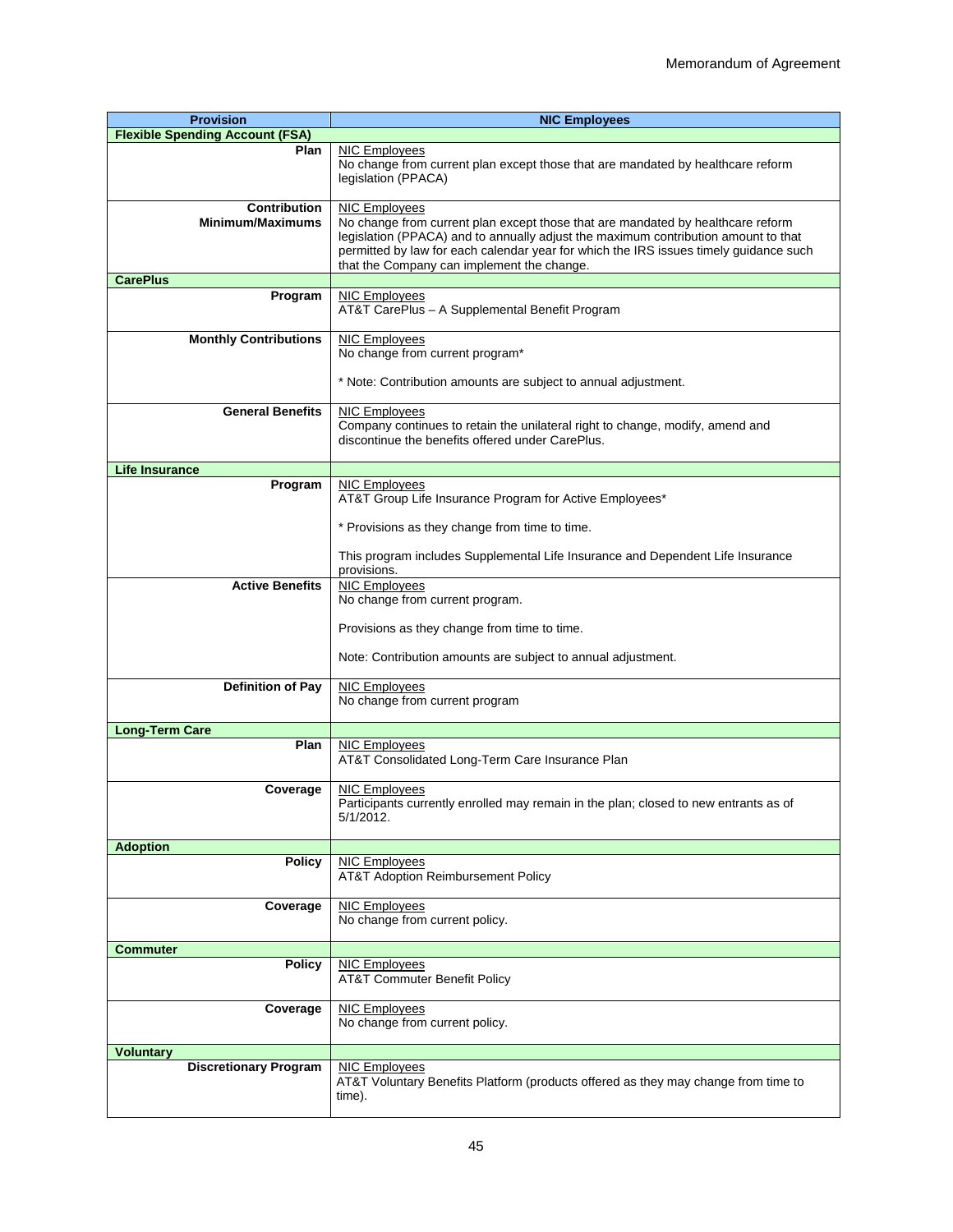July 24, 2016

Ruth Marriott Staff Representative Communication Workers of America – T&T 501 3rd Street, NW Washington, DC 20001

# **RE: Company Wellness**

Dear Ruth:

Effective as soon as administratively feasible on or after January 1, 2018, bargained AT&T employees covered under the CWA National Internet Contract under the AT&T Medical Program for Bargained Employees shall be eligible to participate in the AT&T Your Health Matters Program as provided below.

The Your Health Matters Program includes Disease Management and Wellness programs as well as access to an online portal with a variety of tools and resources. Below are examples of the benefits and services that are available to eligible bargained Employees under Your Health Matters:

- Wellness Programs
	- **Nedical Decision Support,**
	- Coaching topics, including but not limited to the following: weight management, exercise, stress management, tobacco cessation, healthy eating, appointment adherence, depression prevention, medication adherence and self-management.
- Disease Management
	- **Asthma**
	- **Heart Failure**
	- **Coronary Artery Disease**
	- **Diabetes**
	- **Chronic Obstructive Pulmonary Disease**
- Health Assessment and Portal

Disease Management programs are only available to employees who enroll in the AT&T Medical Program for Bargained Employees. Employees who enroll in a fully-insured medical coverage option such as an HMO or waive medical coverage (opt-out) will have access to the YHM portal, the Health Assessment and Challenges.

The Company retains the unilateral right to change, modify, amend or discontinue the Your Health Matters Program.

This letter will remain in effect through the term of the 2016 Collective Bargaining Agreement.

Regards,

/s/John Andrasik Director – Labor Relations AT&T National Internet Contract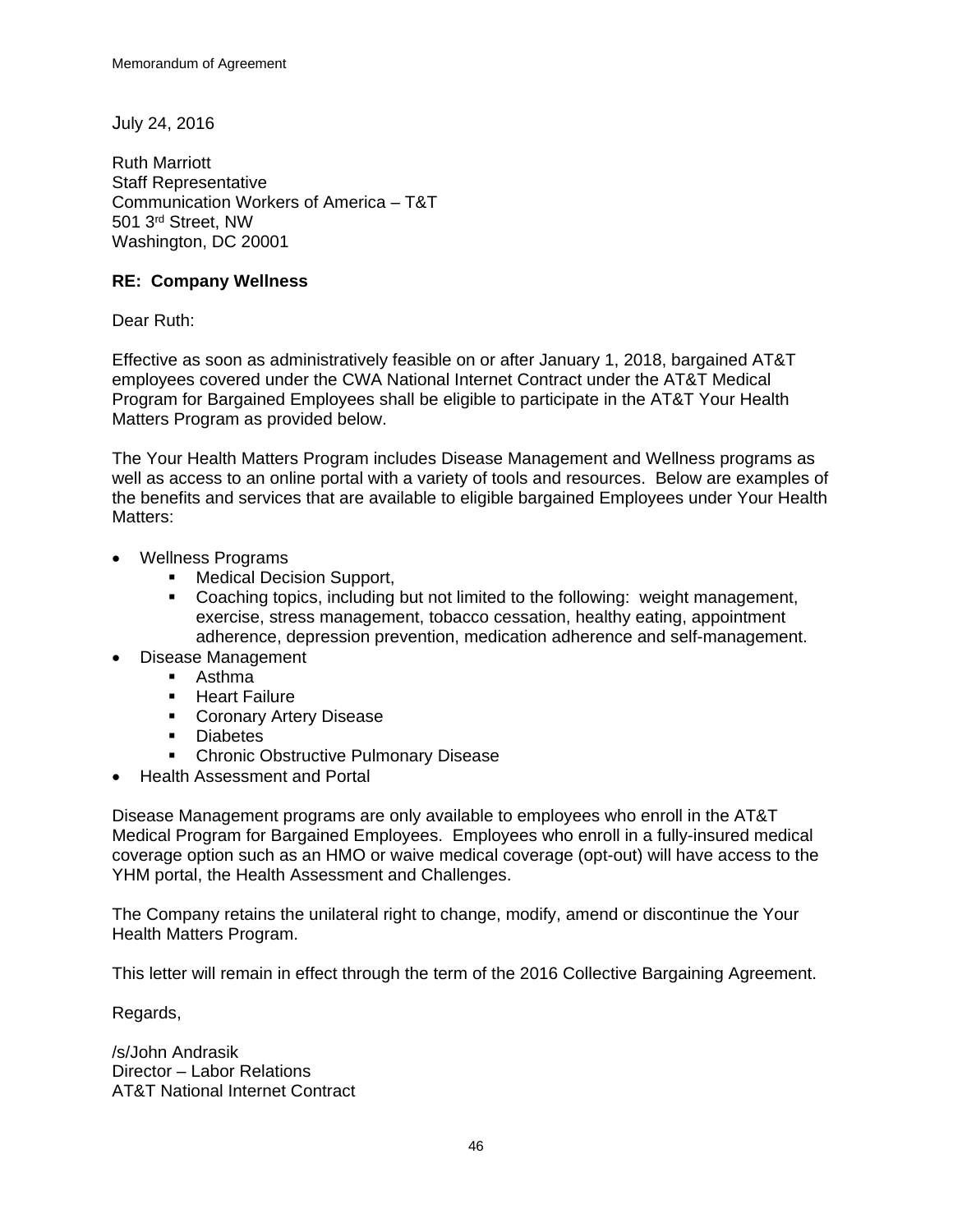July 24, 2016

Ruth Marriott Staff Representative Communication Workers of America – T&T 501 3rd Street, NW Washington, DC 20001

Dear Ruth:

AT&T has arranged with CVS Caremark to designate all CVS pharmacies as a part of the Caremark mail order fulfillment process. Essentially, this will permit AT&T employees to pick up 90 day prescriptions for maintenance drugs at CVS retail pharmacies and receive the lower mail order rates. This applies even after the prescription has been filled the allowed number of times at a retail pharmacy.

This arrangement is available at CVS branded pharmacies only. It will not be available at other pharmacies in the Caremark network.

If the union does not object, AT&T will continue to have this arrangement available to bargained AT&T employees covered under the CWA National Internet Contract. This arrangement is solely at AT&T's discretion and can be terminated or modified at any point during the term of the contract.

Sincerely,

/s/John Andrasik Director – Labor Relations AT&T National Internet Contract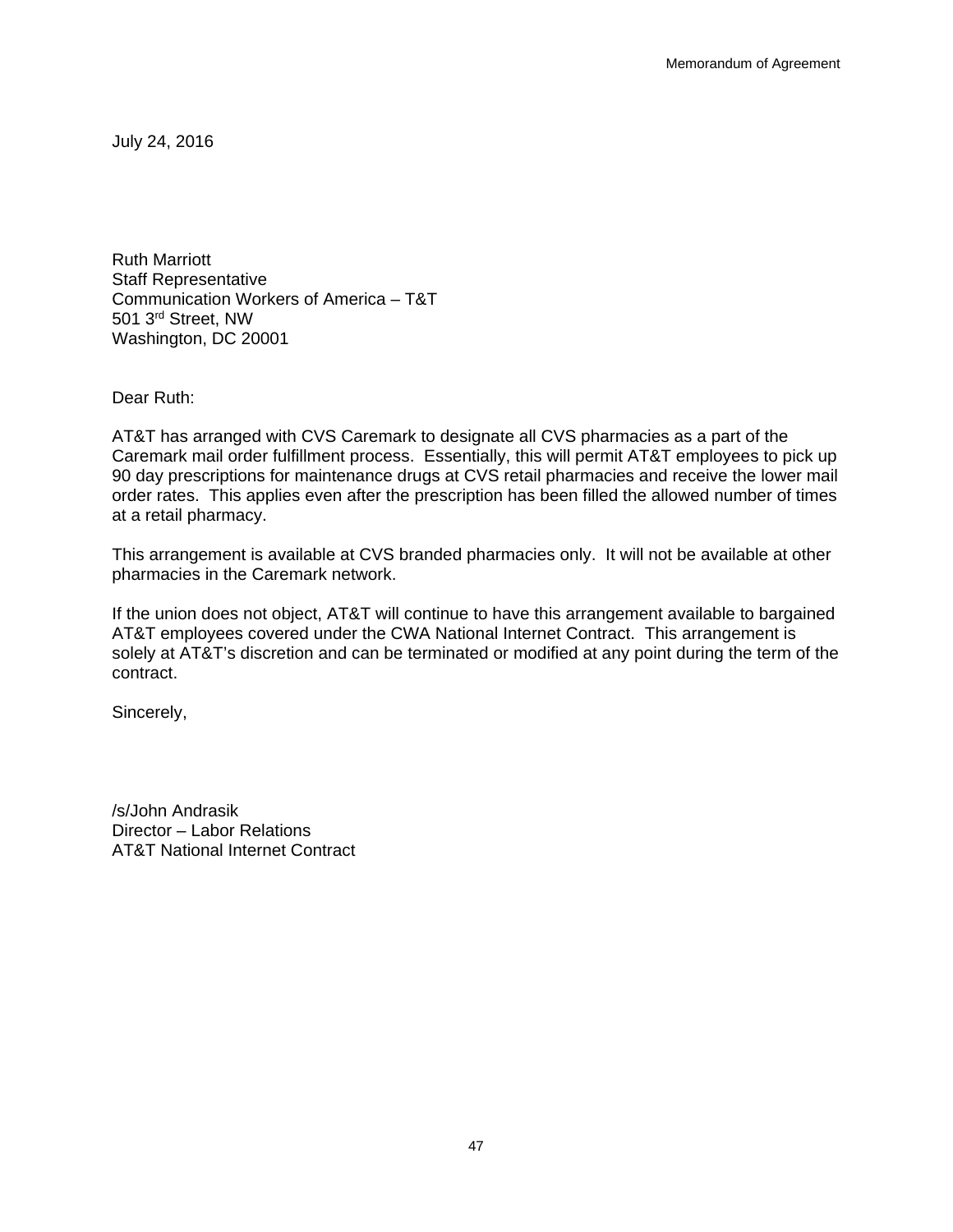# **MEMORANDUM OF AGREEMENT NEUTRALITY AND CARD CHECK**

Except for the duration provisions, the parties agree that if during subsequent CWA Core Collective Bargaining or through other negotiation any Core Neutrality and Card Check Agreement is modified or terminated, then such changes to the Neutrality and Card Check Agreement will also apply to this AT&T Services, Inc*.* bargaining unit (NIC).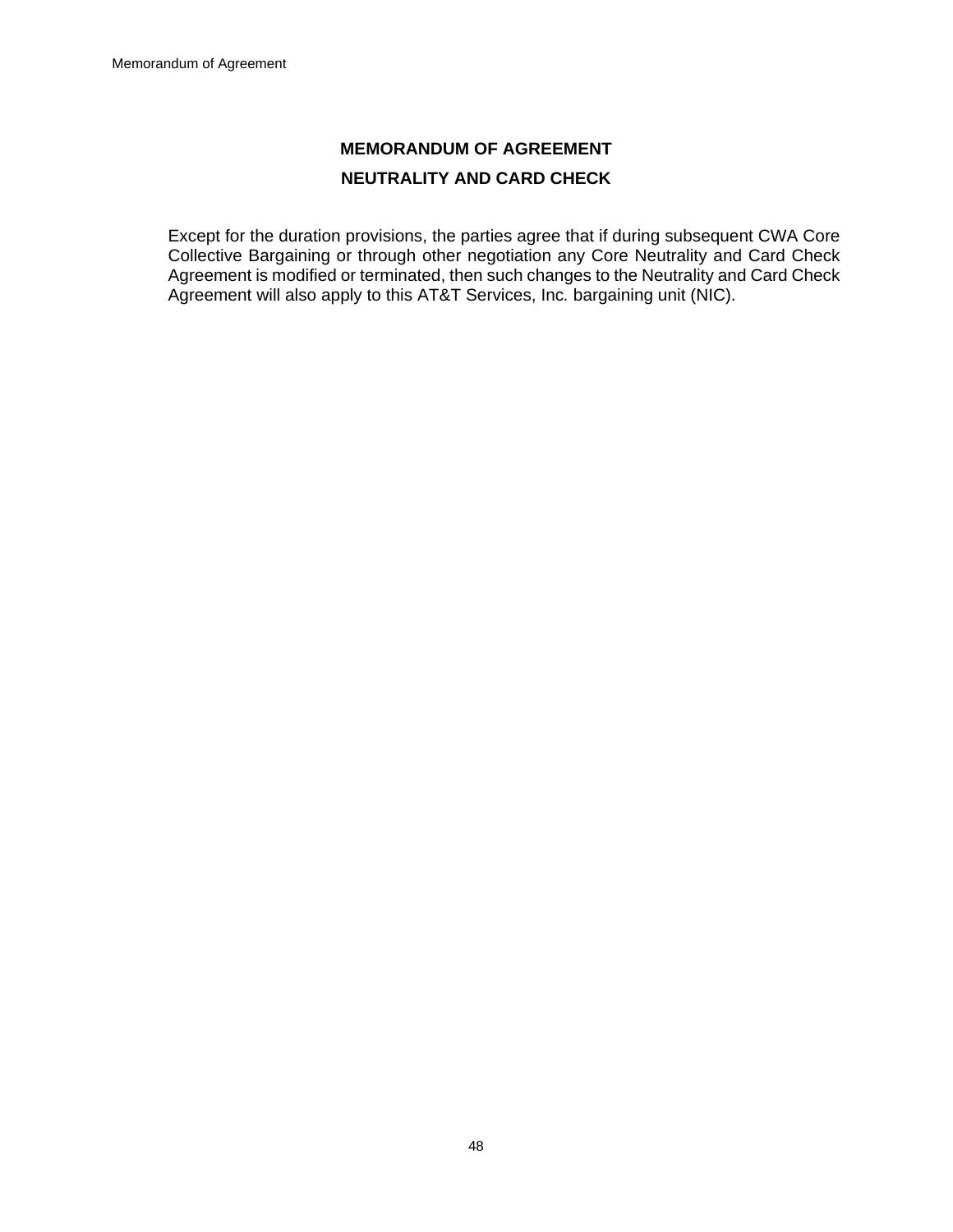# **MEMORANDUM OF AGREEMENT**

### **CUSTOMER ASSISTANT PAY PLAN**

The Company will provide additional cash awards as provided in Article 11, Section 11.03 (Additional Cash Awards) and described herein for the Customer Assistant title.

The Company will modify the Customer Assistant Pay Plan (CAPP) in place beginning for the first quarter of 2017 to have quarterly payout opportunities through the second performance quarter of 2020 as noted below. Until such time, the current CAPP established in accordance with the 2013 NIC Agreement will continue.

Payouts to eligible Customer Assistants will take place by the second full pay period after the close of the performance quarter.

The CAPP will have four (4) performance criteria.

Customer Assistants must meet attendance criterion and not be on discipline to participate in the CAPP. Customer Assistants will be considered meeting the attendance criterion if they are not on a formal step of discipline on the last day of the performance quarter for their attendance.

The Company will establish performance criteria and metrics required for the CAPP one (1) week in advance of each performance quarter.

The performance criteria and metrics required for the CAPP will be set at the discretion of the Company and may change on a quarterly basis.

Customer Assistants must work 240 live production hours during the performance quarter to be eligible for any payout. Talk time, hold time, after call work and ongoing training as approved by the Company will be considered as live production hours for the CAPP.

Customer Assistants must meet two (2) of the four (4) performance criteria established by the Company to qualify for a payout. Customer Assistants must be on the payroll at the time of any payout to receive such a payout.

| Of continuous service at the<br>beginning of the quarter | Meeting 2 of 4 | Meeting 3 of 4 | Meeting 4 of 4 |
|----------------------------------------------------------|----------------|----------------|----------------|
| Less than 6 Months                                       | \$100          | \$200          | \$350          |
| 6 Months or greater but less<br>than 18 Months           | \$250          | \$350          | \$600          |
| 18 Months or greater                                     | \$300          | \$500          | \$1,000        |

Payments will be subject to taxes as required by applicable law.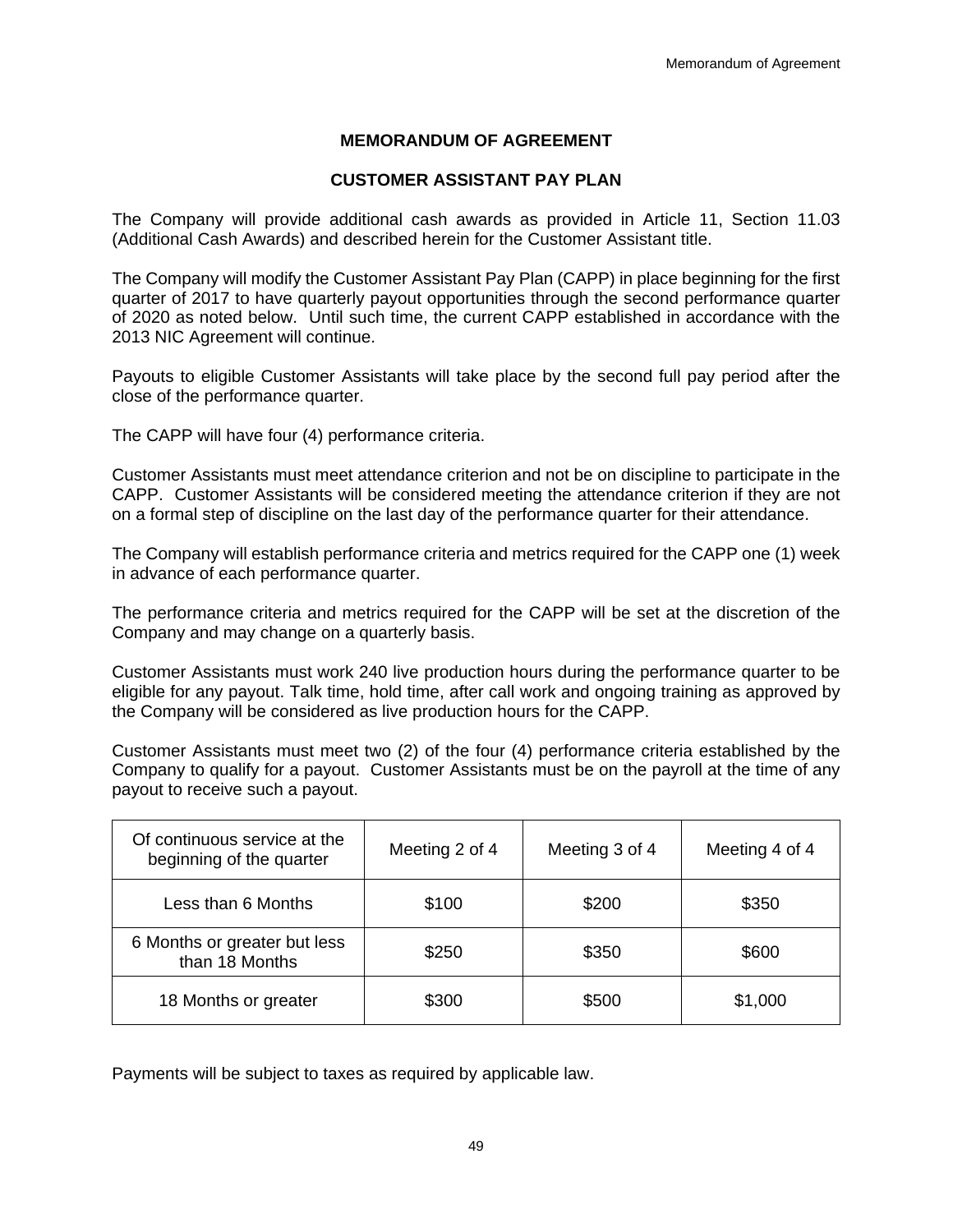Union dues will be deducted in a prorated amount from any payment.

Payments will not be applied or be eligible for pension calculation or savings plan deductions.

Any overtime re-calculation and required payment will be done as required by state and federal law.

Customer Assistants performing "team lead" functions during a performance quarter as compensated under Section 10.10, union representatives (see Section 2.02), and employees assigned to special projects by the Company who work less than 240 live production hours because of the activities stated above in this paragraph will receive credit for meeting two (2) of four (4) performance criteria.

The Company and the Union will establish a joint committee to review and discuss the results of the CAPP as soon as possible after ratification, and annually thereafter. The joint committee will be comprised of one (1) union representative from the International Union and two (2) union representatives from the unit. Time for the representatives from the unit will be paid under Article 2, Section 2.04 of the National Internet Contract. The Company will have two (2) representatives on this joint committee.

If the number of Customer Assistants achieving a quarterly payout under this plan falls below 60% of the total eligible Customer Assistant population for two (2) consecutive quarters, the Company will meet and discuss the results with the joint committee referenced above. Any suggestions that require bargaining must be mutually agreed upon by the bargaining representatives of the Company and the Union.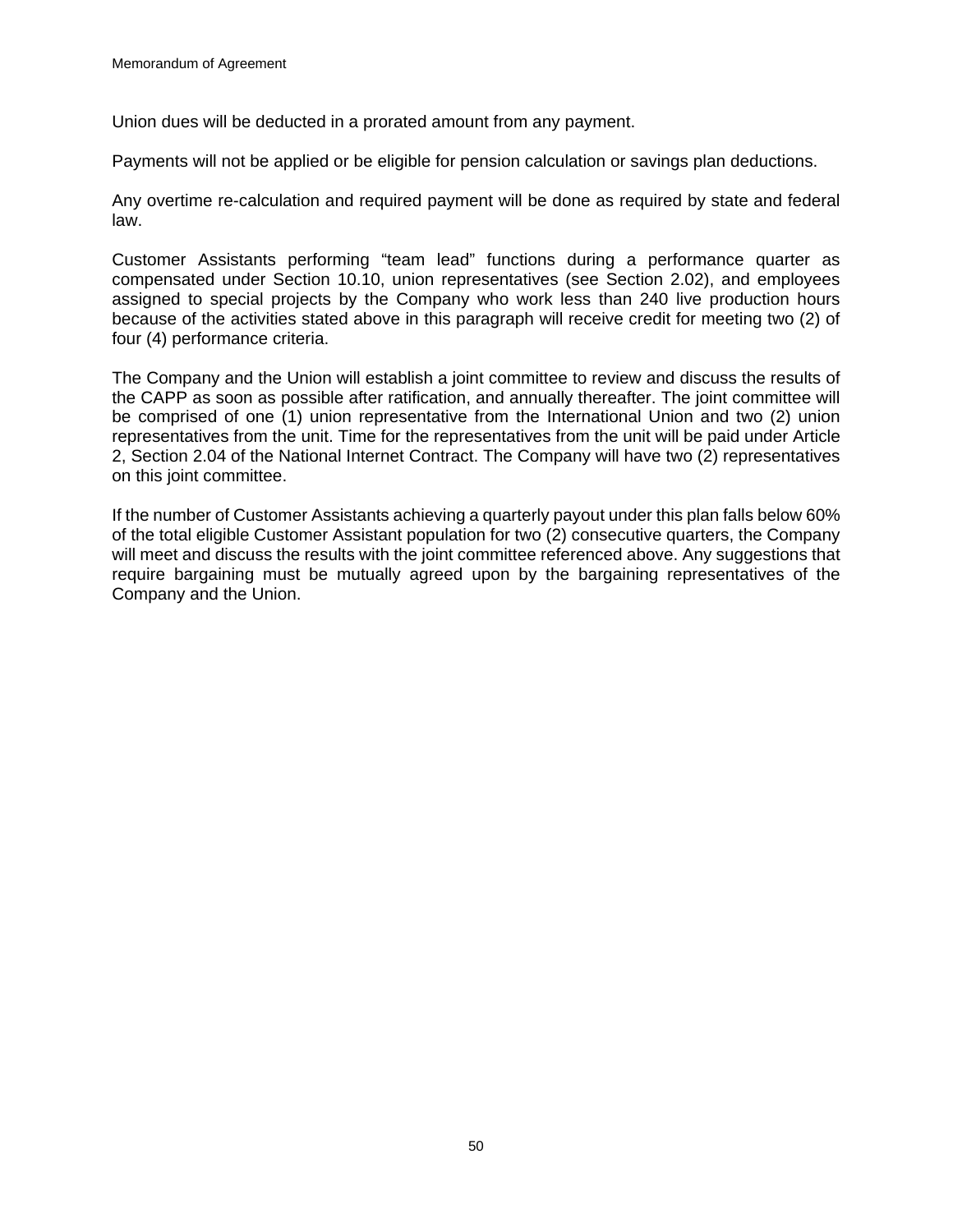# **MEMORANDUM OF AGREEMENT**

### **NATIONAL TRANSFER PLAN (NTP)**

The Company agrees to modify the current external job posting system to provide for employees who chose to participate in the attached National Transfer Plan as an IMF or CSE participant as follows:

- Positions will advertise in the system for a minimum of seven (7) calendar days
- Employees will have the ability to indicate their interest in the position as an IMF or CSE candidate via the online system
- The system will be accessible to employees from both inside and outside of the AT&T firewall.
- Employees will have the ability to contact the regional employment office to determine the status of a position for which they indicated interest.

The parties to this agreement further agree that if during subsequent Core Collective Bargaining or through other agreement the National Transfer Plan is modified or terminated, then such changes to the National Transfer Plan will also apply to this AT&T Services, Inc*.* bargaining unit (NIC).

The parties to this agreement further agree that IMF Section 4 and CSE Section 7 of the NTP shall not apply to employees transferring to this AT&T Services, Inc. bargaining unit (NIC); instead, employees otherwise covered by those sections shall be covered by IMF Section 6 or CSE Section 9, as applicable.

The parties to this agreement further agree to participate with those AT&T affiliate companies that may be added from time to time to the National Transfer Plan as participants as a result of collective bargaining or other agreements between CWA and an AT&T affiliate company.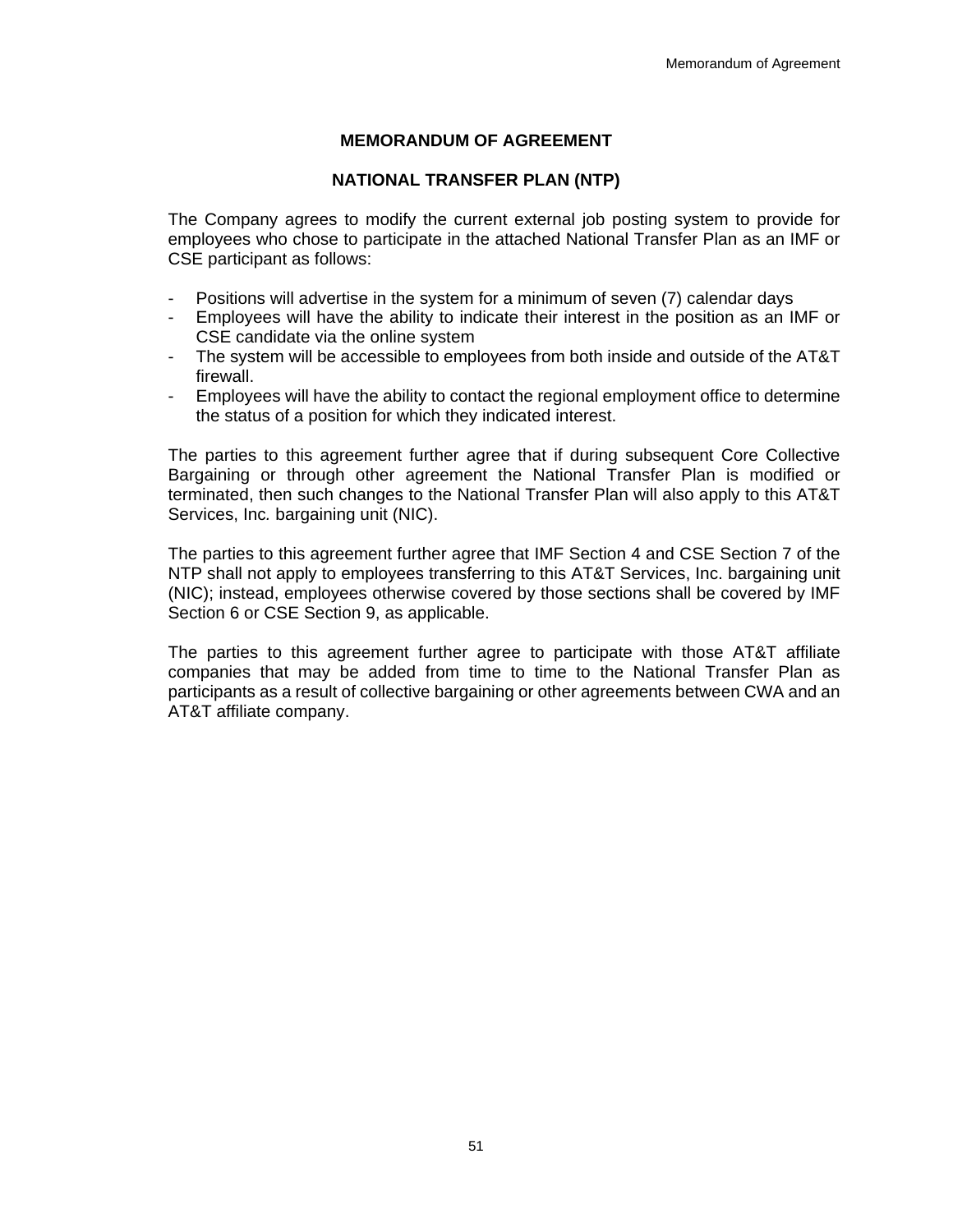In response to the CWA's concern for its members' employment security and its expressed interest in removing impediments to movement between various AT&T Companies identified in the attachments to this Memorandum, the Company agrees to extend the Intersubsidiary Movement (IMF) process and the CWA Surplus Exchange (CSE) process with the following modifications:

# **IMF:**

- 1. Eligible employees will receive priority placement before external hires after regional contract processes for any bargaining unit job for which they qualify. The qualification criteria utilized will be the same qualification criteria utilized for the regional contractual processes.
- 2. In situations where there are equally qualified employees eligible and interested in the same position at the receiving Company, eligible employees will be offered the position in order of seniority. If needed, the tie breaker for employees with the same seniority will be the last four digits of their social security number with the higher number being the more senior.
- 3. When a bargained-for employee moves among bargaining units of the Company covered by this Memorandum of Agreement treatment of vacation time, the Designated Holiday (DH), Floating Holidays (FHs), and Excused Work Days (EWDs) or their equivalent (covered time) will be treated as follows:
	- A covered employee will be eligible for covered time for the current vacation year at the new entity based on the existing labor agreements at that entity. Any covered time already taken at the former entity will be deducted from equivalent covered time for which the employee is eligible at the new entity; the remaining covered time will be scheduled at the new entity subject to needs of the business.
	- Covered time carried over from the prior vacation year must be disposed of, i.e., paid in lieu of or taken at the former entity.
	- In no case will an employee's movement from one entity to another result in the double payment for covered time.
- 4. Employees who have held the Premises/Wire Technician job title, or any job title in an agreement or appendix to an agreement that provides for the terms and conditions of employment for Premises/Wire Technicians ("Premises/Wire Technician Agreements"), are eligible for IMF, but shall be treated as provided in this paragraph. Any employee who has ever held a position in a Premises/Wire Technician Agreement will be treated by any receiving company that is party to this IMF agreement and that also is party to a Premises/Wire Technician Agreement as if they were received from their own Premises/Wire Technician Agreement for all purposes. If the receiving company does not have a Premises/Wire Technician Agreement, then employees transferring to that company shall receive the benefits applicable to other bargained-for employees with similar service in the receiving company, except for pension and post-retirement medical and dental benefits; instead, 1) such employees shall participate in the Bargained Cash Balance Program 2 and 2) if such employee meets the eligibility requirements for postretirement benefits upon termination, the former employee will pay contributions equal to 50% of the total cost of coverage for post-retirement medical and dental coverage if the former employee is not Medicare eligible and will not be eligible for medical or dental postretirement coverage if Medicare eligible.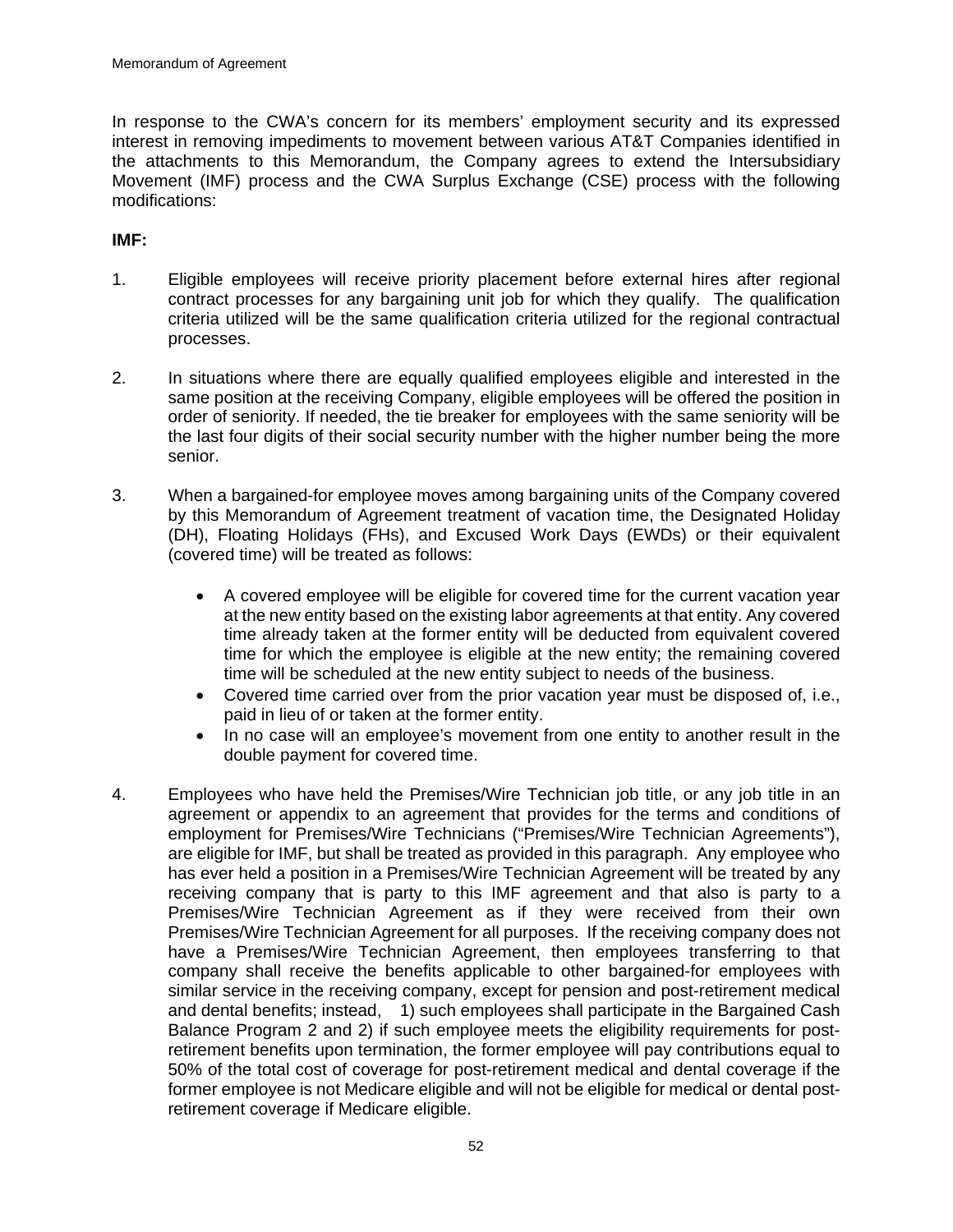- 5. Employees selected to fill openings in accordance with terms outlined above, will have their Term of Employment (TOE, which was previously known as Net Credited Service or NCS) or Seniority at the departing company recognized by the receiving Company's pension plan or program, subject to the receiving Company's service bridging rules. However where pensions are applicable, the TOE or Seniority will be recognized by the receiving company's pension program only for vesting, participation and eligibility service purposes, but not pension credit or accrual purposes. Further, the service performed at the receiving company will be counted in the departing company's pension plan or program, but only for vesting, participation and eligibility purposes (not for pension credit purposes). In no event will a period of service count as pension credit or accrual service in more than one AT&T pension plan or program (in other words, no double counting of service for pension credit or accrual purposes).
- 6. Unless expressly provided to the contrary by the Benefits Agreement in the Core Collective Bargaining Agreement, employees transferring to companies under this Agreement will receive active benefits and any post-retirement benefits under the benefit plans or programs and subject to the terms of the contractual Benefits provisions of the receiving company.

#### **CSE:**

- 1. Surplus employees who express interest in available positions in participating companies will receive priority placement before external hires after regional contract processes for any bargaining unit job for which he/she qualifies. The qualification criteria utilized will be the same qualification criteria utilized for the regional contractual processes.
- 2. Employees who are declared surplus and subsequently involuntarily laid off who express interest in available positions in participating companies will receive priority placement before external hires after regional contract processes for any bargaining unit job for which he/she qualifies for a period of twelve (12) months following their involuntary lay off. The qualification criteria utilized will be the same qualification criteria utilized for the regional contractual processes.
- 3. In situations where there are equally qualified employees eligible and interested in the same position at the receiving Company, eligible employees will be offered the position in order of seniority. If needed, the tie breaker for employees with the same seniority will be the last four digits of their social security number with the higher number being the more senior.
- 4. Any CWA-represented regular employee covered by a CWA Labor Agreement held by a participating company whose work is moving from that company to another participating company may be offered the opportunity to follow their work. Such offer will be subject to the need for additional employees at the receiving Company and all applicable qualifications and selection criteria at the receiving Company. Employees who select this option in lieu of any severance payment and who are placed at and report to, the receiving Company, will receive payment for Relocation Allowance per the applicable terms and conditions of the collective bargaining agreement at their former Company. This Relocation Allowance will be paid when 1) the employee relocates his/her home residence as a result of following the work; and 2) the employee's new place of reporting is fifty (50)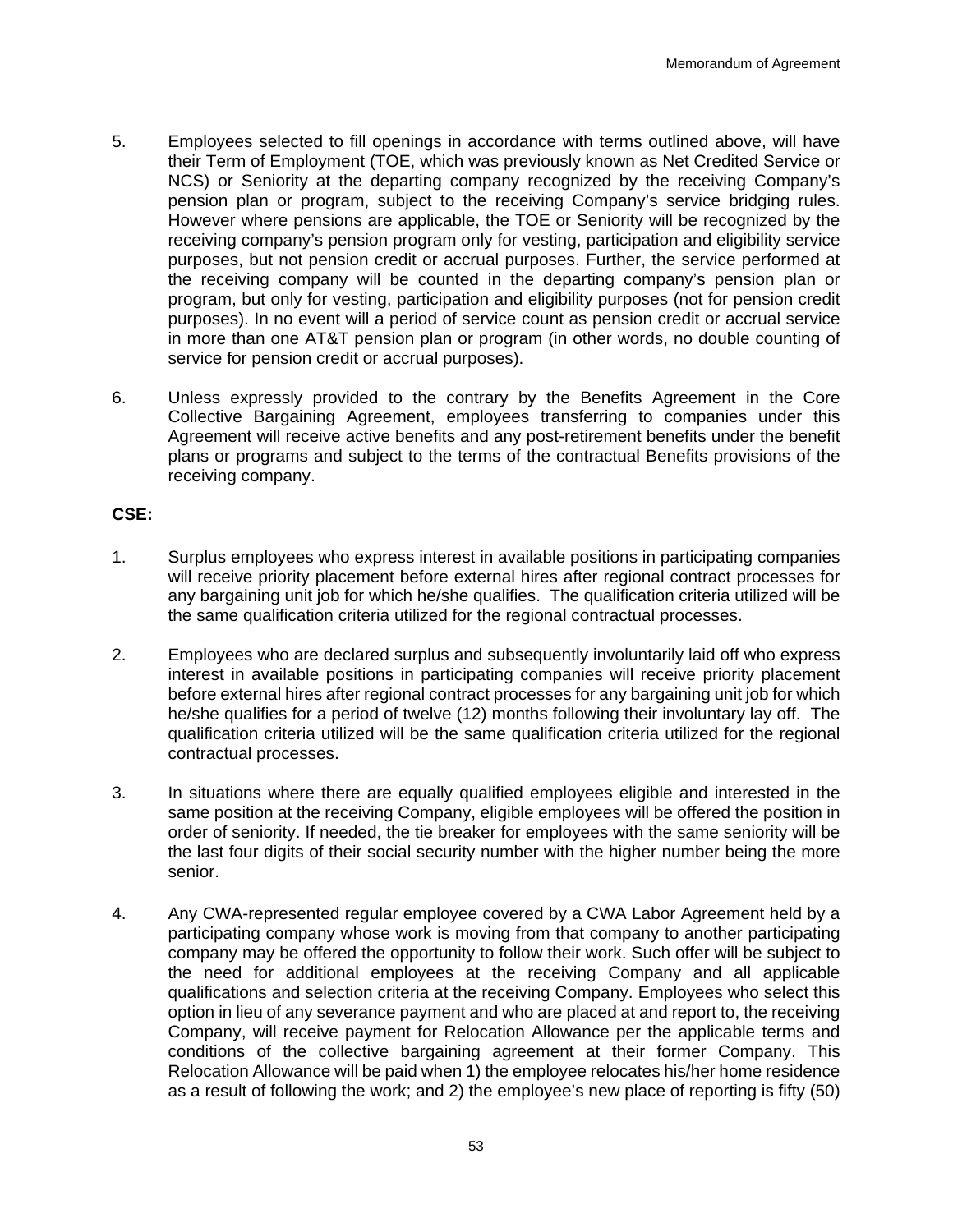miles or greater road miles by the most direct route farther from their residence than was the old report location.

- 5. Any CWA-represented regular employee covered by a CWA Labor Agreement held by a participating company who becomes surplus and is offered a job, through the CSE process, in another participating company, will receive payment for Relocation Allowance per the applicable terms and conditions of the collective bargaining agreement at their former Company. Employees who accept a job offer in lieu of any severance payment and who are placed at and report to, the new location will receive payment for this Relocation Allowance when 1) the employee relocates his/her home residence; and 2) the employee's new place of reporting is fifty (50) miles or greater road miles by the most direct route farther from their residence than was the old report location.
- 6. When a bargained-for employee moves to another bargaining unit of the Company covered by this Memorandum of Agreement treatment of vacation time, the Designated Holiday (DH), Floating Holidays (FHs), and Excused Work Days (EWDs) or their equivalent (covered time) will be treated as follows:
	- A covered employee will be eligible for covered time for the current vacation year at the new entity based on the existing labor agreements at that entity. Any covered time already taken at the former entity will be deducted from equivalent covered time for which the employee is eligible at the new entity; the remaining covered time will be scheduled at the new entity subject to needs of the business.
	- Covered time carried over from the prior vacation year must be disposed of, i.e., paid in lieu of or taken at the former entity.
	- In no case will an employee's movement from one entity to another result in the double payment for covered time.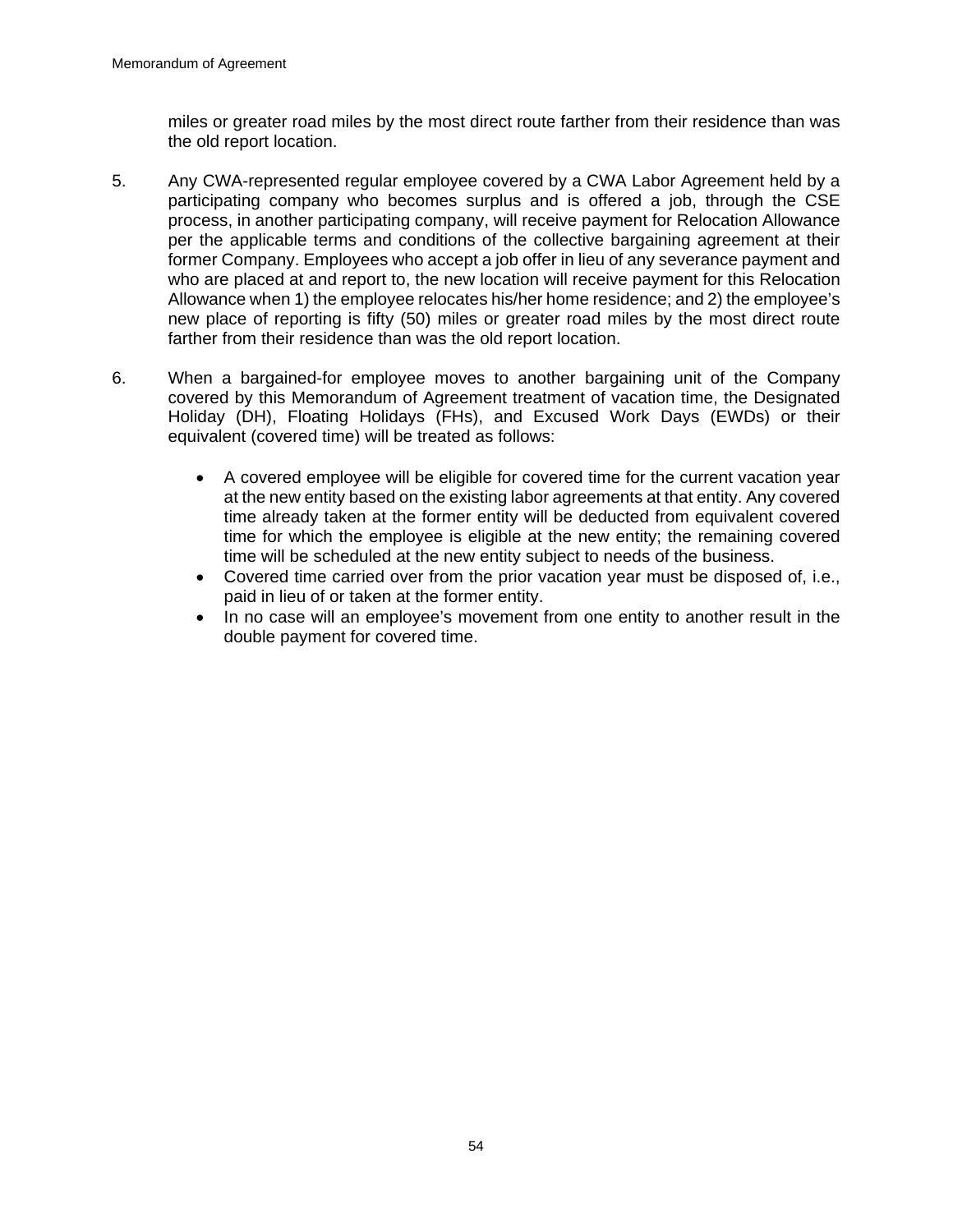- 7. Employees who have held the Premises/Wire Technician job title or any job title in an agreement or appendix to an agreement that provides for the terms and conditions of employment for Premises/Wire Technicians ("Premises/Wire Technician Agreements"), are eligible for CSE, but shall be treated as provided in this paragraph. Any employee who has ever held a position in a Premises/Wire Technician Agreement will be treated by any receiving company that is party to this CSE agreement and that also is party to a Premises/Wire Technician Agreement as if they were received from their own Premises Technician/Wire Agreement for all purposes. If the receiving company does not have a Premises/Wire Technician Agreement, then employees transferring to that company shall receive the benefits applicable to other bargained-for employees with similar service in the receiving company, except for pension and post-retirement medical and dental benefits; instead, 1) such employees shall participate in the Bargained Cash Balance Program 2 and 2) if such employee meets the eligibility requirements for post-retirement benefits upon termination, the former employee will pay contributions equal to 50% of the total cost of coverage for post-retirement medical and dental coverage if the former employee is not Medicare eligible and will not be eligible for medical or dental post-retirement coverage if Medicare eligible.
- 8. Employees selected to fill openings in accordance with terms outlined above, will have their Term of Employment (TOE, which was previously known as Net Credit Service or NCS) or Seniority at the departing company recognized by the receiving Company's pension plan or program, subject to the receiving Company's service bridging rules. However, the TOE or Seniority will be recognized by the receiving company's pension program only for vesting, participation and eligibility service purposes, but not pension credit or accrual purposes. Further, the service performed at the receiving company will be counted in the departing company's pension plan or program, but only for vesting, participation and eligibility purposes (not for pension credit purposes). In no event will a period of service count as pension credit or accrual service in more than one AT&T pension plan or program (in other words, no double counting of service for pension credit or accrual purposes).
- 9. Unless expressly provided to the contrary by the Benefits Agreement in the Core Collective Bargaining Agreement, employees transferring to companies under this Agreement will receive active benefits and any post-retirement benefits under the benefit plans or programs and subject to the terms of the contractual Benefits provisions of the receiving company.

## **Order of Consideration:**

Job offers made under IMF or CSE will follow the order of consideration below after regional contract processes for any bargaining unit job for which he/she qualifies.

- (1) Surplus employee currently on the payroll and surplus employees involuntarily laid off within the last twelve (12) months
- (2) Current employee using the IMF process

For both IMF and CSE, the Union agrees that it will not seek to alter any existing bargaining units in any AT&T Company on the basis of any movement or transfer of employees between said companies as a result of this Agreement. Further, the Union will not, on the basis of this Agreement or change in operations or practices made by Participating Companies as a result of this Agreement in any pleading, petition, complaint or proceeding before the National Labor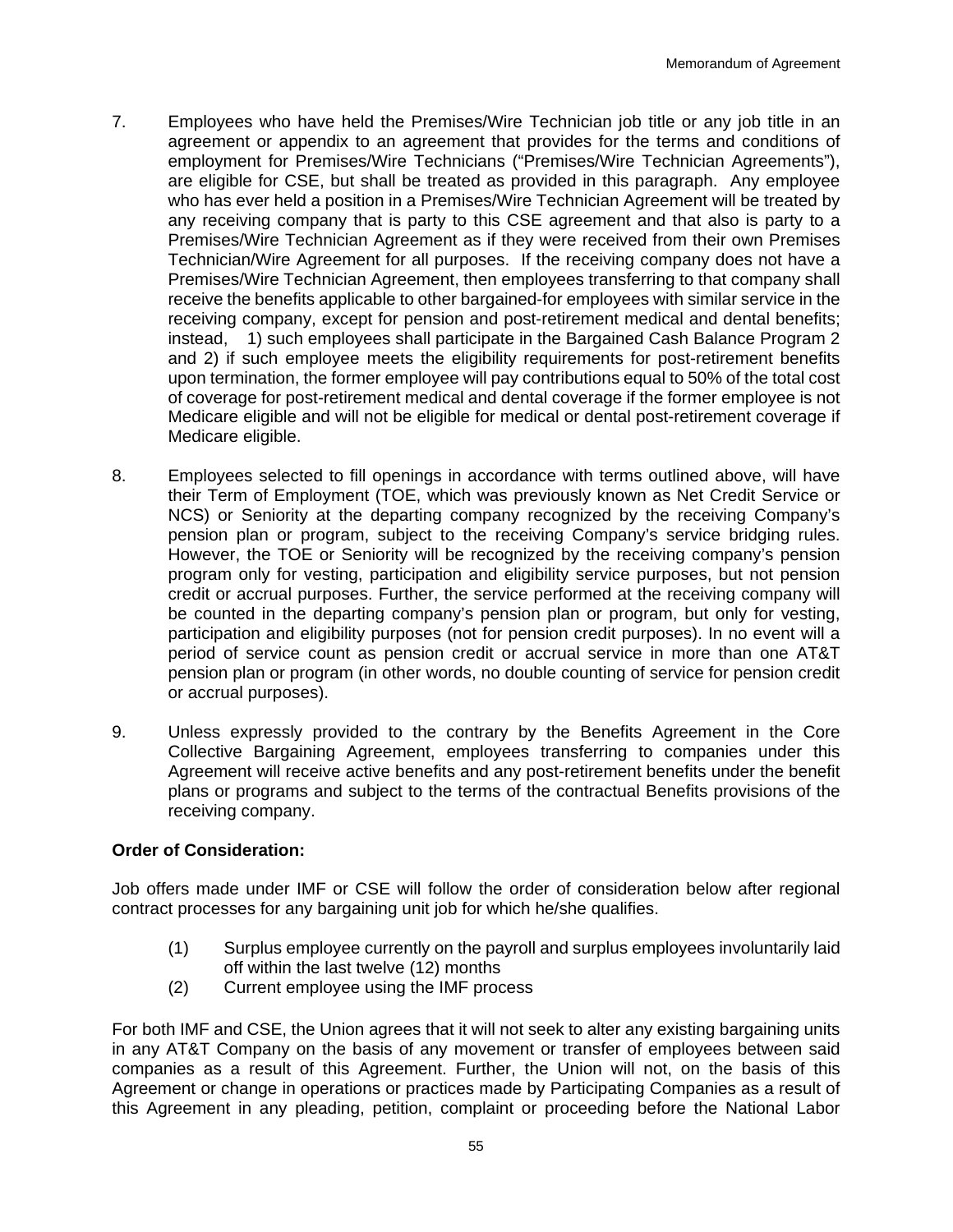Relations Board, an arbitrator or panel of arbitrators, or any court, assert, claim, charge or allege that such companies are a single or joint employer or enterprise, alter egos, accretions or successors of one another, or that any bargaining units of said entities represented by or sought to be represented by the Union are a single bargaining unit, or are or should be otherwise altered in their scope or composition. This commitment on the part of the Union will survive the expiration of this Memorandum, unless and until such time as this commitment is terminated by the mutual written agreement of the parties.

This Agreement shall be subject to the grievance and arbitration procedures of the affected employee's collective bargaining agreement.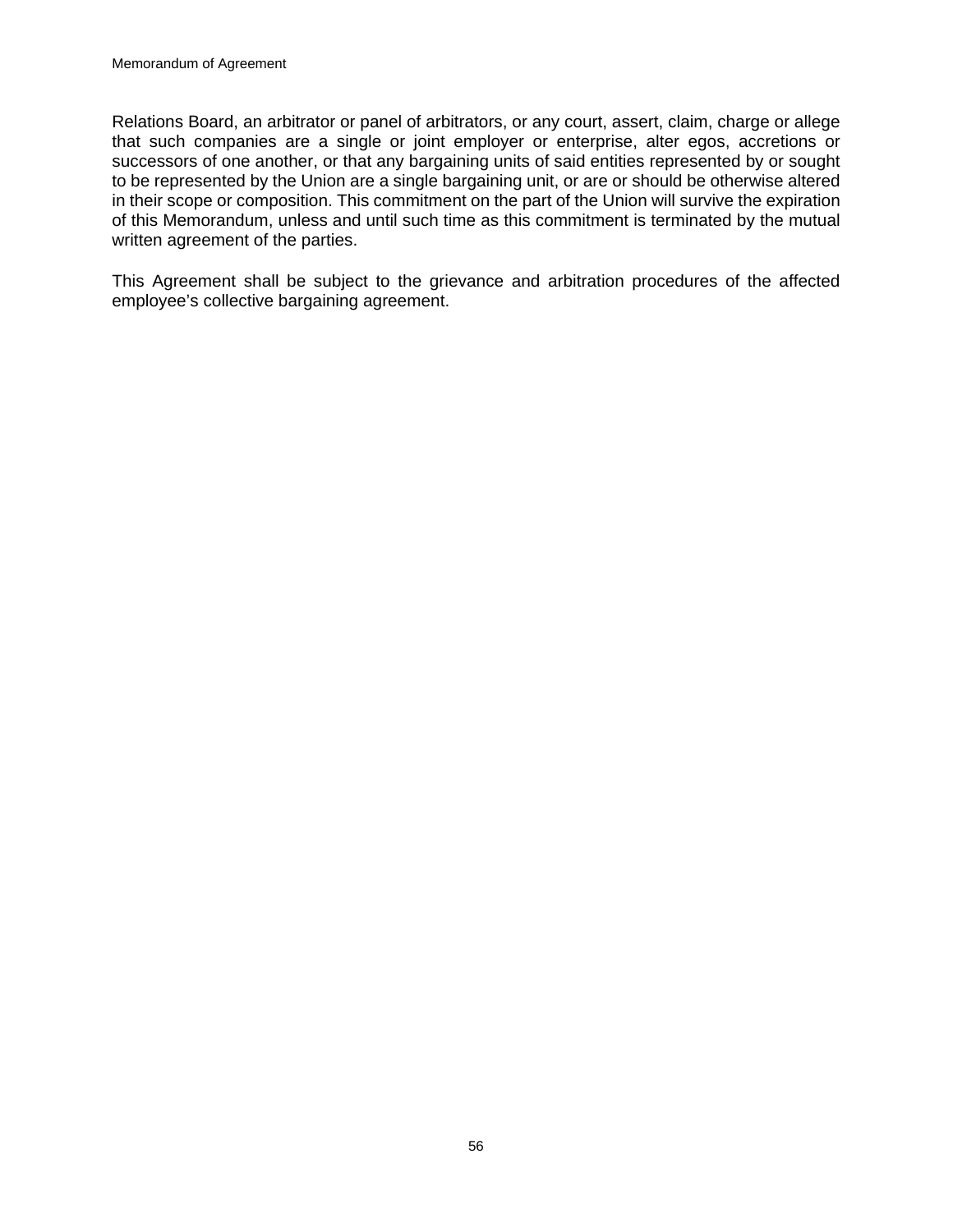#### **Attachment A**

#### **CURRENT PARTICIPATING COMPANIES COVERED BY INTERSUBSIDIARY MOVEMENT**

 Ameritech Services, Inc. AT&T Billing Southeast, LLC AT&T Corp. AT&T Mobility, LLC AT&T Mobility Puerto Rico Inc. AT&T Services, Inc. BellSouth Communication Systems, LLC BellSouth Telecommunications, LLC Illinois Bell Telephone Company Indiana Bell Telephone Company, Incorporated Michigan Bell Telephone Company Nevada Bell Telephone Company The Ohio Bell Telephone Company Pacific Bell Telephone Company SBC Global Services, Inc. (Midwest, West Region) Southwestern Bell Telephone Company Teleport Communications America, LLC Wisconsin Bell Inc.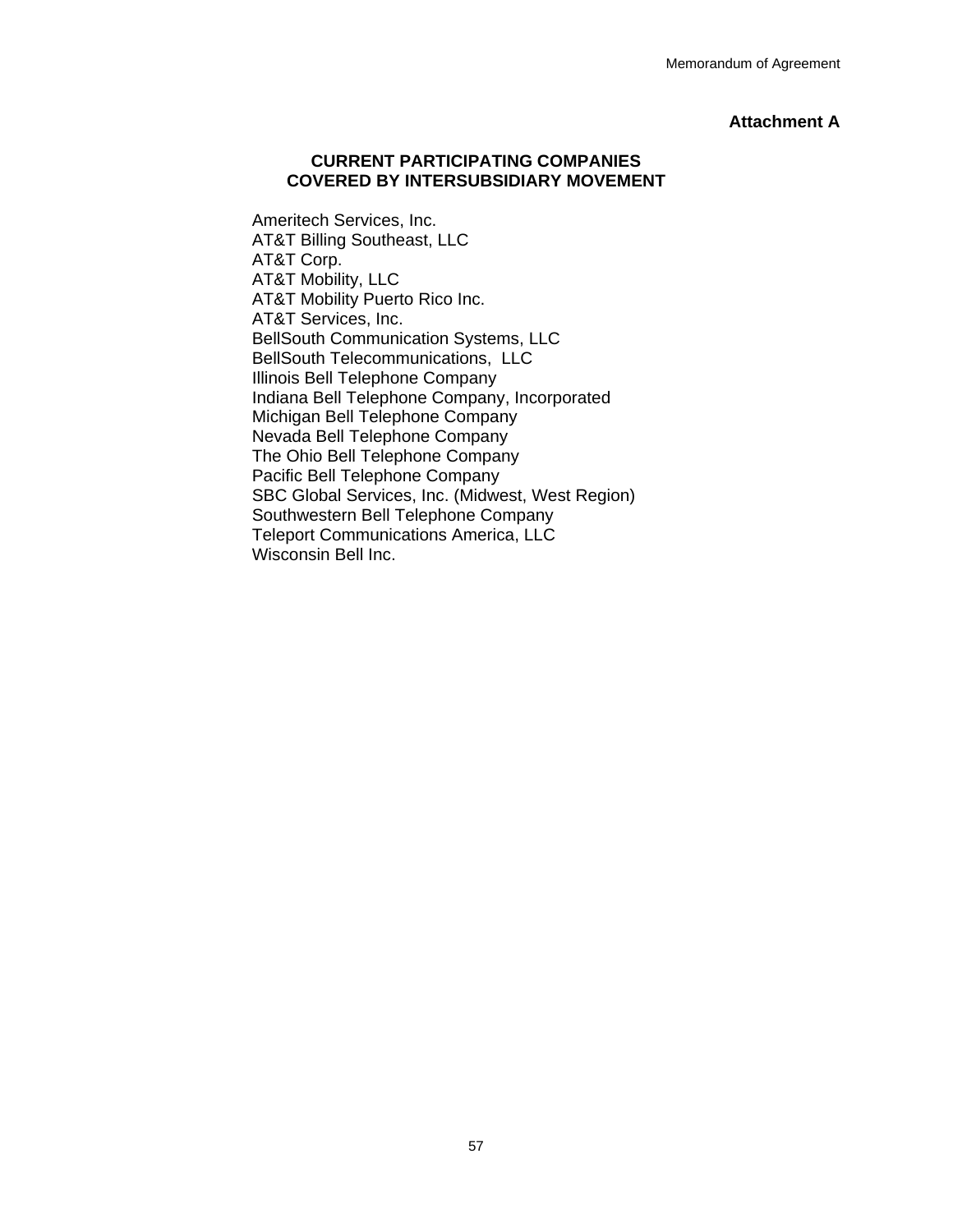#### **Attachment B**

#### **CURRENT PARTICIPATING COMPANIES COVERED BY CWA SURPLUS EXCHANGE**

 Ameritech Services, Inc. AT&T Billing Southeast, LLC AT&T Corp. AT&T Mobility, LLC AT&T Mobility Puerto Rico Inc. AT&T Services, Inc. BellSouth Communication Systems, LLC BellSouth Telecommunications, LLC Illinois Bell Telephone Company Indiana Bell Telephone Company, Incorporated Michigan Bell Telephone Company Nevada Bell Telephone Company The Ohio Bell Telephone Company Pacific Bell Telephone Company SBC Global Services, Inc. (Midwest, West Region) Southwestern Bell Telephone Company Teleport Communications America, LLC Wisconsin Bell Inc.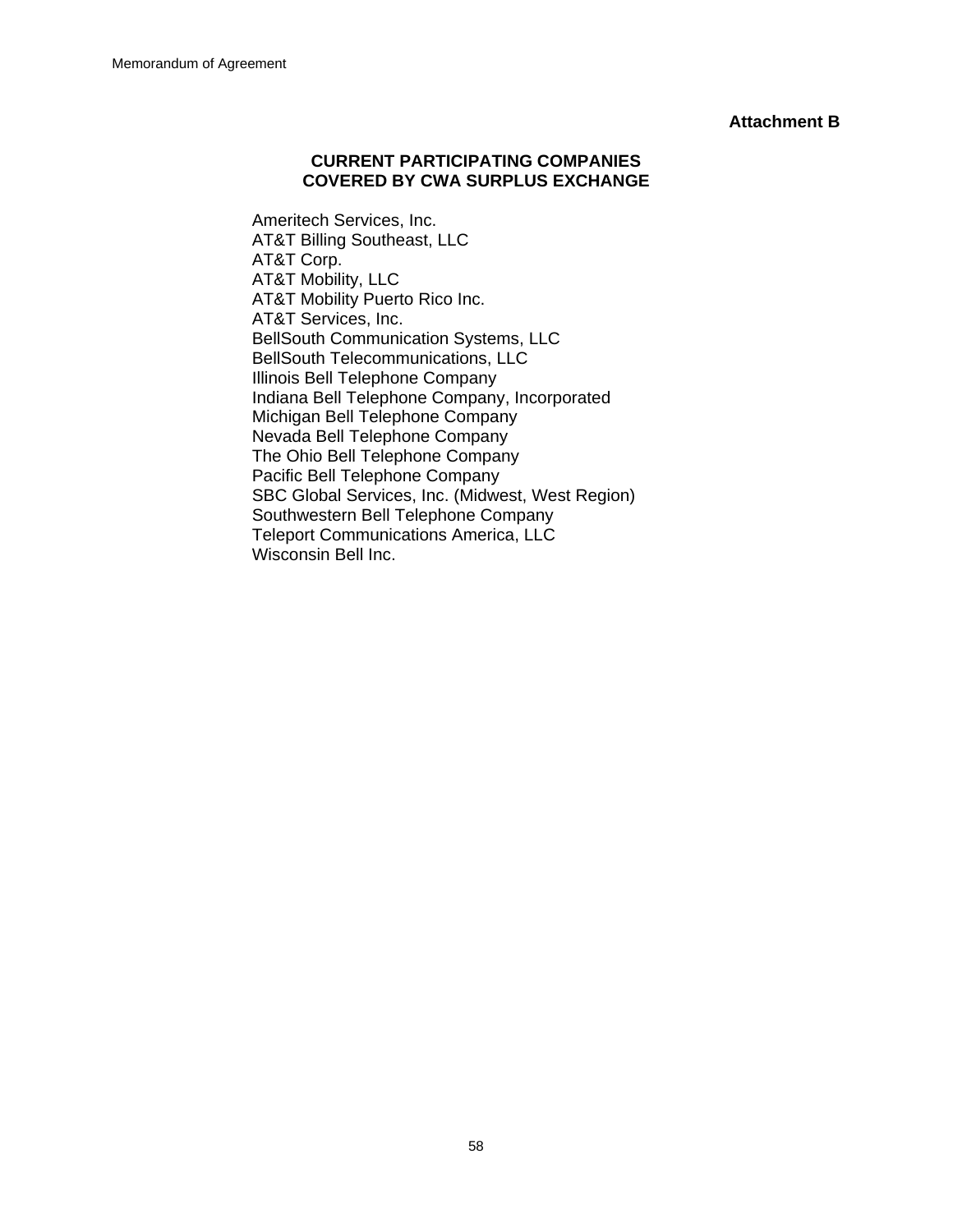# **SUCCESS SHARING PLAN (SSP)**

The Company and the Communications Workers of America (Union) agree to the following concerning the Success Sharing Plan (SSP) for all titles:

Eligible employees may receive annual lump sum cash payments based on AT&T stock price appreciation and AT&T dividend rate.

## **Plan Components**

1. Success Units

Employees will be awarded 150 success units at the beginning of each award year (October 3, 2016, October 2, 2017 and October 1, 2018). Those success units will only be valid for that award year and will not carryover to the next award year. A success unit is only used as a multiplier in the payout calculation and is not a share of stock nor does it have any other value.

# 2. Determining Award Value

| <b>Award Year</b>   | <b>Beginning Award Value</b> | <b>Ending Award Value</b>  |
|---------------------|------------------------------|----------------------------|
| 2017                | October 3, 2016 closing      | September 29, 2017 closing |
| (October 3, 2016 to | AT&T stock price             | AT&T stock price           |
| September 29, 2017) |                              |                            |
| 2018                | October 2, 2017 closing      | September 28, 2018 closing |
| (October 2, 2017 to | AT&T stock price             | AT&T stock price           |
| September 28, 2018) |                              |                            |
| 2019                | October 1, 2018 closing      | September 30, 2019 closing |
| (October 1, 2018 to | AT&T stock price             | AT&T stock price           |
| September 30, 2019) |                              |                            |

The stock price used in establishing the award value will be the closing AT&T stock price on the New York Stock Exchange. The award value will be adjusted proportionally to reflect any stock split.

## 3. Determining Dividend Rate Value

Each Award Year payout will include a dividend rate value. This value will be determined by adding each AT&T declared quarterly dividend during the award year and multiplying this total by 150 success units.

## **Quarterly Dividend Rates:**

| <b>Award Year</b> | Quarters                                             |
|-------------------|------------------------------------------------------|
| 2017              | December 2016, March 2017, June 2017, September 2017 |
| 2018              | December 2017, March 2018, June 2018, September 2018 |
| 2019              | December 2018, March 2019, June 2019, September 2019 |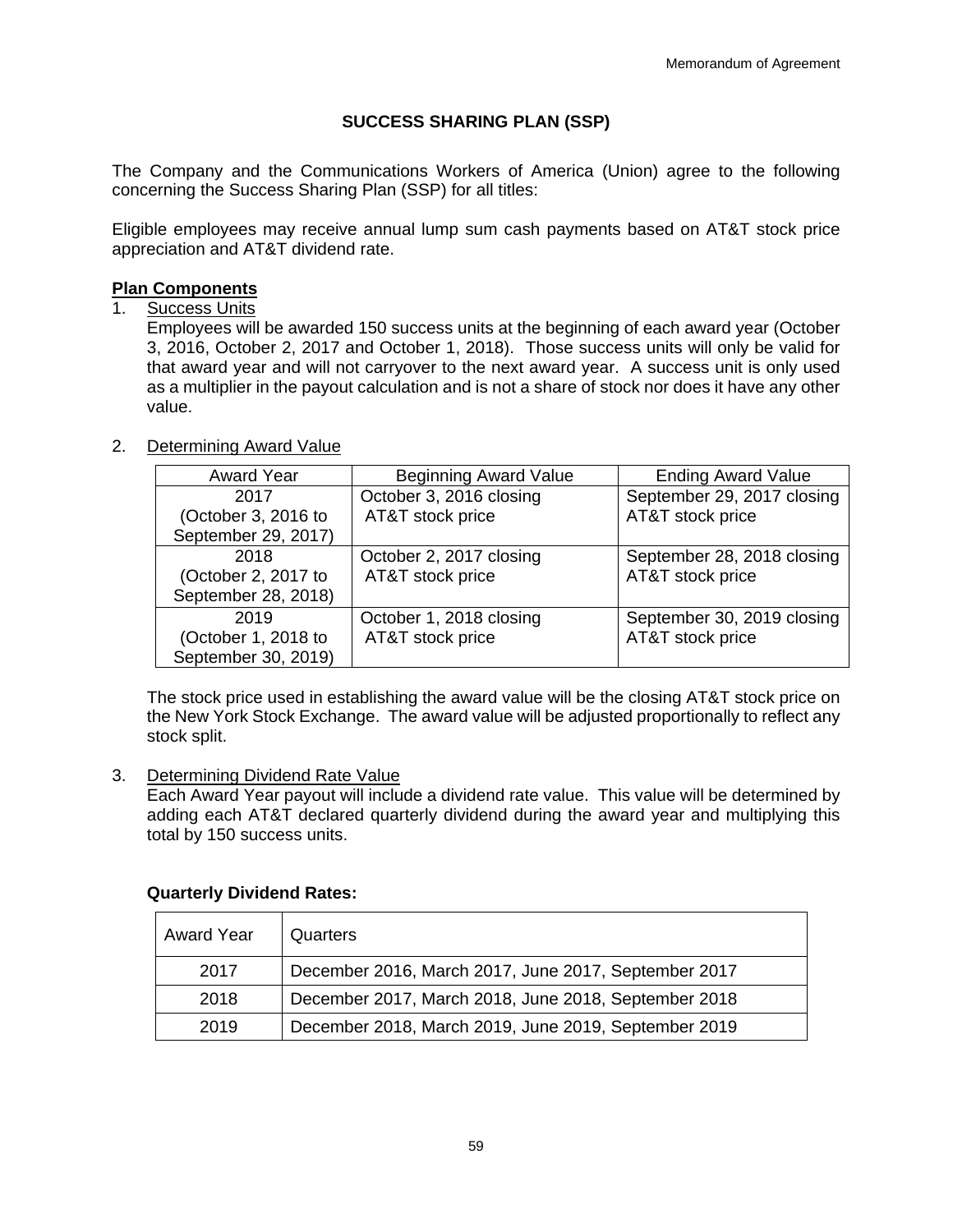## 4. Payout

Employees will receive a total payout based on the difference between the ending award value and the beginning award value for the award year times 150 success units plus the dividend rate value. For example:

## **Stock Appreciation Value:**

Beginning award value – October 3, 2016 closing AT&T stock price \$37.00 Ending award value – September 29, 2017 closing AT&T stock price \$42.00 Payout –  $$42 - $37 = $5 \times 150$  success units = \$750.00

#### **Dividend Rate Value:**

December 31, 2016 dividend \$.48 March 31, 2017 dividend \$.48 June 30, 2017 dividend \$.48 September 29, 2017 dividend \$.48 Total Dividend \$1.92 Payout - \$1.92 x 150 success units = \$288.00

## **Total Payout**

 $$750.00$  stock appreciation value  $+$  \$288.00 dividend rate value = \$1,038.00

Payment of the award will be made as soon as practicable after the award year and will normally occur the payday of the last full pay period in November. An overtime true-up will be paid in accordance with applicable Federal and/or State laws.

## **Eligibility**

Employees eligible for payments as described above are those employees who are on the payroll on both the beginning and ending dates of the award year and who work for a minimum of three (3) months within the award year in a position covered by this Collective Bargaining Agreement. Eligible employees who are on approved leaves of absence or short-term disability absence and meet the other eligibility requirements on the ending date of the award year shall receive a payment, provided they return to duty on or before December 31 of the year in which the payment is made.

An eligible employee who transfers between AT&T Companies participating in the SSP will be eligible to receive a payout under the terms of the SSP applicable to the employee's current bargaining unit at the time of a payout, so long as the combined service in both AT&T Companies satisfies the above eligibility provisions.

#### **Part-Time Employees**

Eligible part-time employees will receive prorated payments based on actual hours worked during the prior calendar quarter on the ending date of the award year.

## **Benefits Treatment**

SSP payments will be recognized as eligible compensation under the following benefit plans:

- Medical
- Life Insurance
- Pension
- Savings Plan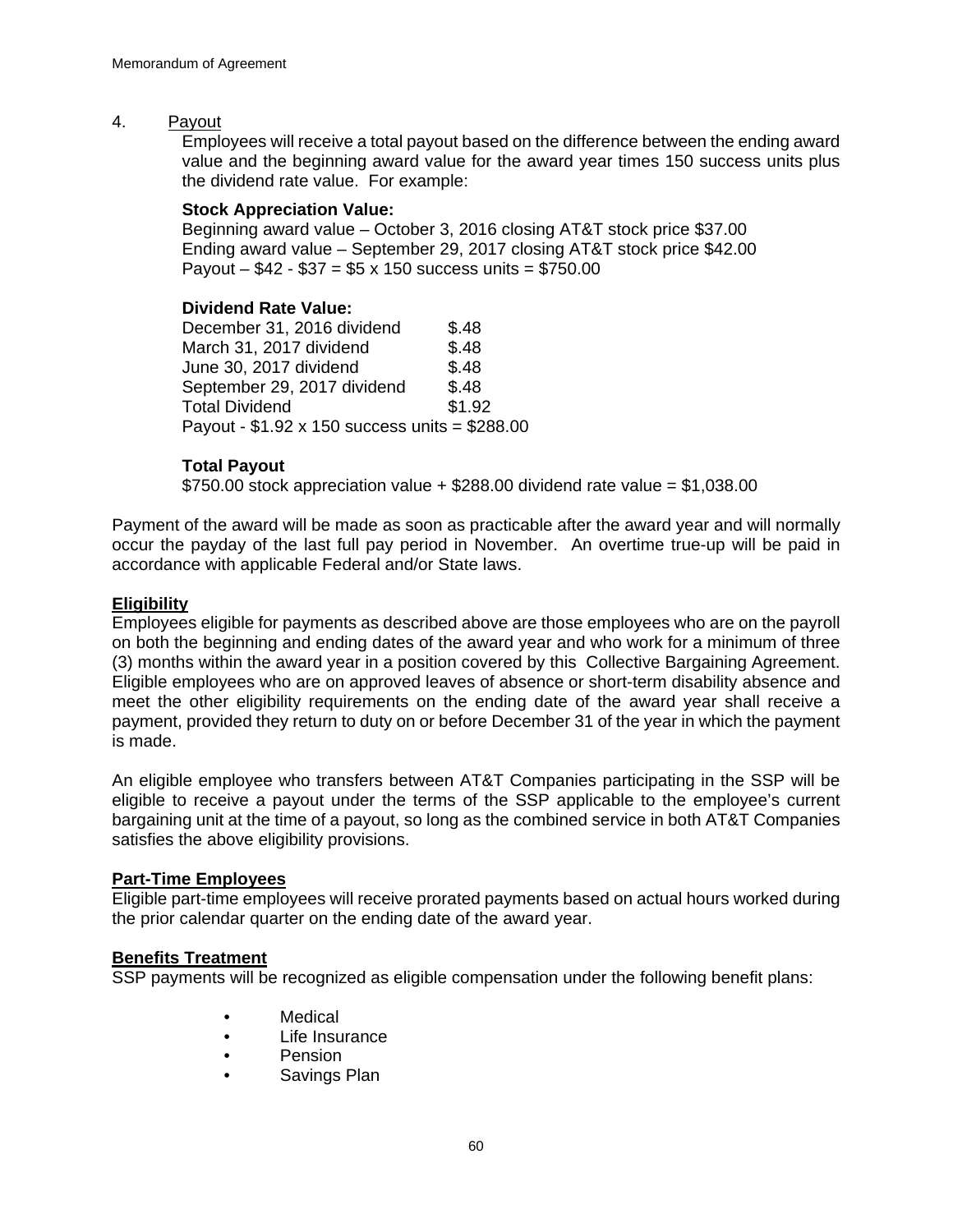## **Taxes, Personal Allotments**

Payments are subject to state and local taxes, Federal Income Tax, Social Security Tax, Medicare Tax, and any state disability deductions at the time of payment. Union dues will be deducted at the same rate as they are deducted for wages. Employees with 401(k) pre-tax elections will not have State or Federal Income Taxes deducted from that portion.

Personal allotments such as United Way contributions will not be made.

#### **Dispute Resolution**

The Company determinations under this plan shall be final and binding. The Union may present grievances relating to matters covered by the SSP, but neither the plan nor its administration shall be subject to arbitration.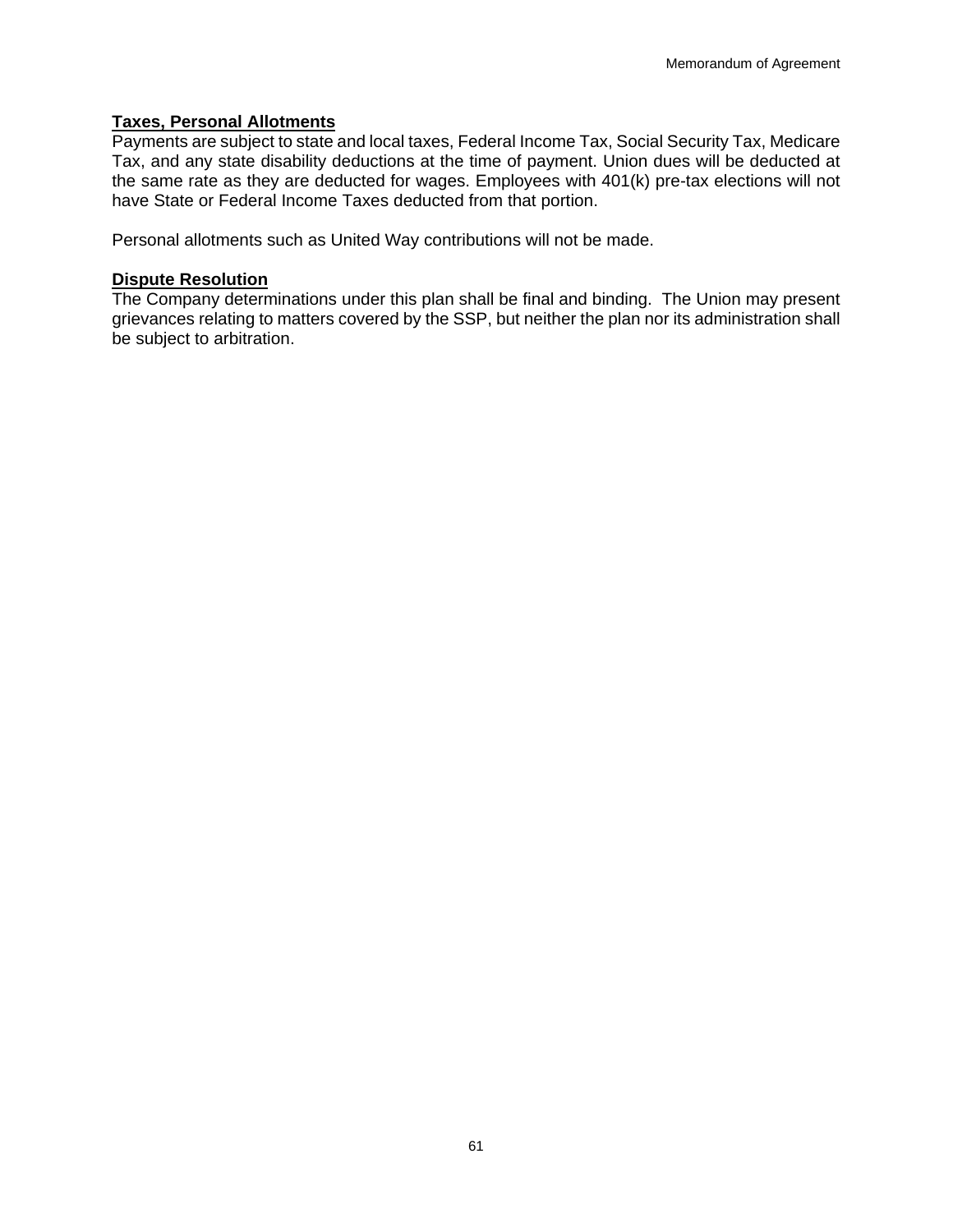# **MEMORANDUM OF AGREEMENT 2016 NATIONAL INTERNET CONTRACT**

# **WAGE CREDIT**

The Company and the Union agree to the following regarding wages for employees who are hired into the 2016 National Internet Contract or who move to the 2016 National Internet Contract via the National Transfer Plan:

- Newly hired employees will normally begin employment at the minimum step of the wage schedule for their job title except that the Company, for prior training or experience may place newly hired employees on any step higher than the minimum step.
- If the Company hires a Customer Assistant(s) at a rate of pay higher than the minimum step due to Tight Labor Market Conditions, it will abide by the Tight Labor Market Wage Credit Guidelines of the AT&T Wage Credit and Wage Treatment Policy as determined by the Company at its discretion.
- New employees who move from another AT&T subsidiary into a position covered by the 2016 National Internet Contract will be placed on the wage step of the wage schedule with a wage rate that is closest to but not lower than the employee's current base wage rate at the subsidiary. But, under no circumstance, will any new employee be paid at a rate higher than the top step of the wage schedule for the title in the National Internet Contract.

This agreement is effective upon signing and will terminate with the Conclusion Article (Article 17) of the 2016 National Internet Contract.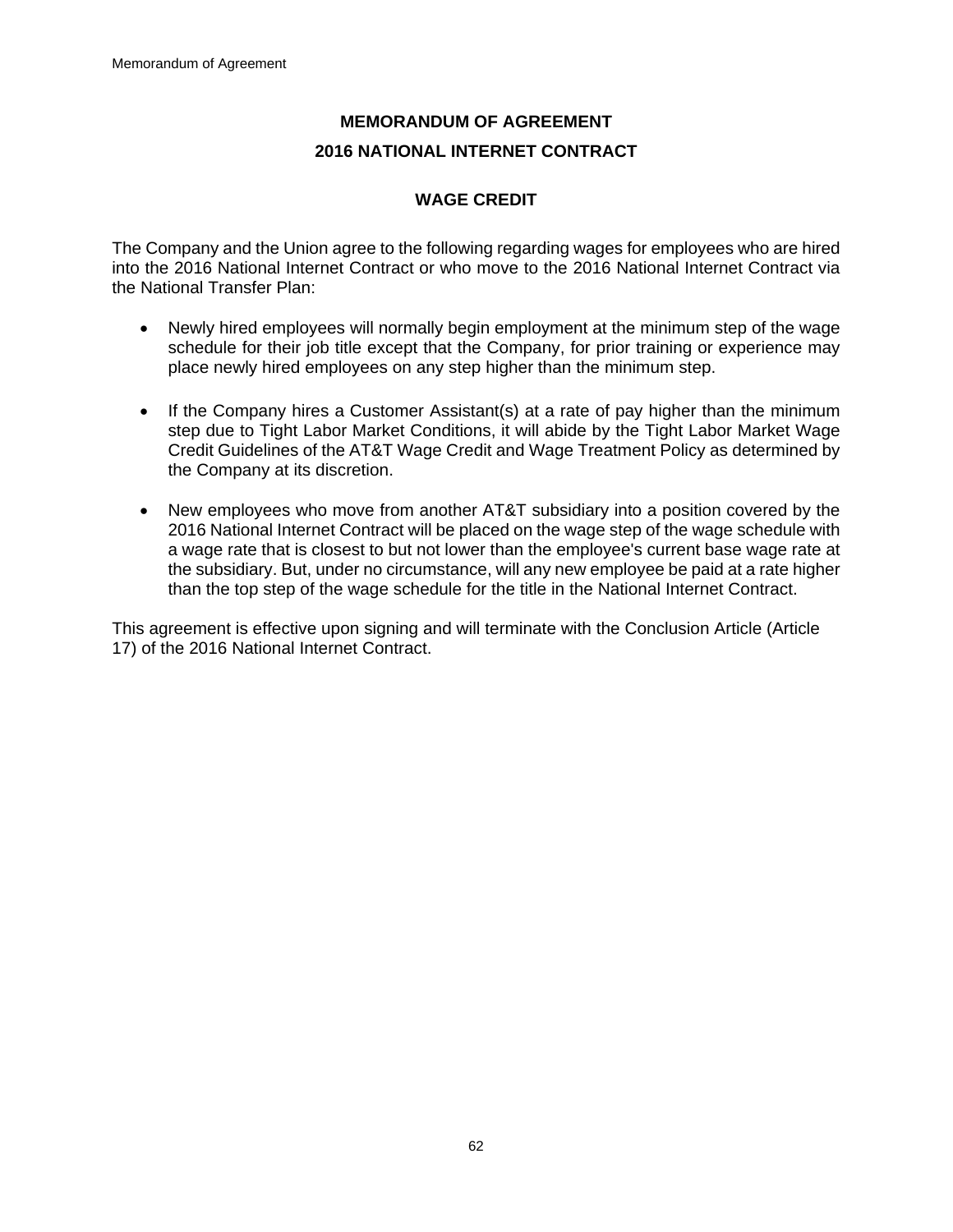## **PRE-2016 MEMORANDA OF AGREEMENTS EXTENDED**

For the life of the 2016 agreement between AT&T Services, Inc. and the Communications Workers of America ("National Internet Contract"), the following Memoranda of Agreement are in effect in accordance with their terms upon ratification of the 2016 Agreement regardless of the termination/expiration date set forth in any such Memorandum of Agreement.

| Four-Ten Workweeks           |
|------------------------------|
| Personnel Records            |
| Strategic Alliance Committee |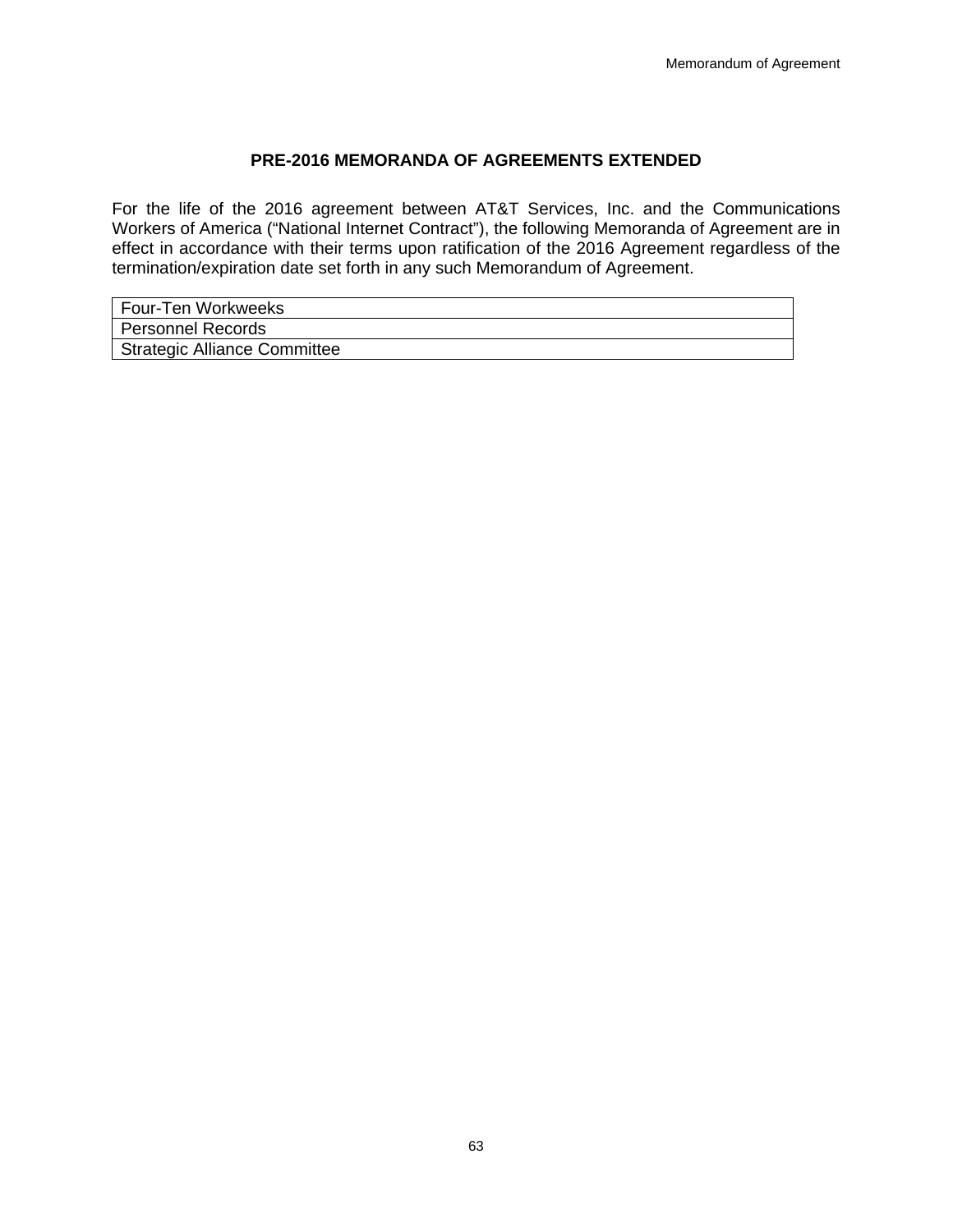# **MEMORANDUM OF AGREEMENT FOUR-TEN WORKWEEKS**

This memorandum of Agreement confirms our understanding concerning the guidelines for administration of Four-Ten hour work schedules.

### **Guidelines for Administration of Four-Ten Hour Work Schedules**

#### **1. Establishing a Four-Ten Work Schedule**

The Company will determine if, when and in which work groups it would establish a four-ten work schedule. The Company can terminate an established four-ten work schedule at any time for any reason.

#### **2. Overtime**

Overtime will be paid according to Article 10, Section 10.05 of the current Agreement. Overtime is that time worked in excess of the ten (10) hours in a day or time worked in excess of forty (40) hours in a workweek.

#### **3. Pay for Vacations, Personal Days Off and Holidays**

#### **Vacations**

A vacation week will always equal forty (40) hours of time off. The employee's scheduled vacation week will be changed to a five-day (5), Monday through Friday, eight (8) hour schedule.

Vacation weeks taken a day-at-a-time should be converted to hours for administrative purposes. A vacation day will be ten (10) hours unless the remaining balance of vacation hours is less than ten (10) hours.

#### **Personal days off**

The Personal days off specified in Article 9, Section 9.09 will be eight (8) hours.

#### **Holidays**

An employee's work schedule during a holiday week shall normally be the same as though it were not a holiday week.

If the holiday falls on a scheduled day, and the employee is scheduled off, the Company will pay eight (8) hours of holiday pay at straight time. If the employee wishes to be paid the remaining two (2) hours, the employee may use available vacation or personal days off. If the employee does not wish to be paid, the time will be unpaid excused.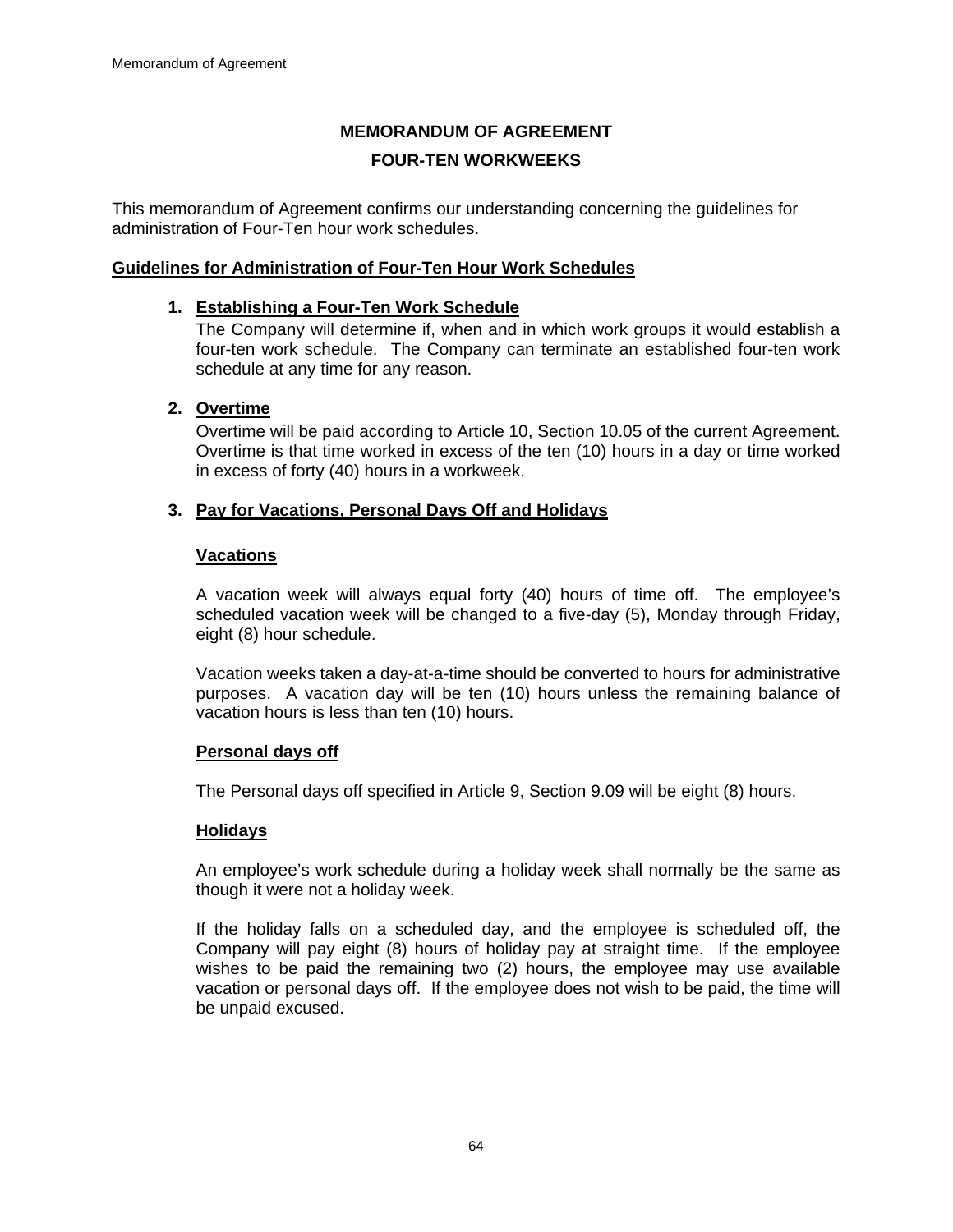# **MEMORANDUM OF AGREEMENT**

## **FOUR-TEN WORKWEEKS**

Employees who work the holiday will be paid as follows:

- Eight (8) hours straight time for the holiday;
- Time and one-half for each hour worked up to eight (8) hours;
- Straight time for time worked in excess of eight (8) hours;
- Overtime rules apply for time worked in excess of ten (10) hours in accordance with Article 10, Section 10.05 of the current Agreement.

If a holiday falls during an employee's scheduled vacation week; and if the holiday falls on a scheduled vacation day, the employee will be entitled to an additional eight (8) hours of vacation time. If the holiday falls on a non-scheduled day, the employee will receive eight (8) hours of holiday pay at straight time.

# **Other Time Off**

Paid absence time will be granted in accordance with Article 9, section 9.15. An employee who is eligible for absence payments will receive ten (10) hours of pay if the employee is sick on a scheduled ten-hour (10) day, unless the remaining balance of paid absence time is less than ten (10) hours.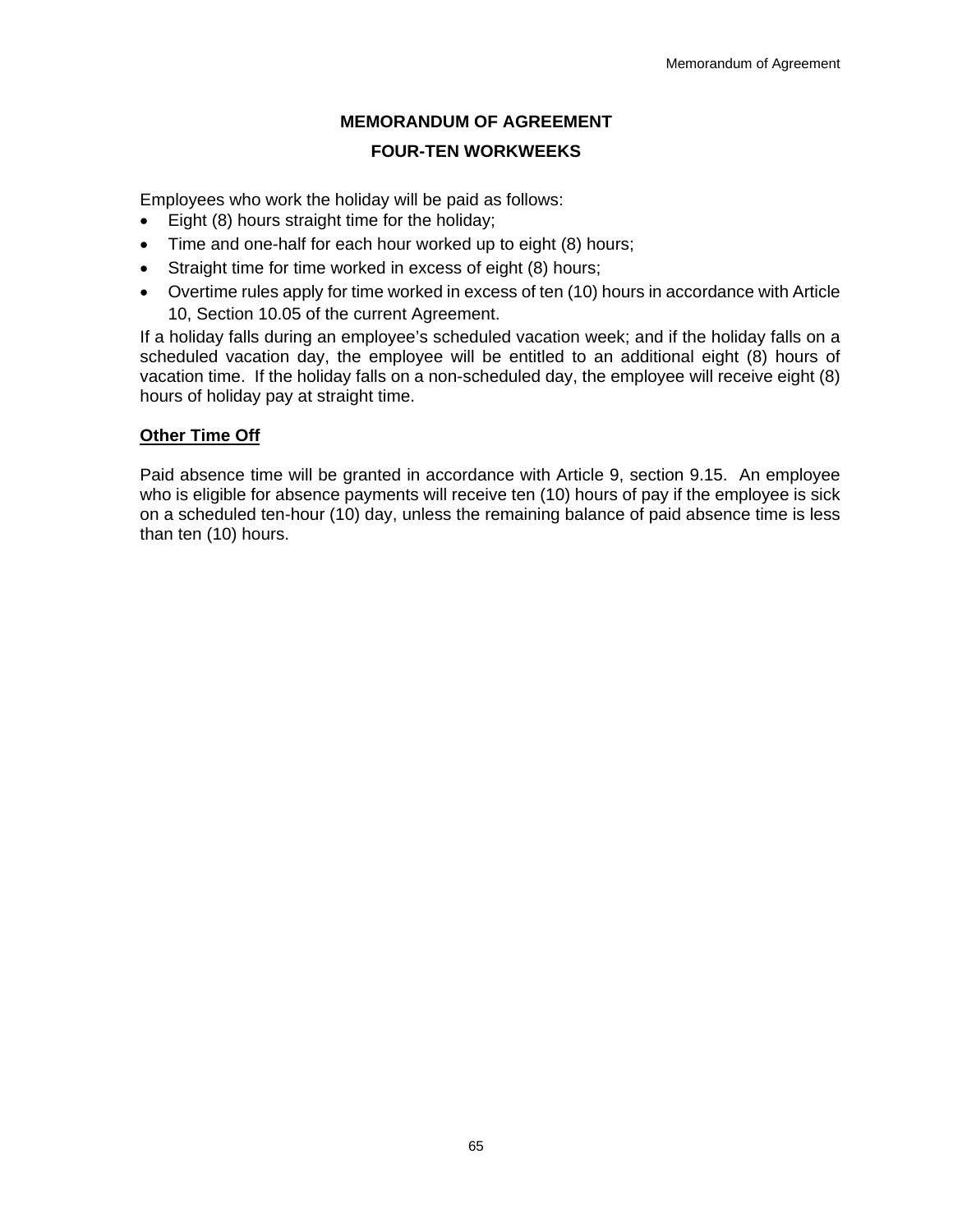# **MEMORANDUM OF AGREEMENT PERSONNEL RECORDS**

Once in each year (and more frequently in unique circumstances where the employee so requests and the Company agrees), employees shall, upon their request, inspect their personnel records in accordance with the Company's practices concerning inspection of personnel and/or medical records. Unless required otherwise by law, under normal circumstances, the opportunity to inspect personnel records will be provided within thirty (30) calendar days of the Company's receipt of the written request to do so.

The Company shall provide an employee with a copy of each written notice of disciplinary action within a reasonable period.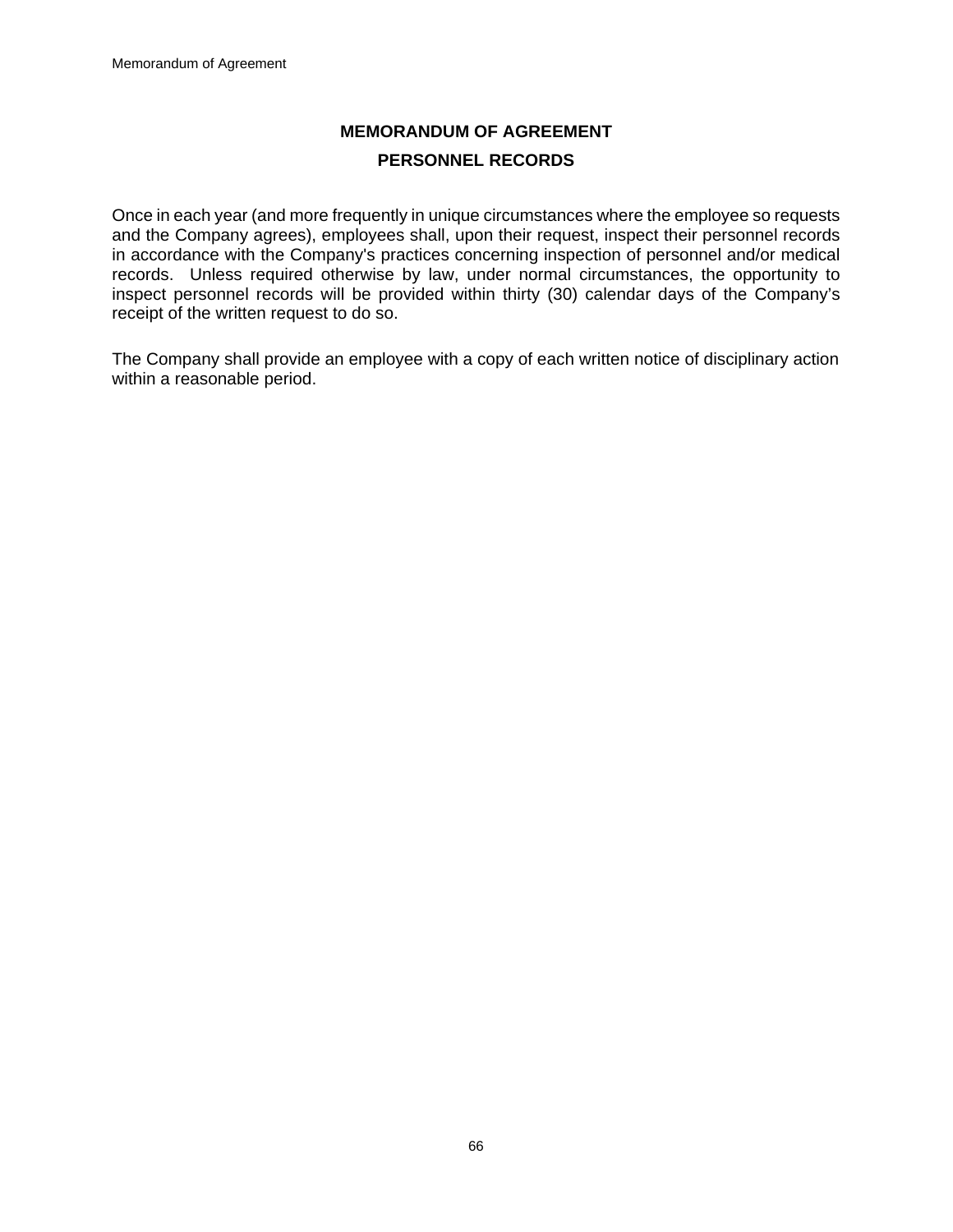# **MEMORANDUM OF AGREEMENT STRATEGIC ALLIANCE COMMITTEE**

In the spirit of partnership and in an effort to further strengthen open communication between the parties to the NIC agreement about issues which may affect employees covered by the NIC agreement, AT&T Services, Inc. and the Communications Workers of America agree to institute a national Strategic Alliance Committee in 2014.

The purpose of the committee will be to discuss the needs of the business supported by NIC bargaining unit employees and provide a forum for the Union to discuss various issues with leaders of this business.

The Strategic Alliance Committee will be comprised of two (2) representatives of the National Union, and an equal number of Company representatives, one of whom will be at the fifth level of management or above.

The Strategic Alliance Committee will meet once a year or, to the extent agreed by the parties, more often. The meetings will be conducted via conference call or telepresence unless otherwise mutually agreed.

The formation of the Strategic Alliance Committee will be conditioned upon ratification of the 2013 NIC Agreement.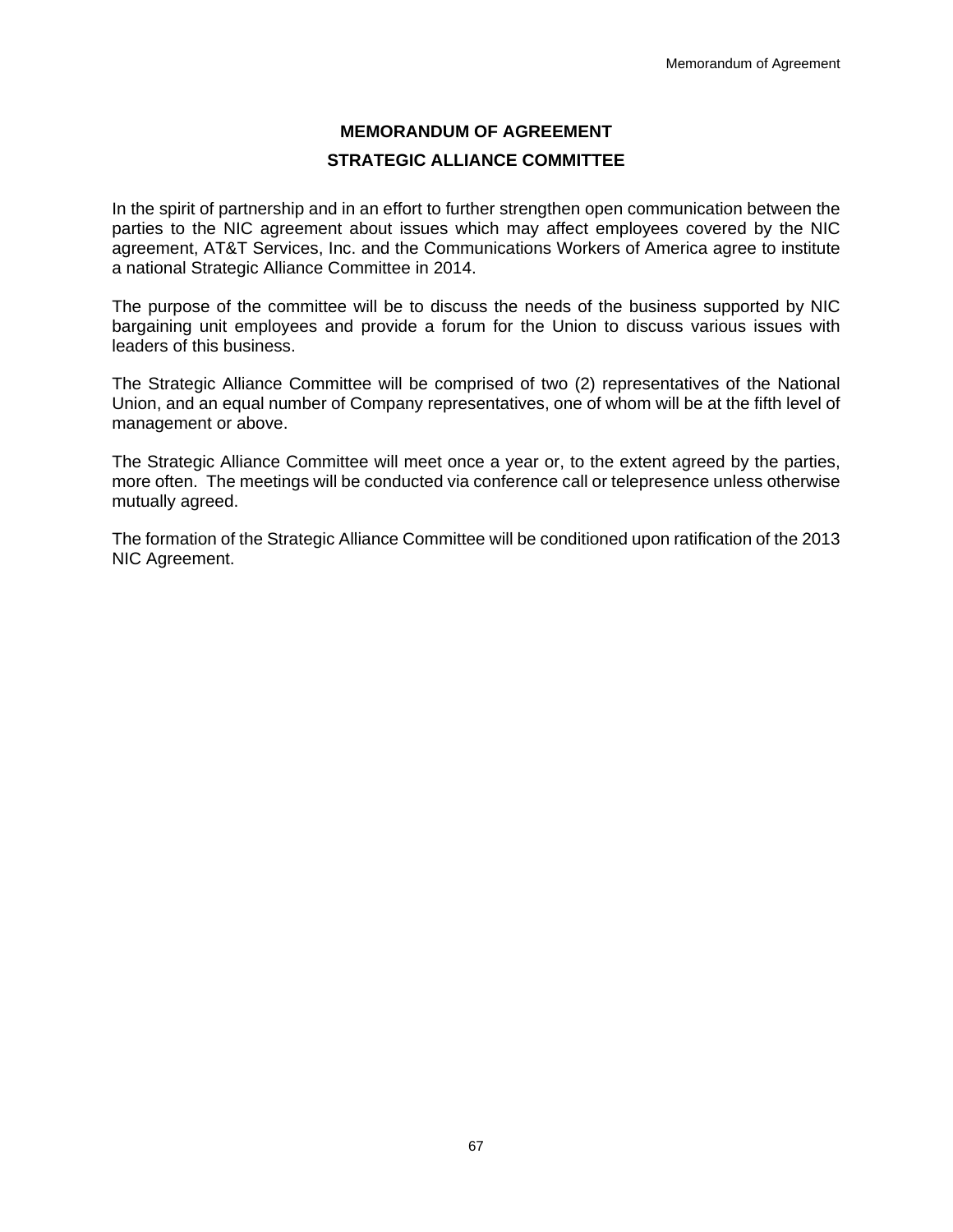# **PRE-2013 MEMORANDA OF AGREEMENTS EXTENDED**

For the life of the 2013 agreement between AT&T Services, Inc. and the Communications Workers of America ("National Internet Contract"), the following Memoranda of Agreement are in effect in accordance with their terms upon ratification of the 2013 Agreement regardless of the termination/expiration date set forth in any such Memorandum of Agreement.

| CWA Nett Academy Training Program      |
|----------------------------------------|
| SBC Internet Services - Subcontracting |
| Subcontracting                         |
| <b>Union Orientation</b>               |
| Work/Family Funding                    |
| <b>Working Relations Committee</b>     |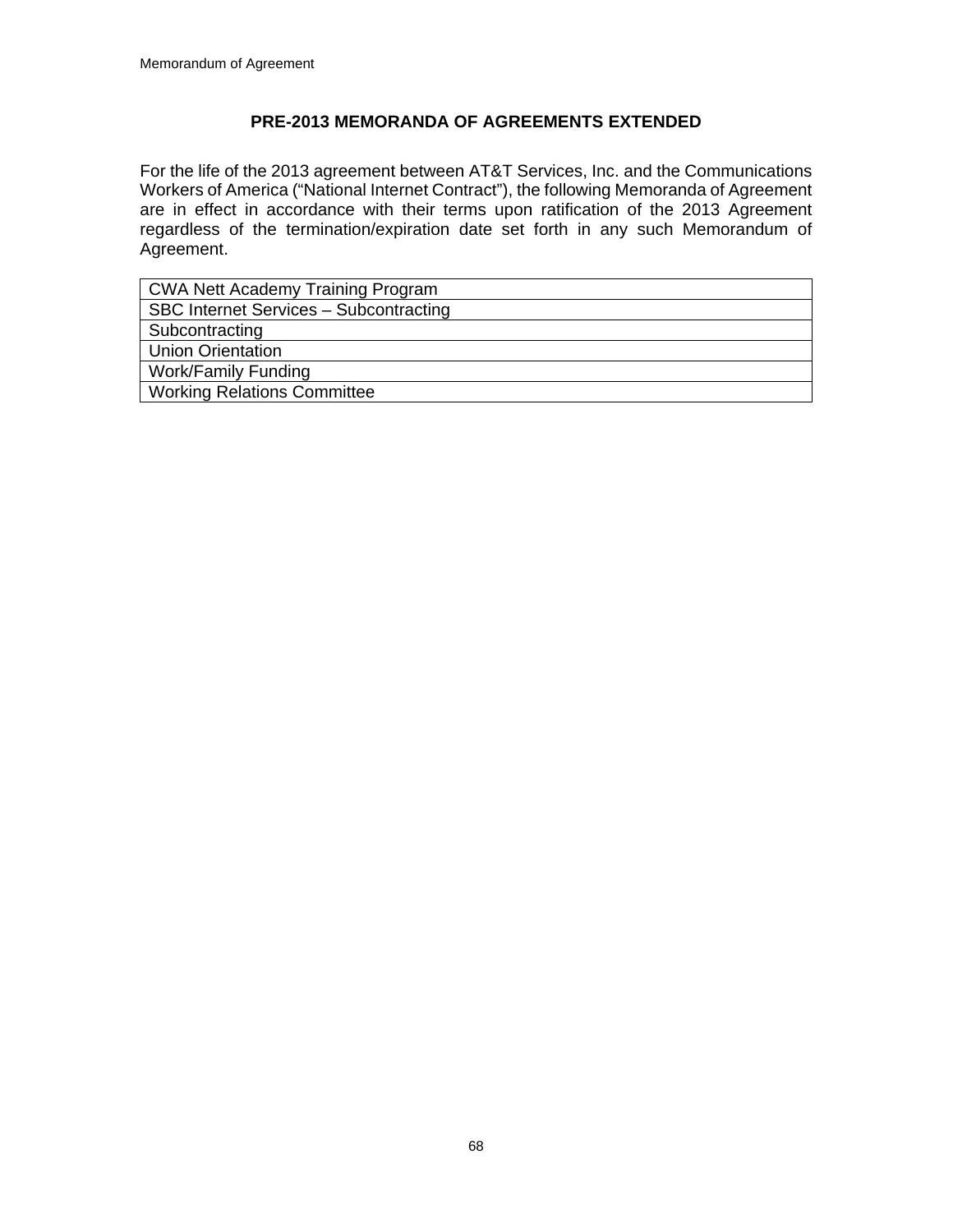### **CWA NETT ACADEMY TRAINING PROGRAM**

July 18, 2010

Bill Bates National Telecom Director Communications Workers of America – National 501 3rd Street NW Washington, DC 20001

Donna Bentley Staff Representative Communications Workers of America – District 6 1349 Empire Central, Suite 610 Dallas, TX 75247

Re: CWA Nett Academy Training Program

Dear Bill and Donna:

During 2010 bargaining you requested that the Company promote the CWA Nett Academy training program. This is to inform you that the Company agrees to promote the CWA Nett Academy training program.

Please contact me with any questions.

Sincerely,

 $\overline{a}$ 

/s/Doug Flores //s/Rob Zurovec Labor Relations Labor Relations

Executive Director Executive Director

| <b>Effective Date/Language:</b>   | With ratification                                                  |  |  |
|-----------------------------------|--------------------------------------------------------------------|--|--|
| <b>Termination Date/Language:</b> | expiration of the 2010 Collective Bargaining<br>With<br>Agreements |  |  |
| <b>Applies to:</b>                | <b>AT&amp;T Internet Services</b>                                  |  |  |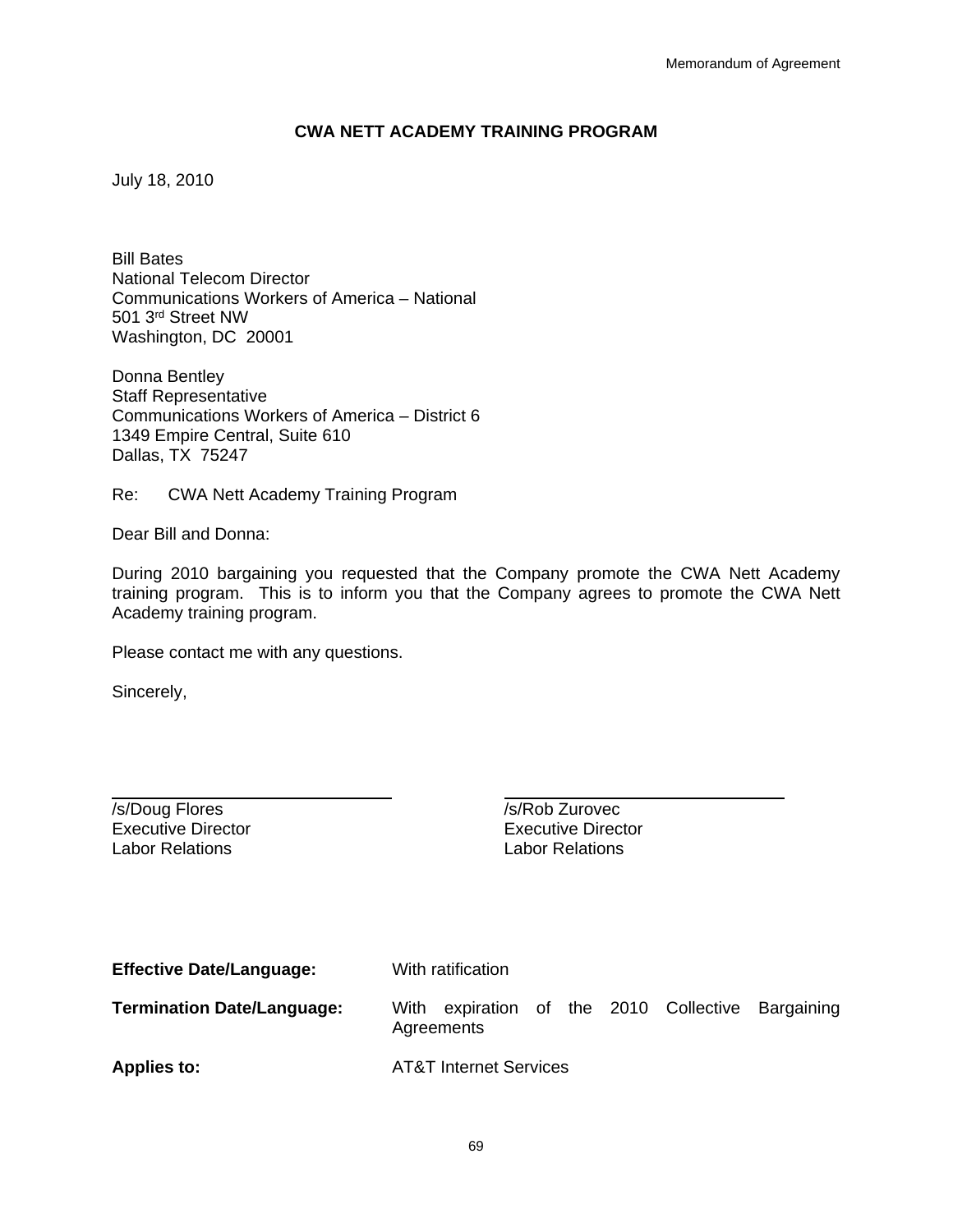### **SUBCONTRACTING**

July 31, 2002

William E. Quirk Assistant to the Vice President District 9 Communications Workers of America 2870 Gateway Oaks Drive Suite 100 Sacramento, CA 95833

RE: SBC Internet Services - Subcontracting

Dear Bill:

As we have discussed during our negotiations for the SBC Internet Services Contract, in making decisions regarding contracting of work, it is the Company's objective to consider carefully the interests of both the customer and employee along with all other considerations essential to the management of the business in a highly competitive and dynamic environment. While the Company believes it is in its best interests to utilize its own employees, the Company does use contractors, as it deems necessary in order to respond to a highly unpredictable marketplace. For various reasons where the needs of the business require, the Company may subcontract bargaining unit work.

Sincerely,

 $\overline{a}$ 

/s/Sue Crutcher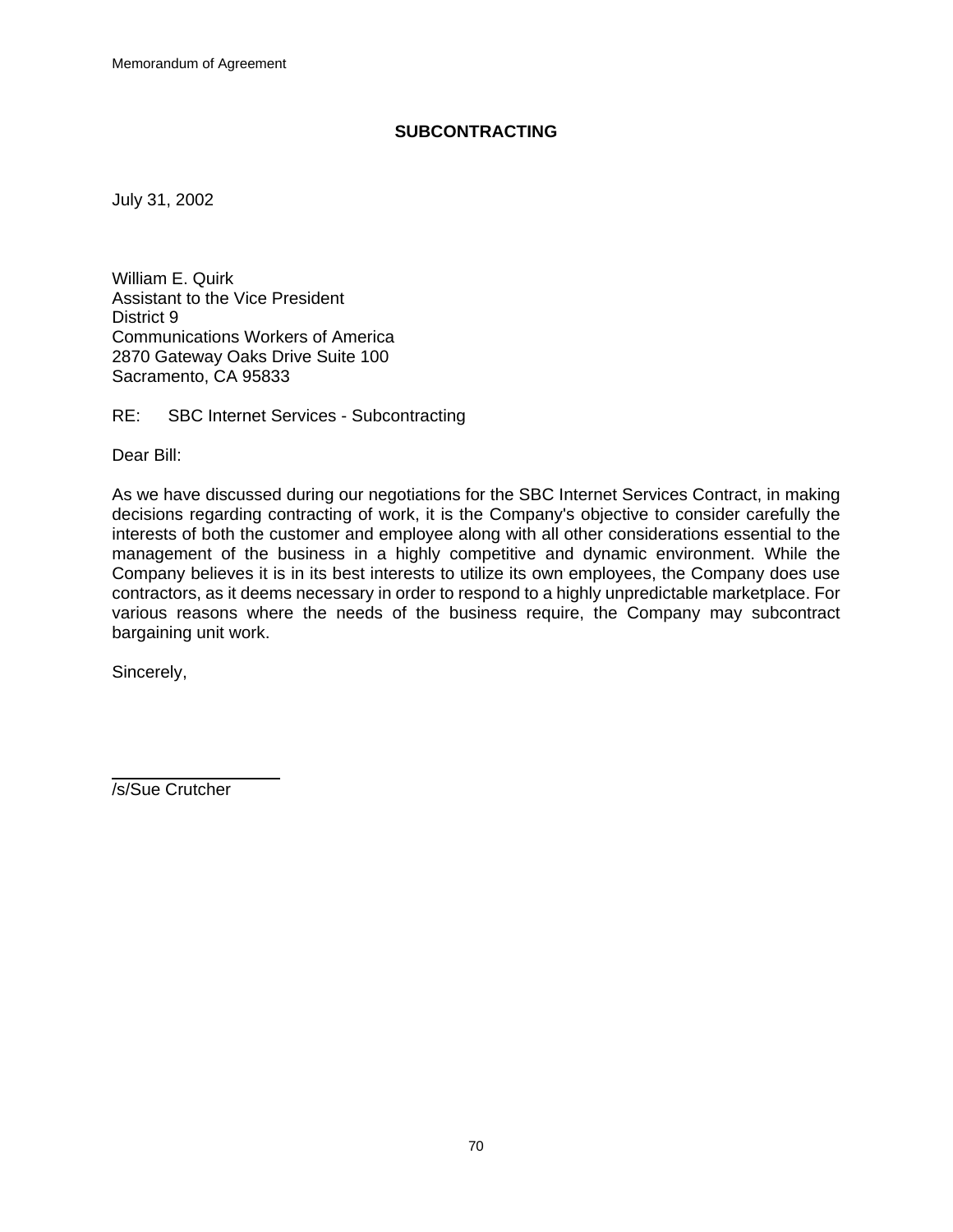#### **SUBCONTRACTING**

July 18, 2010

Bill Bates National Telecom Director Communications Workers of America – National 501 3rd Street NW Washington, DC 20001

Donna Bentley Staff Representative Communications Workers of America – District 6 1349 Empire Central, Suite 610 Dallas, TX 75247

Re: Subcontracting

Dear Bill and Donna:

During 2010 bargaining you raised an issue regarding the subcontracting of work also performed by employees handling Tier 2 DSL and Tier 2 U-verse work. In response to this issue, and as a supplement to the Working Relations Committee, the Company agrees to have designated representatives meet with one Union representative twice a year in Richardson, Texas, to discuss Company subcontracting relating to work also performed by Tier 2 employees described above.

Sincerely,

| /s/Doug Flores<br><b>Executive Director</b><br><b>Labor Relations</b> | /s/Rob Zurovec<br><b>Executive Director</b><br><b>Labor Relations</b> |  |
|-----------------------------------------------------------------------|-----------------------------------------------------------------------|--|
| <b>Effective Date/Language:</b>                                       | With ratification                                                     |  |
| <b>Termination Date/Language:</b>                                     | expiration of the 2010 Collective<br>Bargaining<br>With<br>Agreements |  |
| <b>Applies to:</b>                                                    | <b>AT&amp;T Internet Services</b>                                     |  |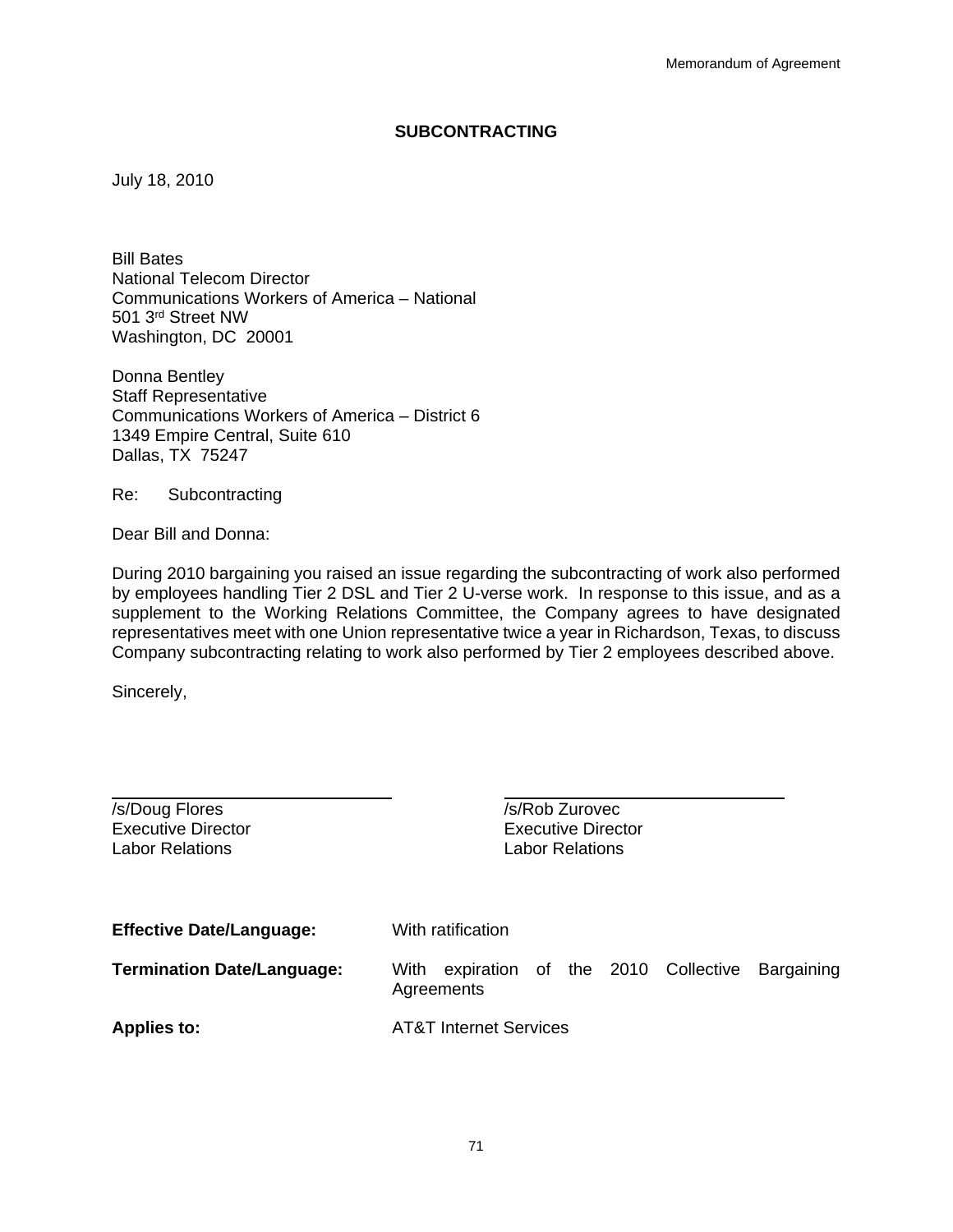## **MEMORANDUM OF AGREEMENT UNION ORIENTATION**

This Memorandum of Agreement confirms our understanding regarding allowing the Local Union time to meet with newly-hired employee(s) covered by the National Internet Contract.

When an employee is hired into a job title covered under the National Internet Contract, the appropriate Local Union President shall be notified in writing. Notification will include the employee's name, work location, report date, and the name of the designated manager to contact.

The Local Union will arrange with the designated manager to meet with newly-hired employee(s) for the purpose of furnishing them information about the Union. The meeting will be limited to a maximum of thirty (30) minutes and may be coupled with a relief or lunch period. Such orientation meetings shall not interfere with the operations of the Company or the use of space for which the space is intended. Time spent during the basic scheduled work period by the newly-hired employee(s) will be paid as time worked for that employee. One Local Union representative will be paid in accordance with Article 2, Section 2.04 for a maximum of thirty (30) minutes to meet with a newly hired employee(s) for Union orientation.

| Effective/date/language:          |                                                                          | <b>Upon Ratification</b>                                              |                                                                       |
|-----------------------------------|--------------------------------------------------------------------------|-----------------------------------------------------------------------|-----------------------------------------------------------------------|
| Termination date/language:        |                                                                          | With expiration of the 2007 Collective<br><b>Bargaining Agreement</b> |                                                                       |
| <b>Applies to:</b>                |                                                                          |                                                                       | <b>AT&amp;T Internet Services</b>                                     |
| Communications Workers of America |                                                                          | <b>AT&amp;T Internet Services</b>                                     |                                                                       |
| Agreed:                           | /s/Donna Bentley<br><b>Staff Representative</b><br><b>CWA District 6</b> | Agreed:                                                               | /s/Doug Flores<br><b>Executive Director</b><br><b>Labor Relations</b> |
| Date:                             | 3/8/08                                                                   | Date:                                                                 | 3/8/08                                                                |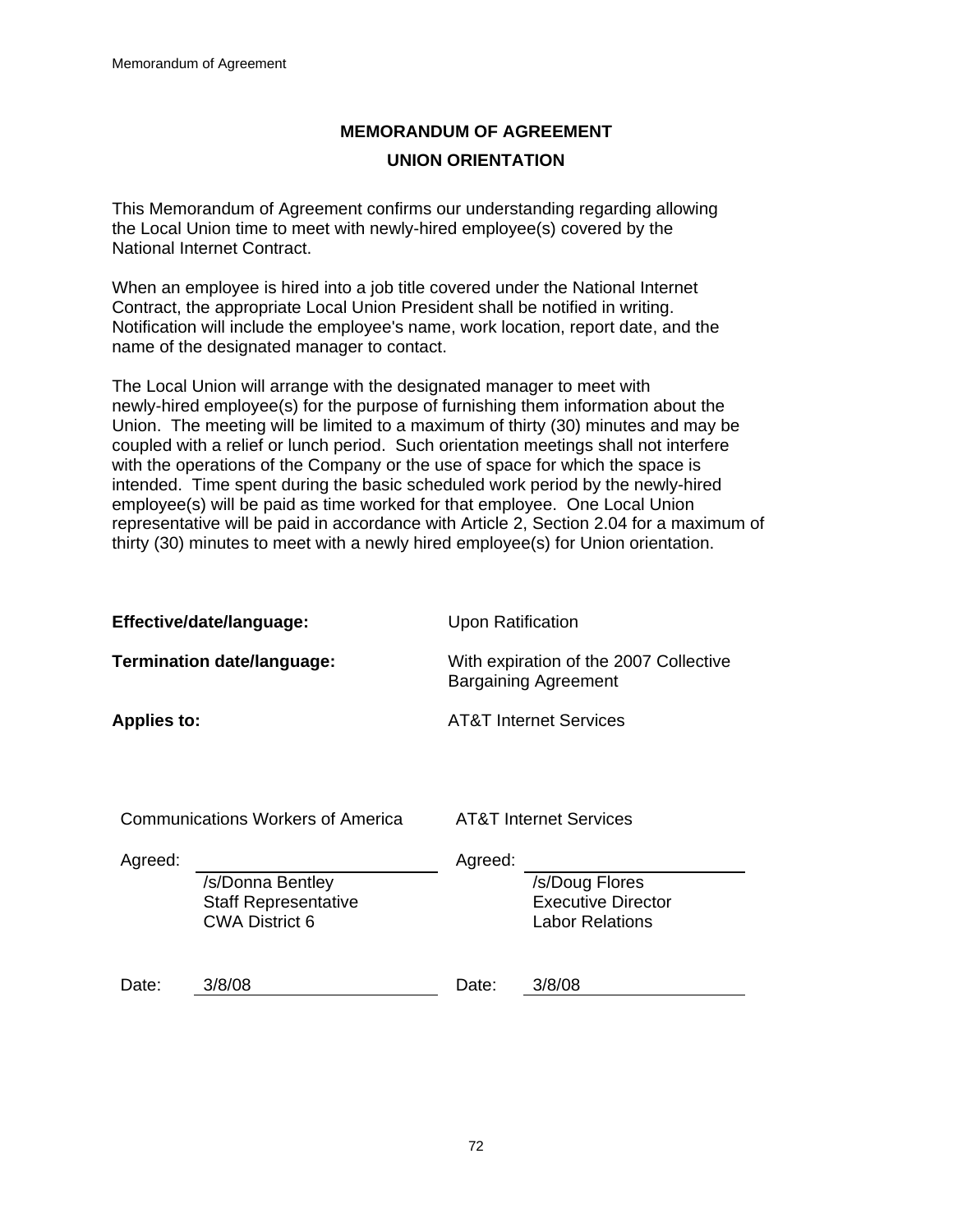### **MEMORANDUM OF AGREEMENT WORK/FAMILY FUNDING**

This Memorandum of Agreement confirms our understanding that effective October 1, 2004 the Company will provide a new service to employees. The service will be an educational, resource and referral service that employees can access by calling a toll free number and/or accessing a website. The service will provide education and referrals for a range of family care and daily life needs, including child care, eldercare, adoption information, and education/academic issues.

| October 1, 2004 |
|-----------------|
|                 |

**Termination Date:** With expiration of the 2004 Collective Bargaining Agreement

**Coverage:** SBC internet Services

Communications Workers of America SBC Internet Services

| Agreed:                                         |        | Agreed: |                                                 |  |
|-------------------------------------------------|--------|---------|-------------------------------------------------|--|
| /s/Val Afanasiev                                |        |         | /s/Sue Crutcher                                 |  |
| <b>Staff Representative</b><br>CWA - District 9 |        |         | <b>Vice President</b><br><b>Labor Relations</b> |  |
| Date:                                           | 8/4/04 | Date:   | 8/4/04                                          |  |